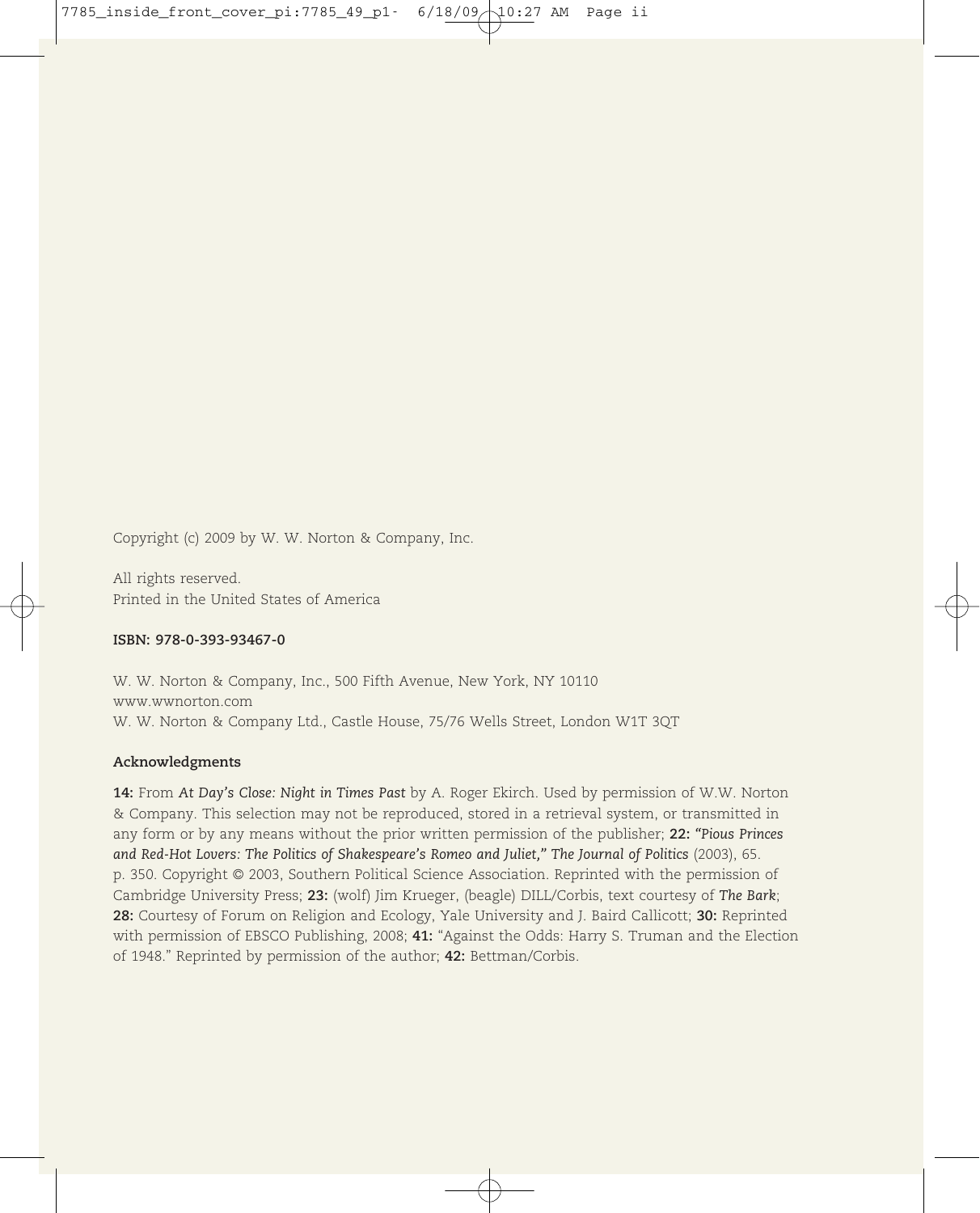# MLA Style

Modern Language Association style calls for (1) brief in-text documentation and (2) complete documentation in a list of works cited at the end of your text. The models in this chapter draw on the *MLA Handbook for Writers of Research Papers*, 7th edition (2009). Additional information is available at www.mla.org.

### **A DIRECTORY TO MLA STYLE**

### **MLA In-Text Documentation 5**

- 1. Author named in a signal phrase *5*
- 2. Author named in parentheses *5*
- 3. Two or more works by the same author *6*
- 4. Authors with the same last name *7*
- 5. After a block quotation *7*
- 6. Two or more authors *8*
- 7. Organization or government as author *8*
- 8. Author unknown *8*
- 9. Literary works *9*
- 10. Work in an anthology *10*
- 11. Sacred text *10*
- 12. Multivolume work *10*
- 13. Two or more works cited together *11*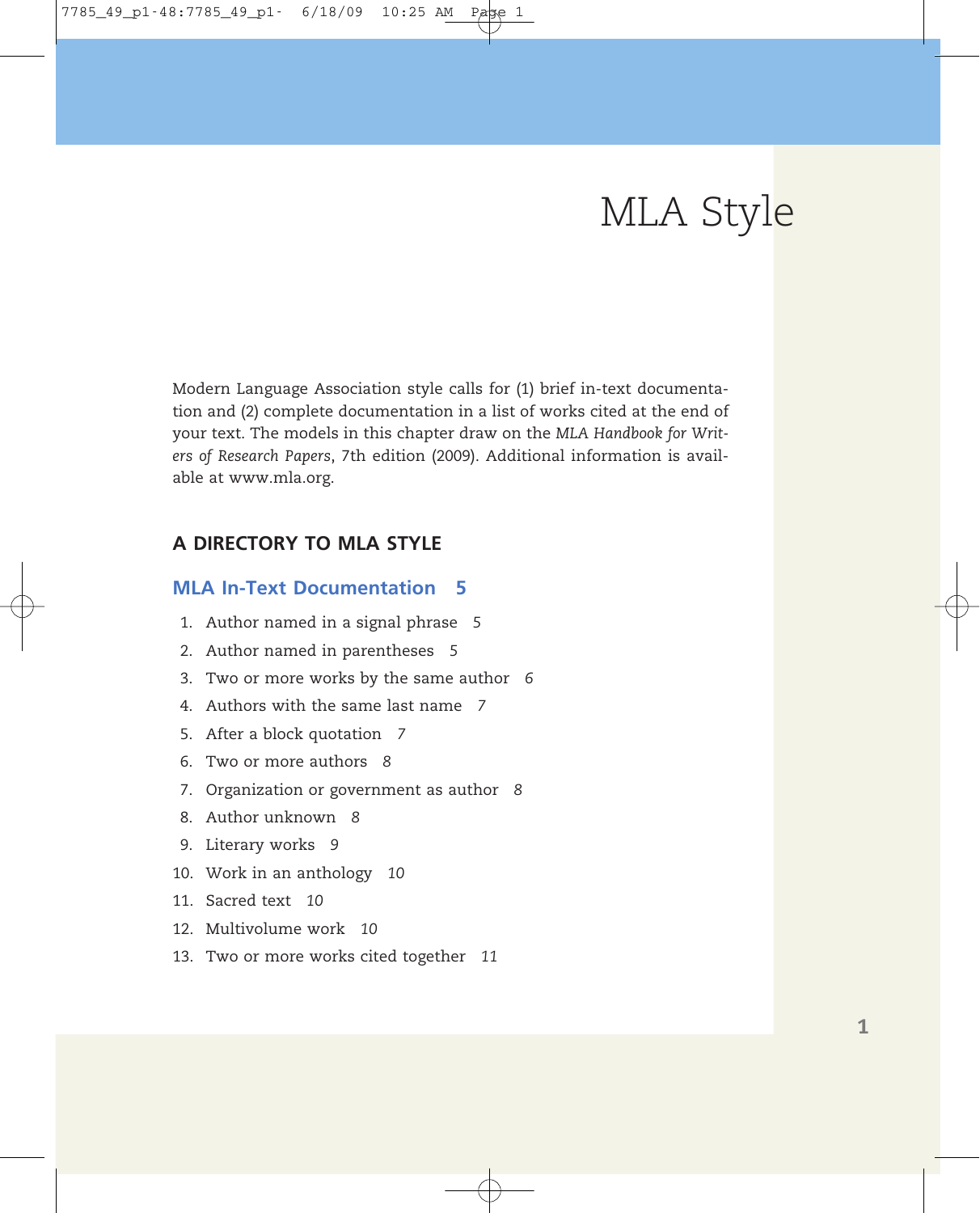- 14. Source quoted in another source *11*
- 15. Work without page numbers *11*
- 16. An entire work or one-page article *11*

### **Notes 12**

### **MLA List of Works Cited 12**

### **BOOKS** *12*

*Documentation Map: Book 14*

- 1. One author *13*
- 2. Two or more works by the same author(s) *15*
- 3. Two or three authors *15*
- 4. Four or more authors *15*
- 5. Organization or government as author *16*
- 6. Anthology *16*
- 7. Work(s) in an anthology *16*
- 8. Author and editor *17*
- 9. No author or editor *17*
- 10. Translation *17*
- 11. Graphic narrative *18*
- 12. Foreword, introduction, preface, or afterword *18*
- 13. Multivolume work *18*
- 14. Article in a reference book *19*
- 15. Book in a series *19*
- 16. Sacred text *20*
- 17. Edition other than the first *20*
- 18. Republished work *20*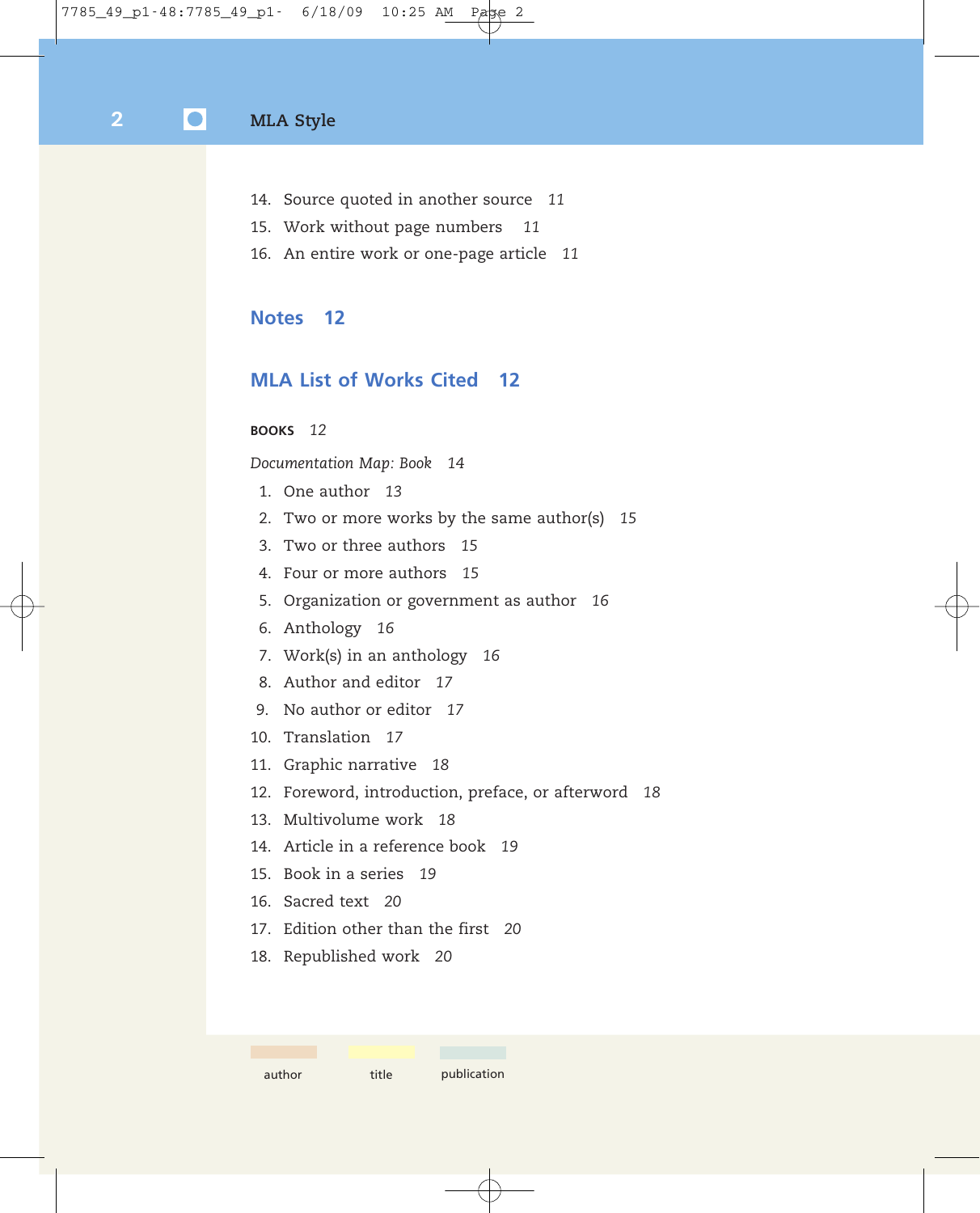### **PERIODICALS** *21*

*Documentation Map: Article in a Journal 22*

*Documentation Map: Article in a Magazine 23*

- 19. Article in a journal *21*
- 20. Article in a journal numbered by issue *21*
- 21. Article in a magazine *24*
- 22. Article in a daily newspaper *24*
- 23. Unsigned article *24*
- 24. Editorial *24*
- 25. Letter to the editor *24*
- 26. Review *25*

### **ELECTRONIC SOURCES** *25*

*Documentation Map: Work from a Website 28*

*Documentation Map: Article in a Database 30*

- 27. Entire website *26*
- 28. Work from a website *27*
- 29. Online book or part of a book *27*
- 30. Article in an online scholarly journal *27*
- 31. Article in an online newspaper *27*
- 32. Article in an online magazine *29*

33. Blog entry *29*

- 34. Article accessed through an online database *29*
- 35. Online editorial *29*
- 36. Online review *31*
- 37. Email *31*
- 38. Posting to an electronic forum *31*
- 39. Article in an online reference work *31*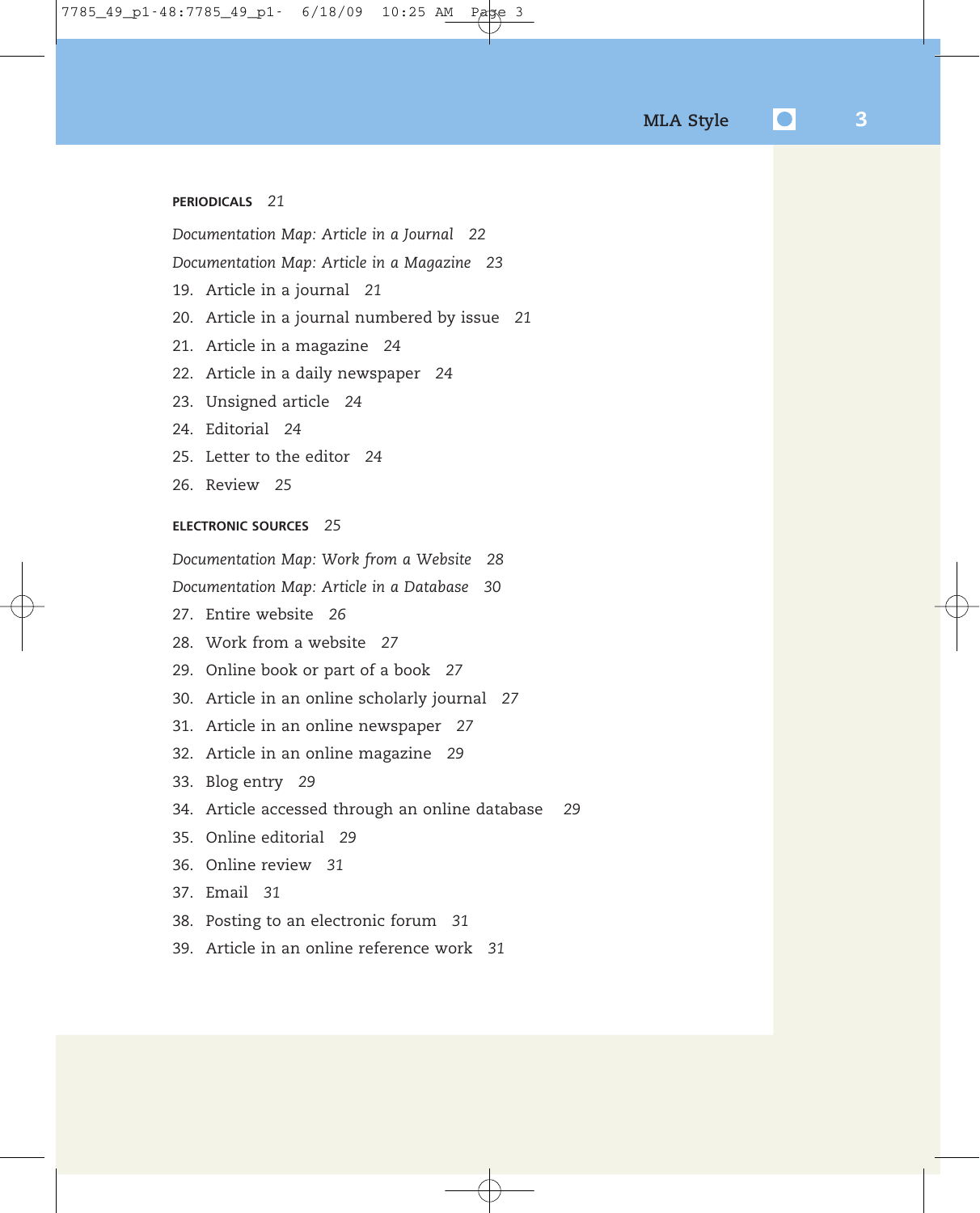- 40. Entry in a wiki *31*
- 41. CD-ROM or DVD-ROM *32*
- 42. Podcast *32*

### **OTHER KINDS OF SOURCES (INCLUDING ONLINE VERSIONS)** *33*

- 43. Advertisement *33*
- 44. Art *33*
- 45. Cartoon *34*
- 46. Dissertation *34*
- 47. Film, video, or DVD *35*
- 48. Interview *35*
- 49. Letter *36*
- 50. Map *37*
- 51. Musical score *37*
- 52. Sound recording *37*
- 53. Oral presentation *38*
- 54. Paper from proceedings of a conference *38*
- 55. Performance *38*
- 56. Television or radio program *38*
- 57. Pamphlet, brochure, or press release *39*
- 58. Legal source *39*
- 59. MP3 file, JPEG file, or other digital file *40*

**HOW TO CITE SOURCES THAT MLA DOES NOT COVER** *40*

### *Sample Research Paper, MLA Style 40*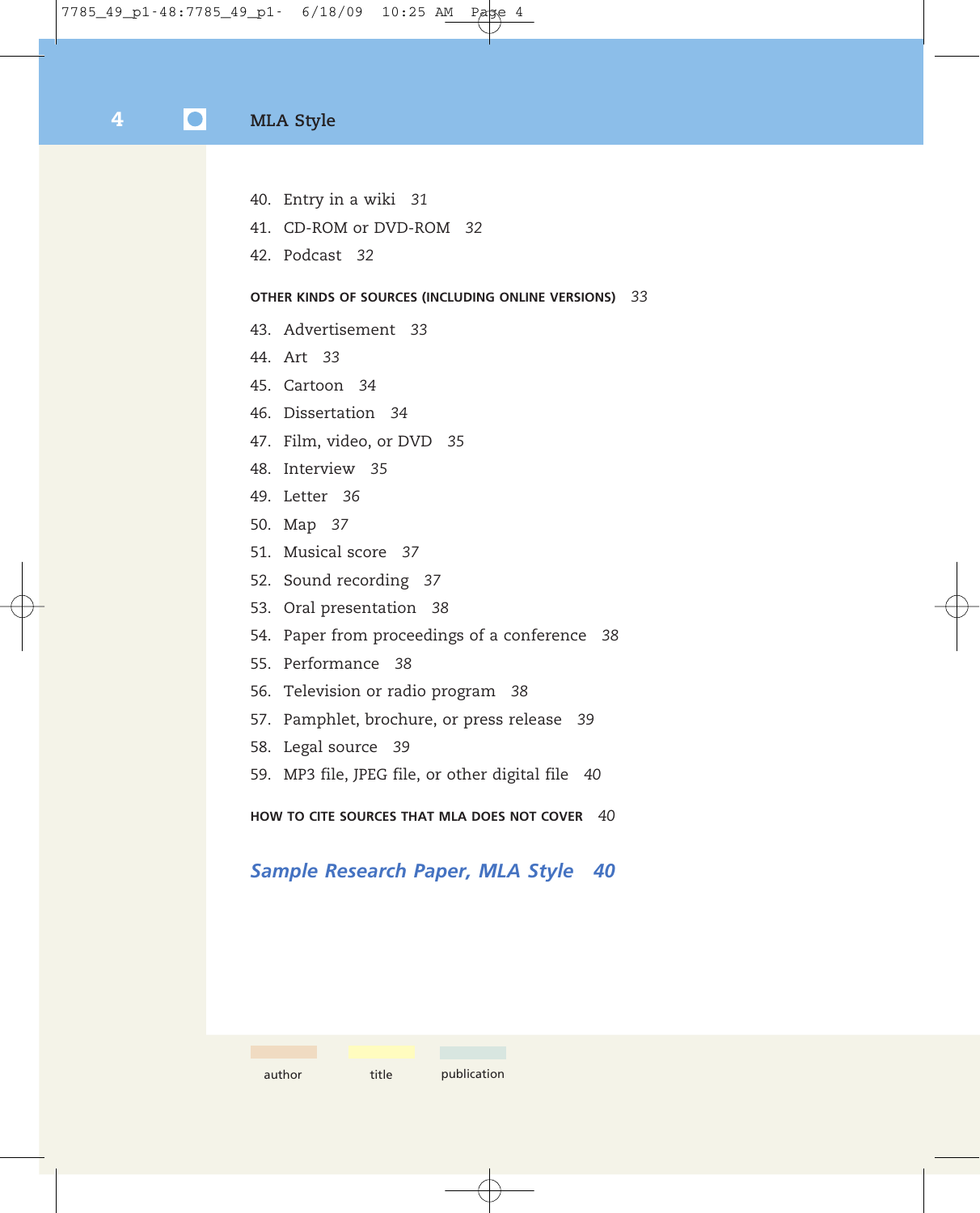### **MLA IN-TEXT DOCUMENTATION**

Brief documentation in your text makes clear to your reader what you took from a source and where in the source you found the information.

In your text, you have three options for citing a source: quoting, paraphrasing, and summarizing. As you cite each source, you will need to decide whether or not to name the author in a signal phrase — "as Toni Morrison writes" — or in parentheses — "(Morrison 24)."

The first examples in this chapter show basic in-text citations of a work by one author. Variations on those examples follow. All of the examples are color-coded to help you see how writers using MLA style work authors and page numbers — and sometimes titles — into their texts. The examples also illustrate the MLA style of using quotation marks around titles of short works and italicizing titles of long works.

#### **1. AUTHOR NAMED IN A SIGNAL PHRASE**

If you mention the author in a signal phrase, put only the page number(s) in parentheses. Do not write *page* or *p*.

McCullough describes John Adams as having "the hands of a man accustomed to pruning his own trees, cutting his own hay, and splitting his own firewood" (18).

McCullough describes John Adams's hands as those of someone used to manual labor (18).

### **2. AUTHOR NAMED IN PARENTHESES**

If you do not mention the author in a signal phrase, put his or her last name in parentheses along with the page number(s). Do not use punctuation between the name and the page number(s).

Adams is said to have had "the hands of a man accustomed to pruning his own trees, cutting his own hay, and splitting his own firewood" (McCullough 18).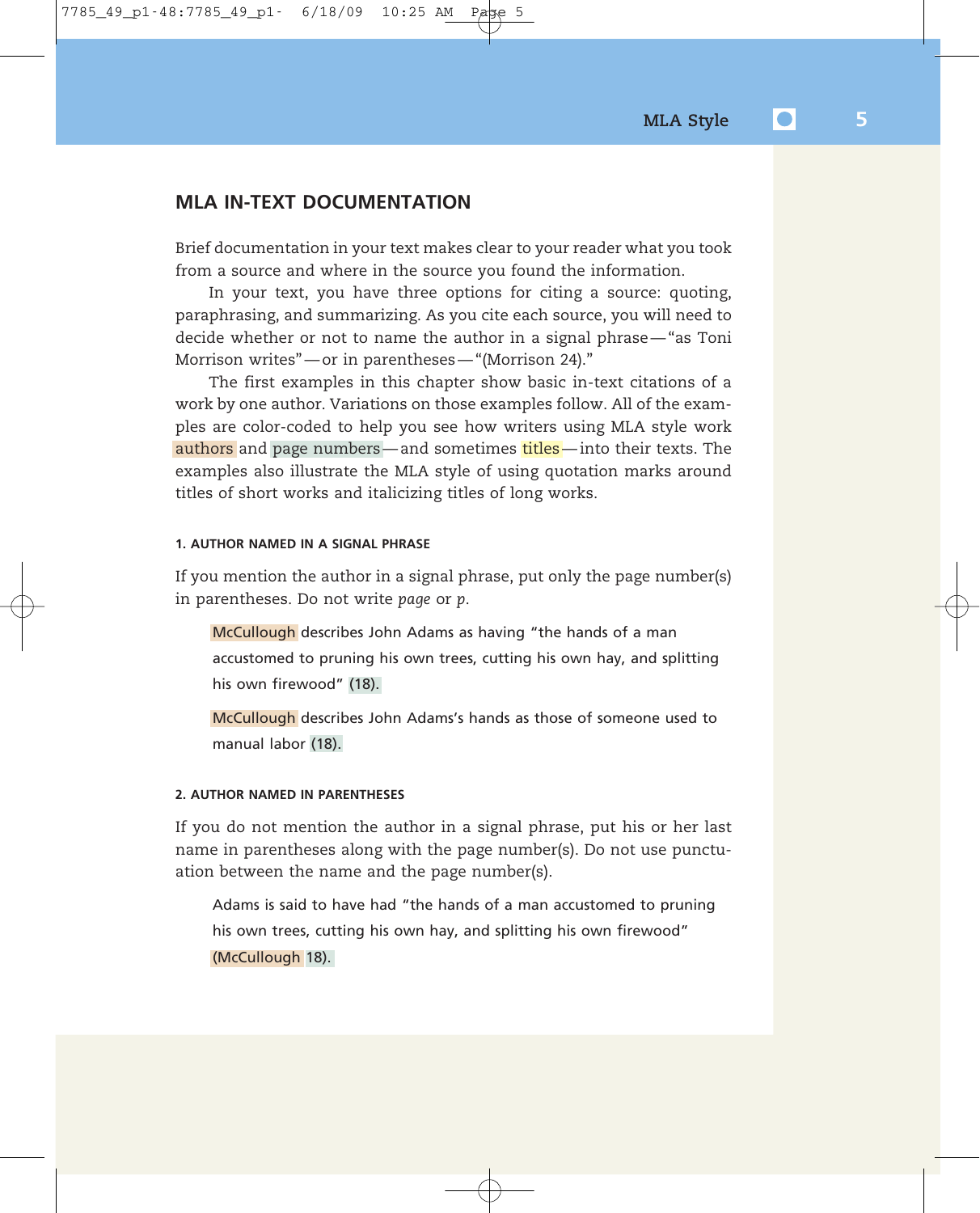One biographer describes John Adams as someone who was not a stranger to manual labor (McCullough 18).

Whether you use a signal phrase and parentheses or parentheses only, try to put the parenthetical citation at the end of the sentence or as close as possible to the material you've cited without awkwardly interrupting the sentence. Notice that in the first example above, the parenthetical reference comes after the closing quotation marks but before the period at the end of the sentence.

### **3. TWO OR MORE WORKS BY THE SAME AUTHOR**

If you cite multiple works by one author, you have four choices. You can mention the author in a signal phrase and give the title and page reference in parentheses. Give the full title if it's brief; otherwise, give a short version.

Kaplan insists that understanding power in the Near East requires "Western leaders who know when to intervene, and do so without illusions" (*Eastward* 330).

You can mention both author and title in a signal phrase and give only the page reference in parentheses.

In *Eastward to Tartary*, Kaplan insists that understanding power in the Near East requires "Western leaders who know when to intervene, and do so without illusions" (330).

You can indicate author, title, and page reference only in parentheses, with a comma between author and title.

Understanding power in the Near East requires "Western leaders who know when to intervene, and do so without illusions" (Kaplan, *Eastward* 330).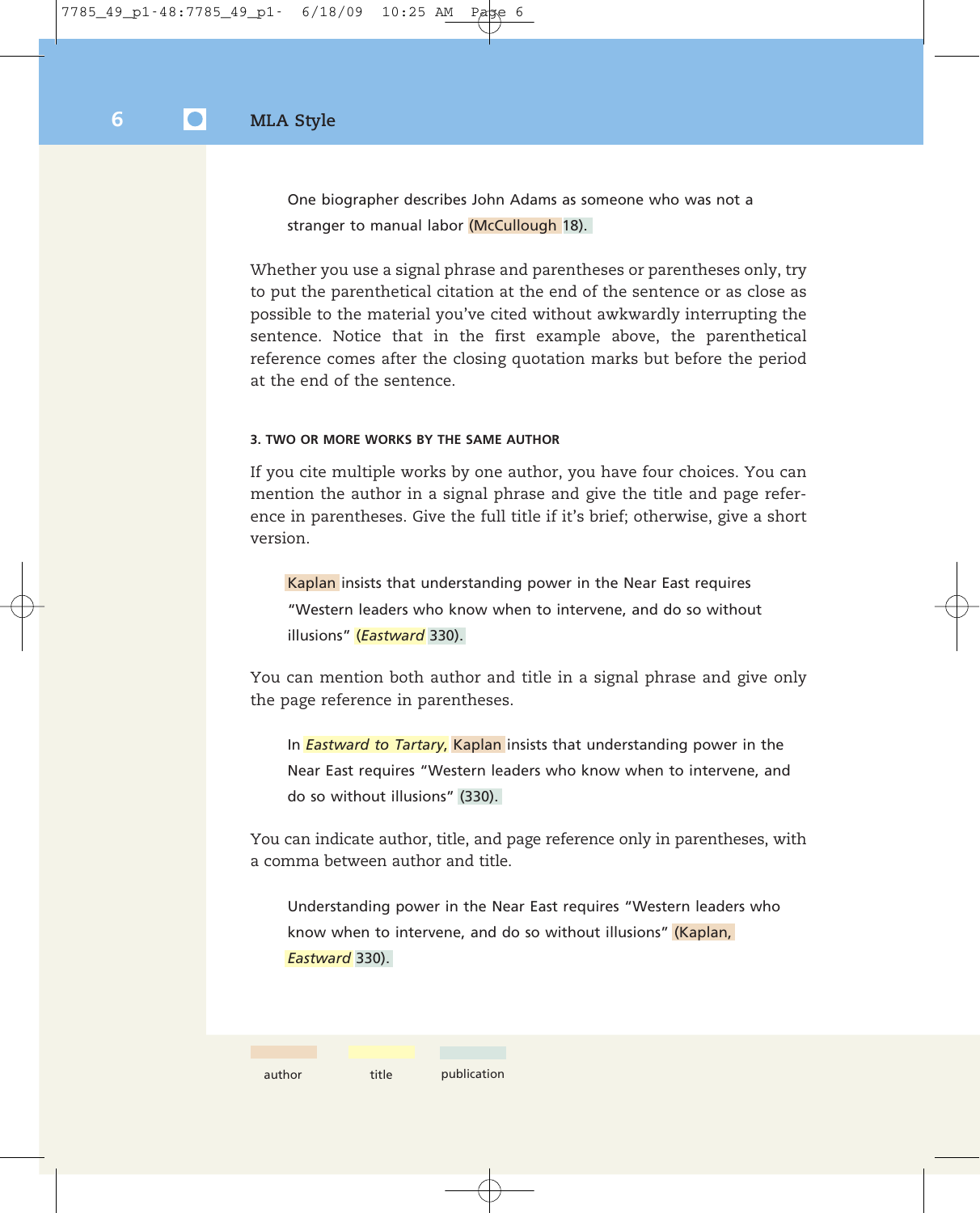Or you can mention the title in a signal phrase and give the author and page reference in parentheses.

*Eastward to Tartary* argues that understanding power in the Near East requires "Western leaders who know when to intervene, and do so without illusions" (Kaplan 330).

### **4. AUTHORS WITH THE SAME LAST NAME**

If your works-cited list includes works by authors with the same last name, you need to give the author's first name in any signal phrase or the author's first initial in the parenthetical reference.

Edmund Wilson uses the broader term *imaginative*, whereas Anne Wilson chooses the narrower adjective *magical*.

*Imaginative* applies not only to modern literature (E. Wilson) but also to writing of all periods, whereas *magical* is often used in writing about Arthurian romances (A. Wilson).

### **5. AFTER A BLOCK QUOTATION**

When quoting more than three lines of poetry, more than four lines of prose, or dialogue from a drama, set off the quotation from the rest of your text, indenting it one inch (or ten spaces) from the left margin. Do not use quotation marks. Place any parenthetical documentation *after* the final punctuation.

In **Eastward to Tartary**, Kaplan captures ancient and contemporary Antioch for us:

> At the height of its glory in the Roman-Byzantine age, when it had an amphitheater, public baths, aqueducts, and sewage pipes, half a million people lived in Antioch. Today the population is only 125,000. With sour relations between Turkey and Syria, and unstable politics throughout the Middle East,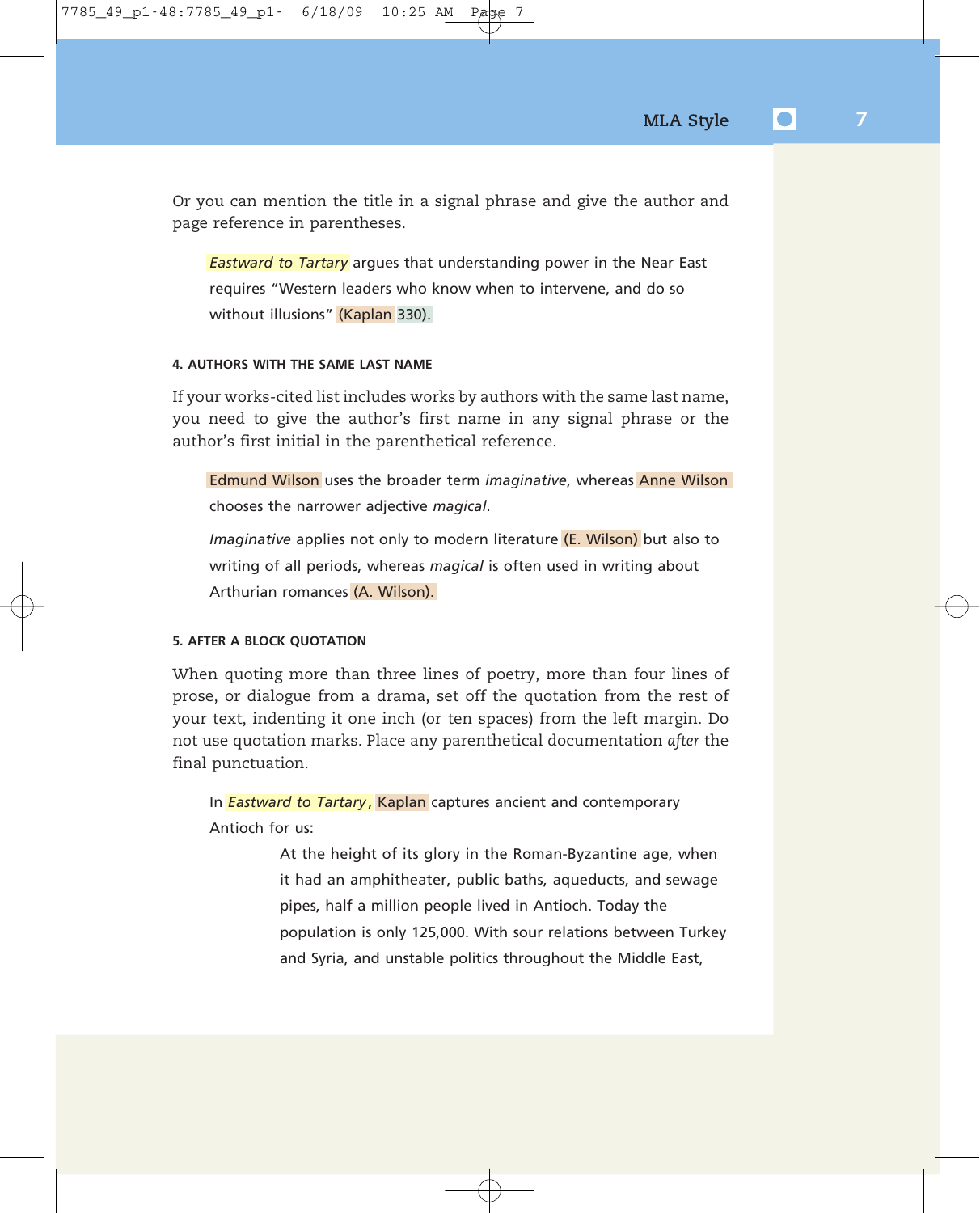Antioch is now a backwater — seedy and tumbledown, with relatively few tourists. I found it altogether charming. (123)

### **6. TWO OR MORE AUTHORS**

For a work by two or three authors, name all the authors, either in a signal phrase or in the parentheses.

Carlson and Ventura's stated goal is to introduce Julio Cortázar, Marjorie Agosín, and other Latin American writers to an audience of English-speaking adolescents (v).

For a work with four or more authors, you have the option of mentioning all their names or just the name of the first author followed by *et al.,* which means "and others."

One popular survey of American literature breaks the contents into sixteen thematic groupings (Anderson, Brinnin, Leggett, Arpin, and Toth A19–24).

One popular survey of American literature breaks the contents into sixteen thematic groupings (Anderson et al. A19–24).

### **7. ORGANIZATION OR GOVERNMENT AS AUTHOR**

If the author is an organization, cite the organization either in a signal phrase or in parentheses. It's acceptable to shorten long names.

The U.S. government can be direct when it wants to be. For example, it sternly warns, "If you are overpaid, we will recover any payments not due you" (Social Security Administration 12).

### **8. AUTHOR UNKNOWN**

If you don't know the author of a work, as you won't with many reference books and with most newspaper editorials, use the work's title or a shortened version of the title in the parentheses (examples are on page 436).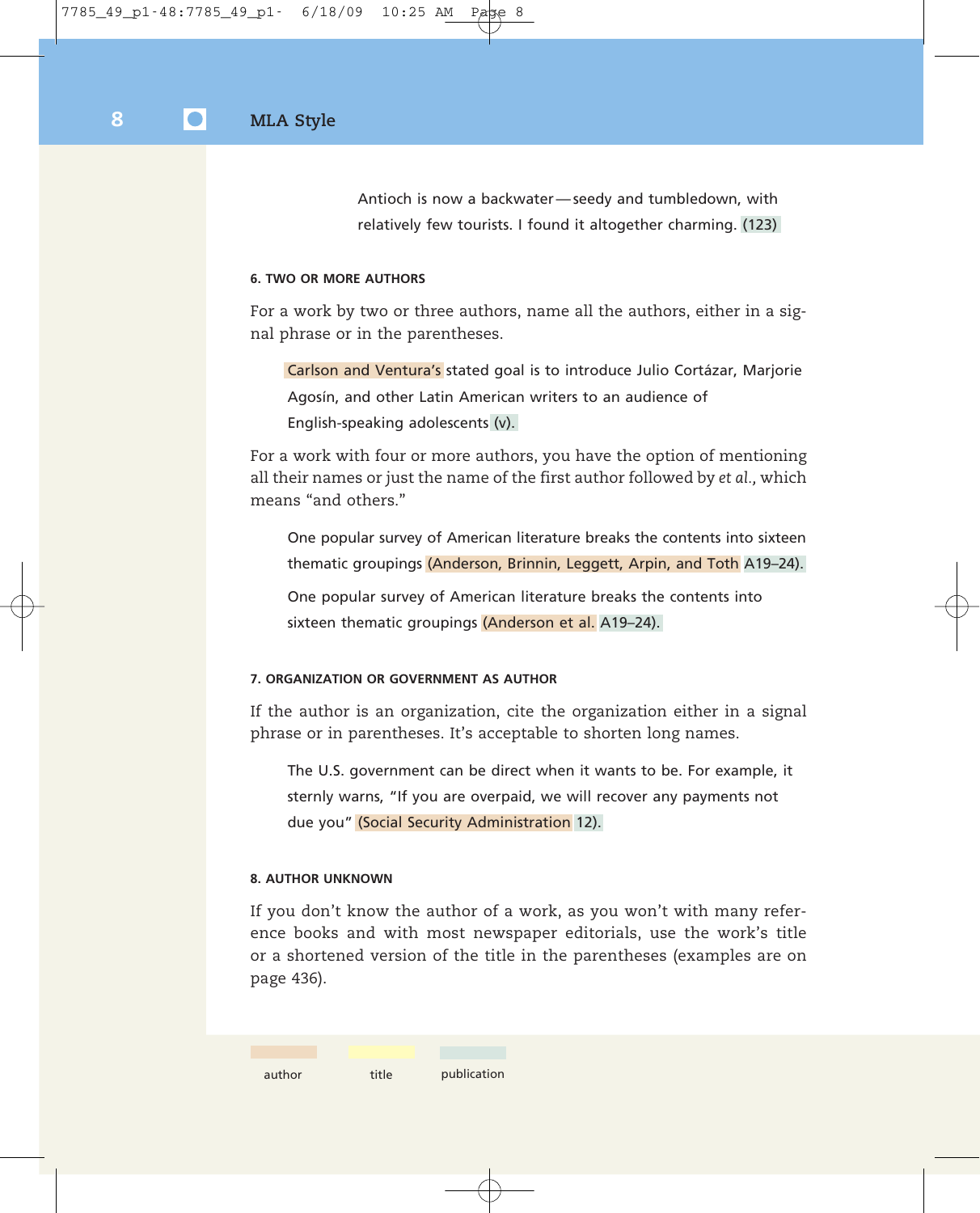The explanatory notes at the front of the literature encyclopedia point out that writers known by pseudonyms are listed alphabetically under those pseudonyms (*Merriam-Webster's* vii).

A powerful editorial in last week's paper asserts that healthy liver donor Mike Hurewitz died because of "frightening" faulty postoperative care ("Every Patient's Nightmare").

#### **9. LITERARY WORKS**

When referring to literary works that are available in many different editions, cite the page numbers from the edition you are using, followed by information that will let readers of any edition locate the text you are citing.

### **NOVELS**

Give the page and chapter number.

In *Pride and Prejudice*, Mrs. Bennett shows no warmth toward Jane and Elizabeth when they return from Netherfield (105; ch. 12).

### **VERSE PLAYS**

Give the act, scene, and line numbers; separate them with periods.

Macbeth continues the vision theme when he addresses the Ghost with "Thou hast no speculation in those eyes / Which thou dost glare with" (3.3.96–97).

#### **POEMS**

Give the part and the line numbers (separated by periods). If a poem has only line numbers, use the word *line(s)* in the first reference.

Whitman sets up not only opposing adjectives but also opposing nouns in "Song of Myself" when he says, "I am of old and young, of the foolish as much as the wise,  $/ \ldots$  a child as well as a man" (16.330-32).

One description of the mere in *Beowulf* is "not a pleasant place!" (line 1372). Later, the label is "the awful place" (1378).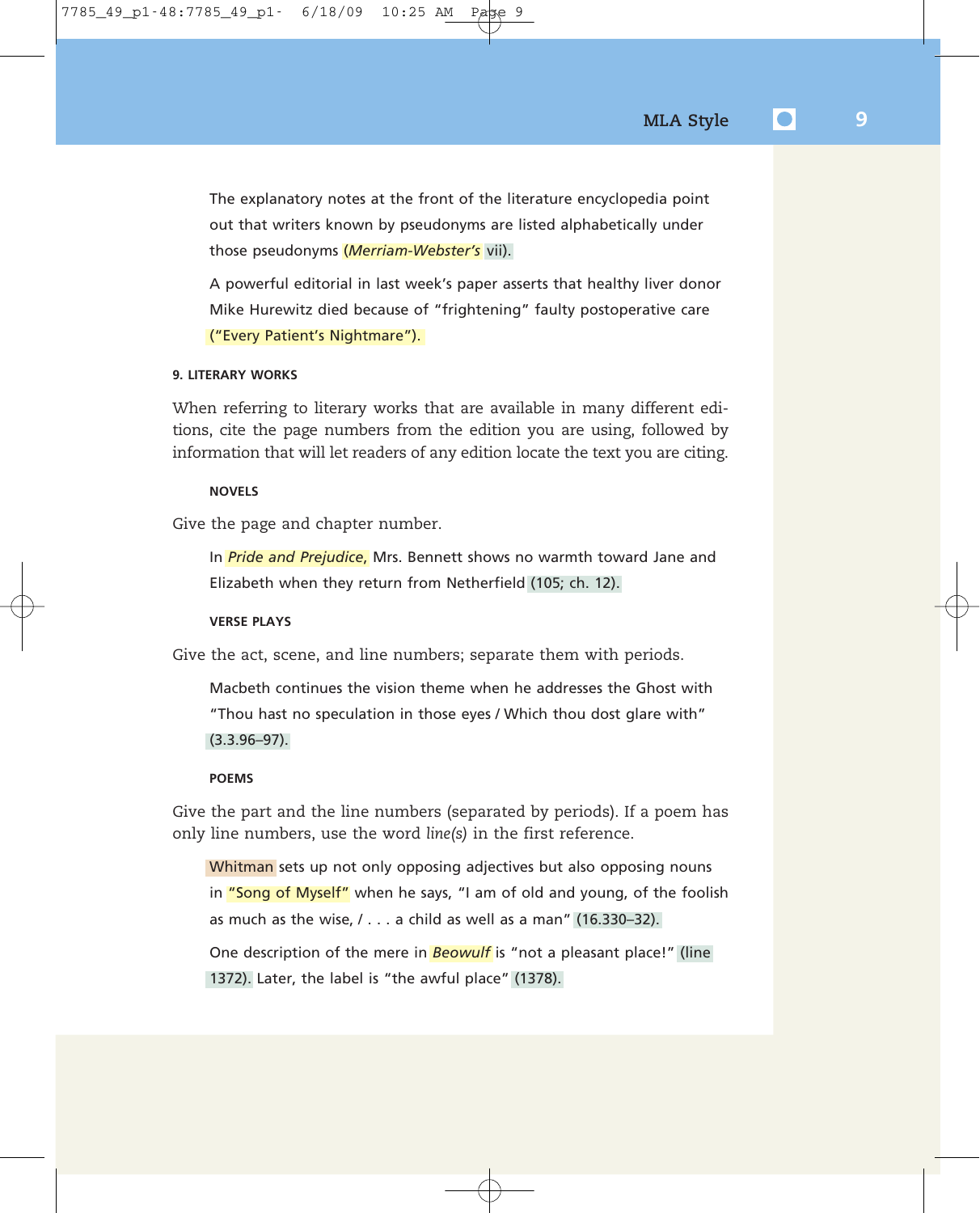#### **10. WORK IN AN ANTHOLOGY**

If you're citing a work that is included in an anthology, name the author(s) of the work, not the editor of the anthology — either in a signal phrase or in parentheses.

"It is the teapots that truly shock," according to Cynthia Ozick in her essay on teapots as metaphor (70).

In *In Short: A Collection of Creative Nonfiction*, readers will find both an essay on Scottish tea (Hiestand) and a piece on teapots as metaphors (Ozick).

#### **11. SACRED TEXT**

When citing sacred texts such as the Bible or the Qur'an, give the title of the edition used, and in parentheses give the book, chapter, and verse (or their equivalent), separated by periods. MLA style recommends that you abbreviate the names of the books of the Bible in parenthetical references.

The wording from *The New English Bible* follows: "In the beginning of creation, when God made heaven and earth, the earth was without form and void, with darkness over the face of the abyss, and a mighty wind that swept over the surface of the waters" (Gen. 1.1–2).

### **12. MULTIVOLUME WORK**

If you cite more than one volume of a multivolume work, each time you cite one of the volumes, give the volume *and* the page numbers in parentheses, separated by a colon.

Sandburg concludes with the following sentence about those paying last respects to Lincoln: "All day long and through the night the unbroken line moved, the home town having its farewell" (4: 413).

If your works-cited list includes only a single volume of a multivolume work, the only number you need to give in your parenthetical reference is the page number.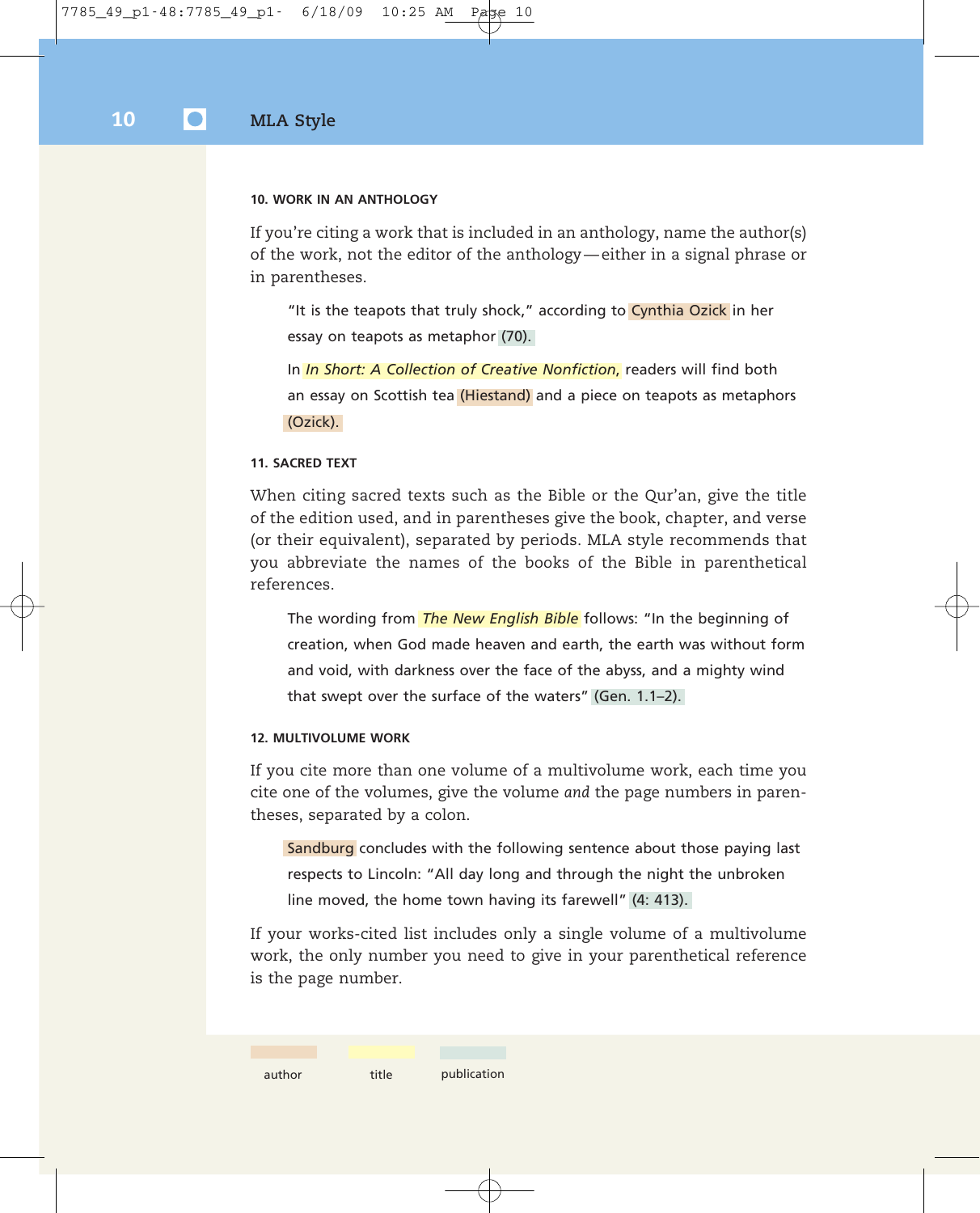### **13. TWO OR MORE WORKS CITED TOGETHER**

If you're citing two or more works closely together, you will sometimes need to provide a parenthetical citation for each one.

Tanner (7) and Smith (viii) have looked at works from a cultural perspective.

If the citation allows you to include both in the same parentheses, separate the references with a semicolon.

Critics have looked at both *Pride and Prejudice* and *Frankenstein* from a cultural perspective (Tanner 7; Smith viii).

### **14. SOURCE QUOTED IN ANOTHER SOURCE**

When you are quoting text that you found quoted in another source, use the abbreviation *qtd. in* in the parenthetical reference.

Charlotte Brontë wrote to G. H. Lewes: "Why do you like Miss Austen so very much? I am puzzled on that point" (qtd. in Tanner 7).

### **15. WORK WITHOUT PAGE NUMBERS**

For works without page numbers, give paragraph or section numbers if they appear in the source text; use the abbreviation *par.* or *sec*. If you are including the author's name in the parenthetical reference, add a comma.

Russell's dismissals from Trinity College at Cambridge and from City College in New York City are seen as examples of the controversy that marked the philosopher's life (Irvine, par. 2).

### **16. AN ENTIRE WORK OR ONE-PAGE ARTICLE**

If your text is referring to an entire work rather than a part of it or a onepage-long article, identify the author in a signal phrase or in parentheses. There's no need to include page numbers.

Kaplan considers Turkey and Central Asia explosive.

At least one observer considers Turkey and Central Asia explosive (Kaplan).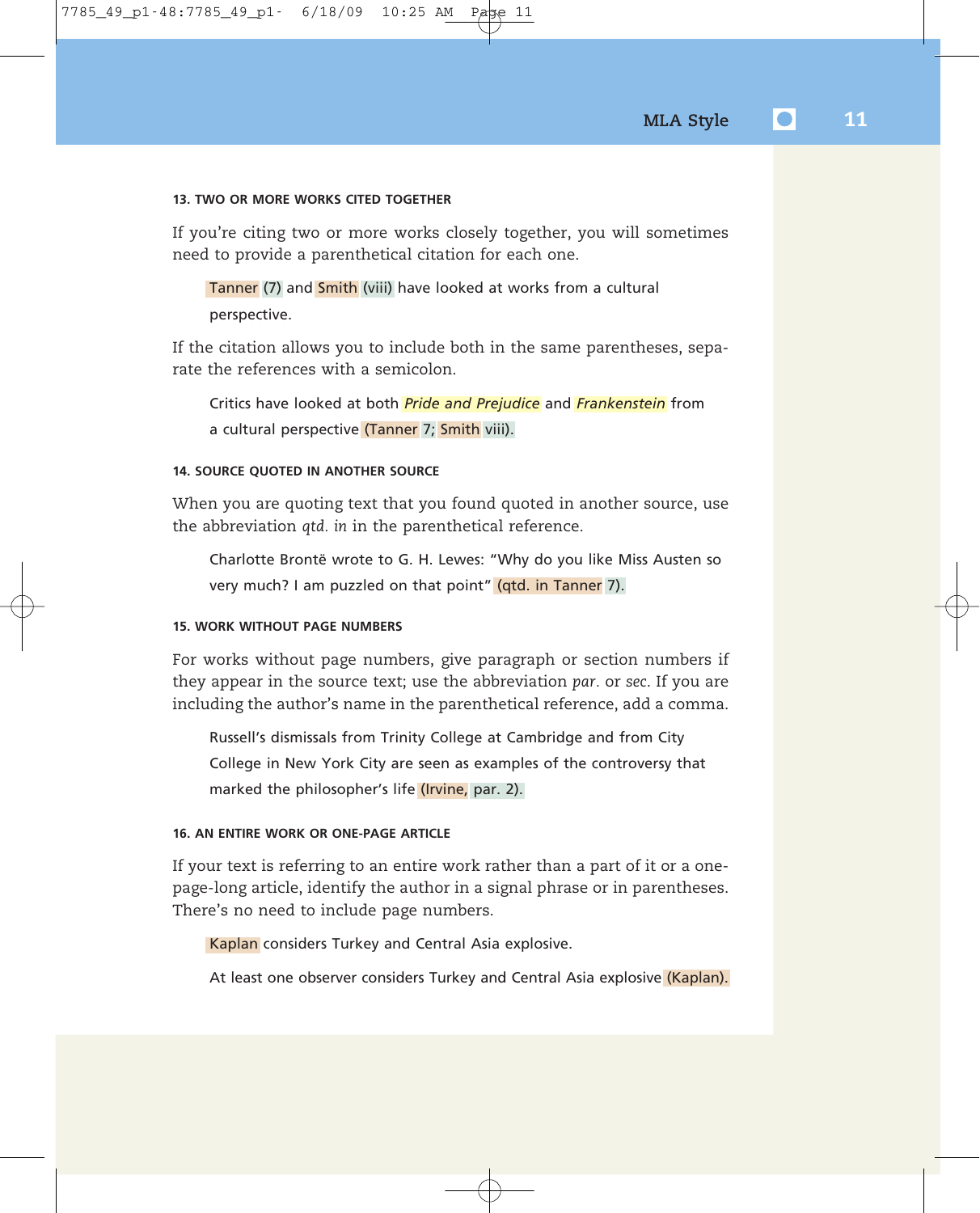### **NOTES**

Sometimes you may need to give information that doesn't fit into the text itself — to thank people who helped you, provide additional details, or refer readers to other sources not cited in your text. Such information can be given in a *footnote* (at the bottom of the page) or an *endnote* (on a separate page with the heading *Notes* just before your works-cited list. Put a superscript number at the appropriate point in your text, signaling to readers to look for the note with the corresponding number. If you have multiple notes, number them consecutively throughout your paper.

#### **TEXT**

This essay will argue that small liberal arts colleges should not recruit athletes and, more specifically, that giving student athletes preferential treatment undermines the larger educational goals.<sup>1</sup>

#### **NOTE**

<sup>1</sup>I want to thank all those who have contributed to my thinking on this topic, especially my classmates and my teachers Marian Johnson and Diane O'Connor.

### **MLA LIST OF WORKS CITED**

A works-cited list provides full bibliographic information for every source cited in your text. The list should be alphabetized by authors' last names (or sometimes by editors' or translators' names). Works that do not have an identifiable author or editor are alphabetized by title, disregarding *A*, *An*, and *The*. See pages 48–49 for a sample works-cited list.

### **Books**

### **BASIC FORMAT FOR A BOOK**

For most books, you'll need to provide information about the author; the title and any subtitle; and the place of publication, publisher, and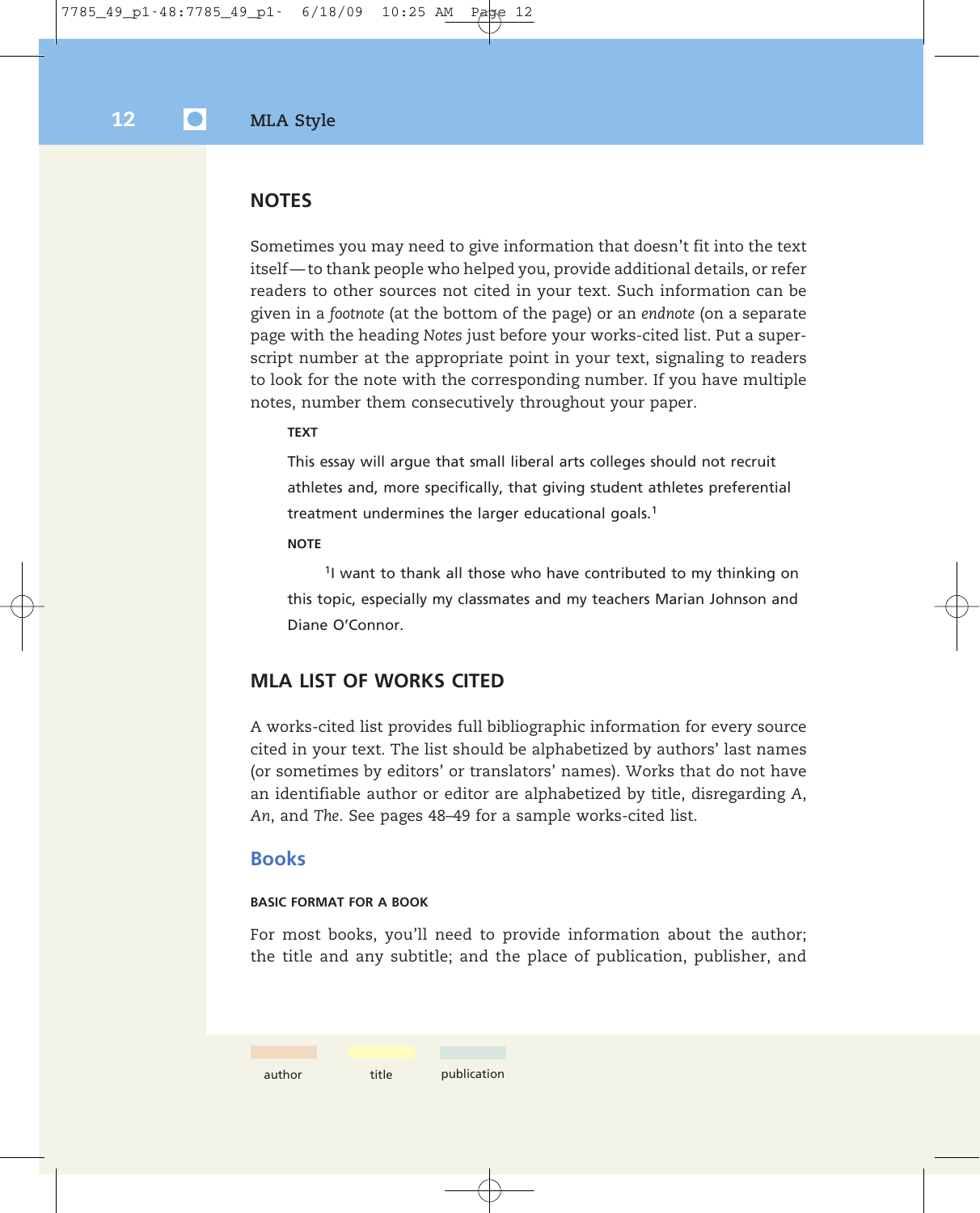date. (You'll find this information on the book's title page and copyright page.) At the end of the citation provide the medium — Print.

Greenblatt, Stephen. *Will in the World: How Shakespeare Became Shakespeare*. New York: Norton, 2004. Print.

### **A FEW DETAILS TO NOTE**

- **AUTHORS**: Include the author's middle name or initials, if any.
- **TITLES**: Capitalize the first and last words of titles, subtitles, and all principal words. Do not capitalize *a*, *an*, *the*, *to*, or any prepositions or coordinating conjunctions unless they begin a title or subtitle.
- **PLACE OF PUBLICATION**: If more than one city is given, use only the first.
- **PUBLISHER**: Use a short form of the publisher's name (Norton for W. W. Norton & Company, Princeton UP for Princeton University Press).
- **DATES:** If more than one year is given, use the most recent one.

### **1. ONE AUTHOR**

### Author's Last Name, First Name. *Title*. Publication City: Publisher, Year of publication. Medium.

Anderson, Curtis. *The Long Tail: Why the Future of Business Is Selling Less of More*. New York: Hyperion, 2006. Print.

When the title of a book itself contains the title of another book (or other long work), do not italicize that title.

Walker, Roy. *Time Is Free: A Study of* Macbeth. London: Dakers, 1949. Print.

When the title of a book contains the title of a short work, the title of the short work should be enclosed in quotation marks, and the entire title should be italicized.

Thompson, Lawrance Roger. *"Fire and Ice": The Art and Thought of Robert Frost*. New York: Holt, 1942. Print.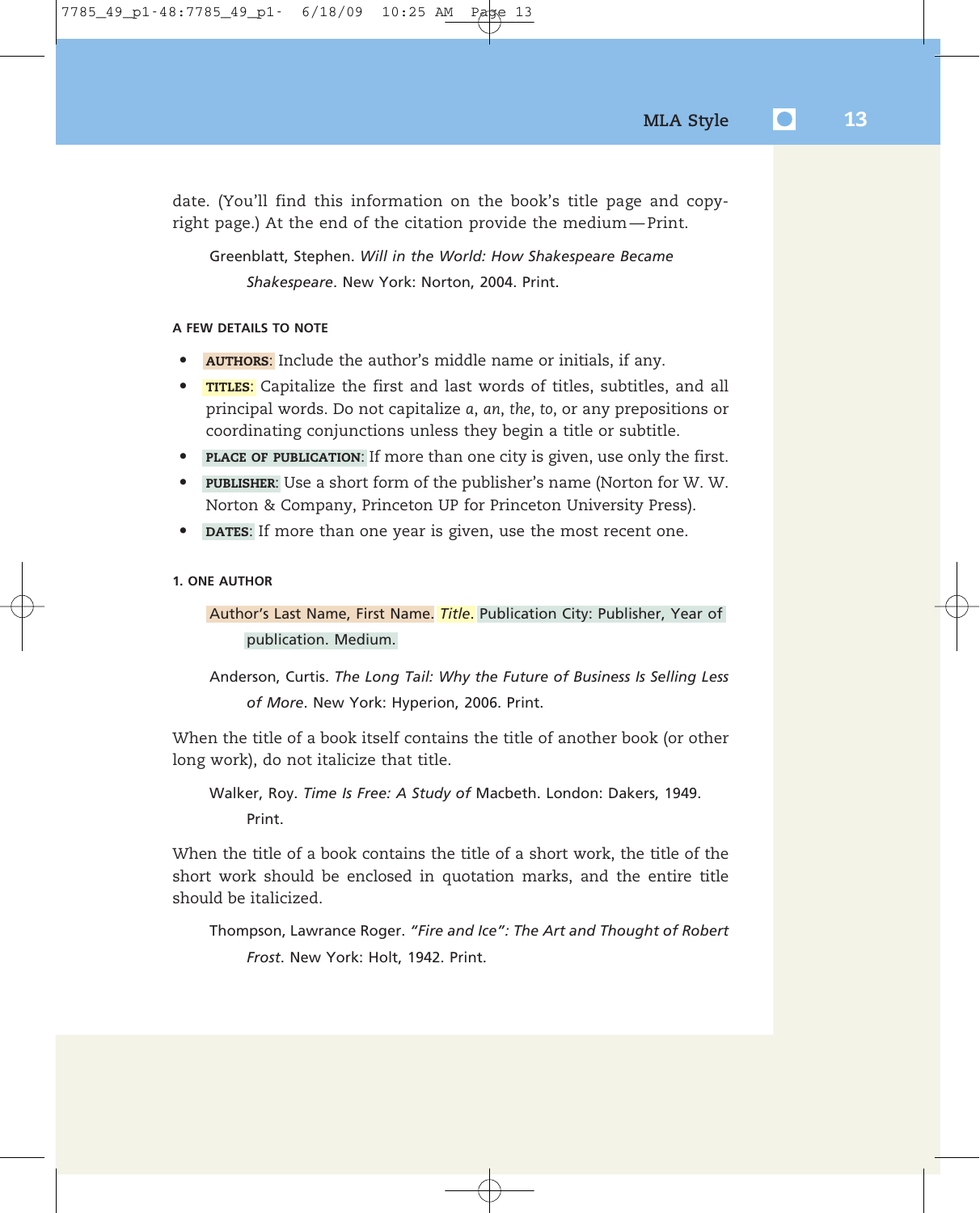## **Documentation Map (MLA)**

**Book**

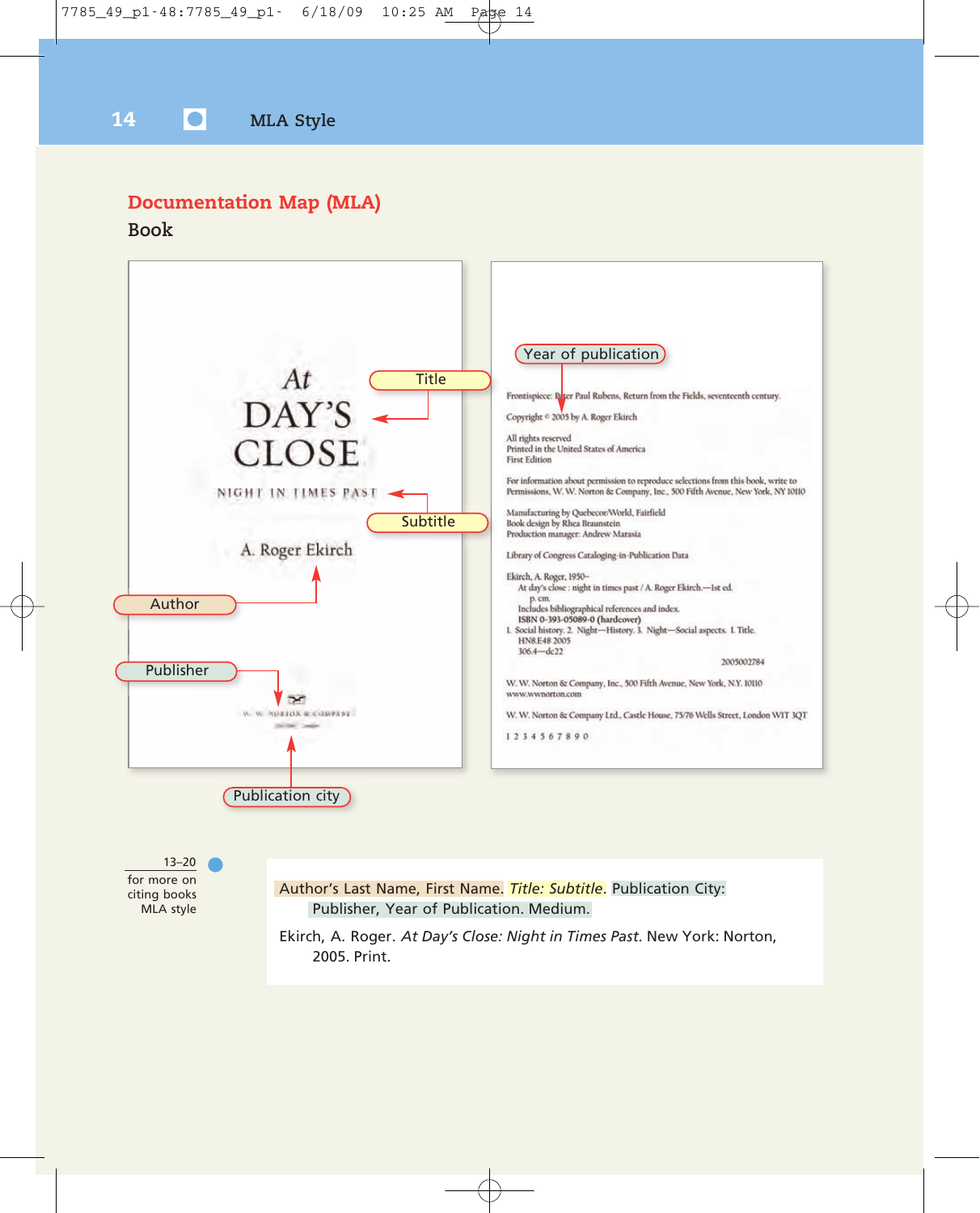### **2. TWO OR MORE WORKS BY THE SAME AUTHOR(S)**

Give the author's name in the first entry, and then use three hyphens in the author slot for each of the subsequent works, listing them alphabetically by the first important word of each title.

- Author's Last Name, First Name. *Title That Comes First Alphabetically*. Publication City: Publisher, Year of publication. Medium.
- ---. *Title That Comes Next Alphabetically*. Publication City: Publisher, Year of publication. Medium.
- Kaplan, Robert D. *The Coming Anarchy: Shattering the Dreams of the Post Cold War*. New York: Random, 2000. Print.
- ---. *Eastward to Tartary: Travels in the Balkans, the Middle East, and the Caucasus*. New York: Random, 2000. Print.

#### **3. TWO OR THREE AUTHORS**

- First Author's Last Name, First Name, Second Author's First and Last Names, and Third Author's First and Last Names. *Title*. Publication City: Publisher, Year of publication. Medium.
- Malless, Stanley, and Jeffrey McQuain. *Coined by God: Words and Phrases That First Appear in the English Translations of the Bible*. New York: Norton, 2003. Print.
- Sebranek, Patrick, Verne Meyer, and Dave Kemper. *Writers INC: A Guide to Writing, Thinking, and Learning*. Burlington: Write Source, 1990. Print.

#### **4. FOUR OR MORE AUTHORS**

You may give each author's name or the name of the first author only, followed by *et al*., Latin for "and others."

### First Author's Last Name, First Name, Second Author's First and Last Names, Third Author's First and Last Names, and Final Author's First and Last Names. *Title*. Publication City: Publisher, Year of publication. Medium.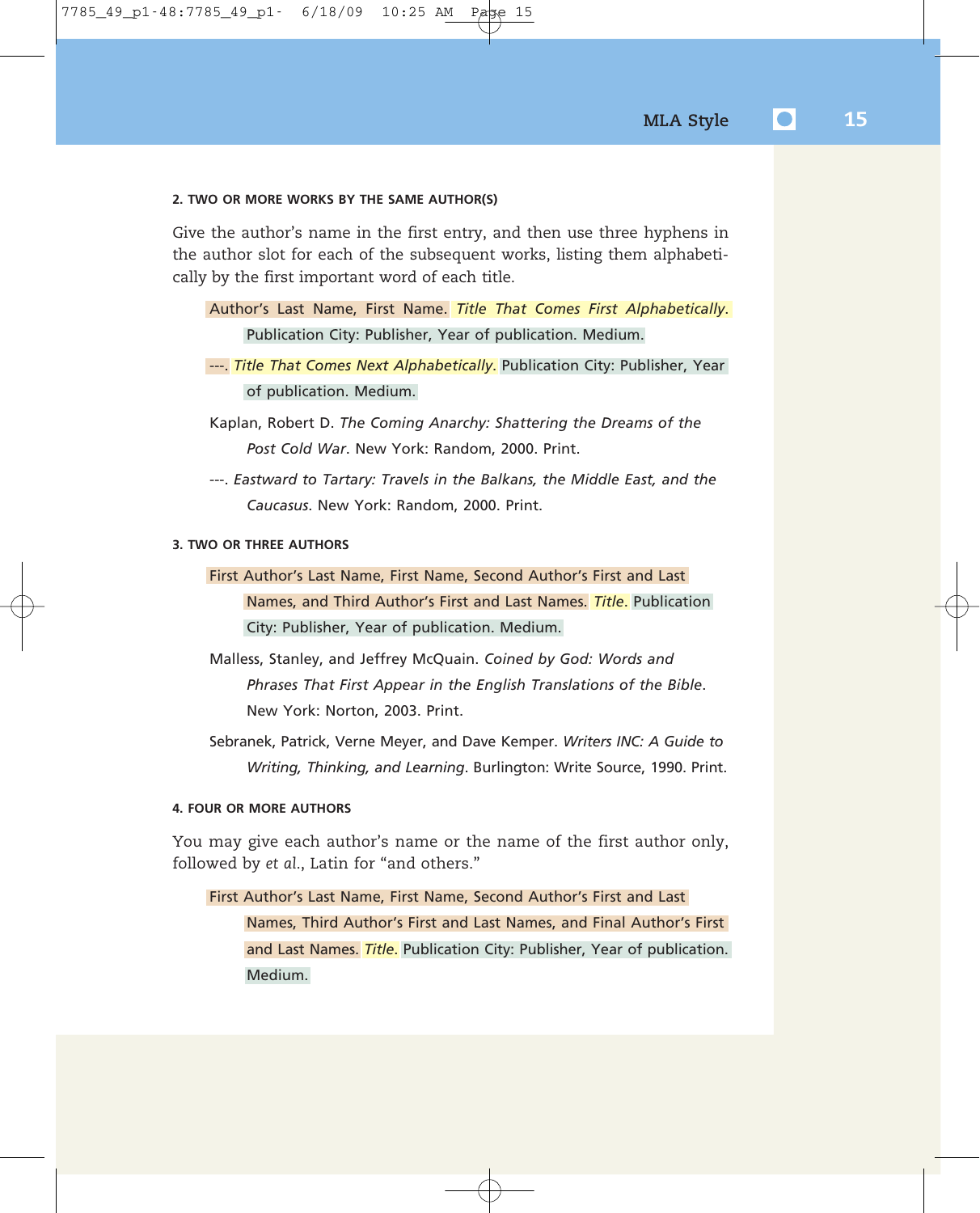- Anderson, Robert, John Malcolm Brinnin, John Leggett, Gary Q. Arpin, and Susan Allen Toth. *Elements of Literature: Literature of the United States*. Austin: Holt, 1993. Print.
- Anderson, Robert, et al. *Elements of Literature: Literature of the United States*. Austin: Holt, 1993. Print.

### **5. ORGANIZATION OR GOVERNMENT AS AUTHOR**

Sometimes the author is a corporation or government organization.

Organization Name. *Title*. Publication City: Publisher, Year of publication. Medium.

Diagram Group. *The Macmillan Visual Desk Reference*. New York: Macmillan, 1993. Print.

National Assessment of Educational Progress. *The Civics Report Card*. Princeton: ETS, 1990. Print.

### **6. ANTHOLOGY**

Editor's Last Name, First Name, ed. *Title*. Publication City: Publisher, Year of publication. Medium.

Hall, Donald, ed. *The Oxford Book of Children's Verse in America*. New York: Oxford UP, 1985. Print.

If there is more than one editor, list the first editor last-name-first and the others first-name-first.

Kitchen, Judith, and Mary Paumier Jones, eds. *In Short: A Collection of Brief Creative Nonfiction*. New York: Norton, 1996. Print.

### **7. WORK(S) IN AN ANTHOLOGY**

Author's Last Name, First Name. "Title of Work." *Title of Anthology*. Ed. Editor's First and Last Names. Publication City: Publisher, Year of publication. Pages. Medium.

Achebe, Chinua. "Uncle Ben's Choice." *The Seagull Reader: Literature*. Ed. Joseph Kelly. New York: Norton, 2005. 23–27. Print.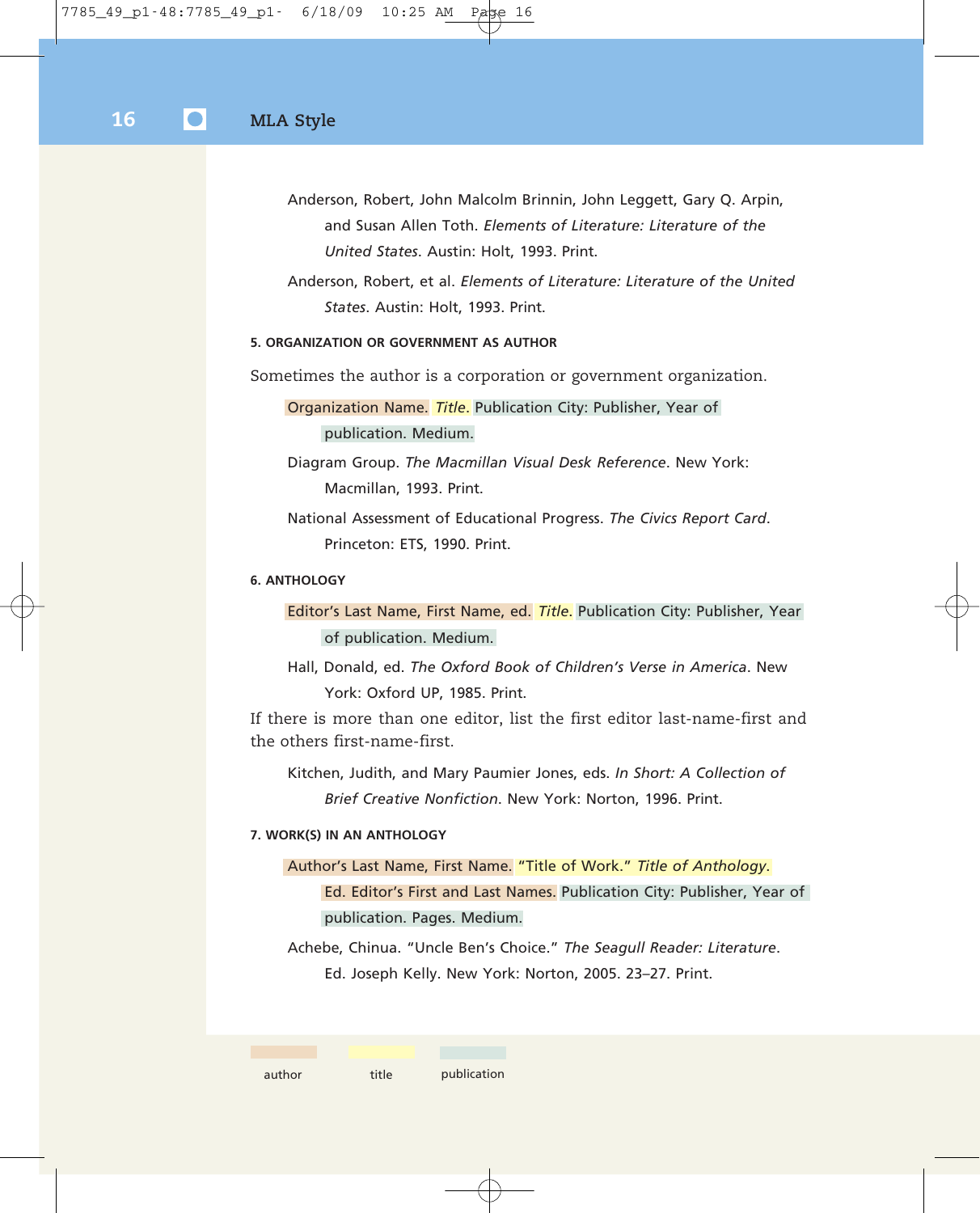To document two or more selections from one anthology, list each selection by author and title, followed by the anthology editor(s)' names and the pages of the selection. Then include an entry for the anthology itself (see no. 6 on page 16).

### Author's Last Name, First Name. "Title of Work." Anthology Editor's Last Name Pages.

Hiestand, Emily. "Afternoon Tea." Kitchen and Jones 65–67.

Ozick, Cynthia. "The Shock of Teapots." Kitchen and Jones 68–71.

Do not list the anthology separately if you're citing only one selection.

### **8. AUTHOR AND EDITOR**

Start with the author if you've cited the text itself.

### Author's Last Name, First Name. *Title*. Ed. Editor's First and Last Names. Publication City: Publisher, Year of publication. Medium.

Austen, Jane. *Emma*. Ed. Stephen M. Parrish. New York: Norton, 2000. Print.

Start with the editor if you've cited his or her work.

Editor's Last Name, First Name, ed. *Title*. By Author's First and Last Names. Publication City: Publisher, Year of publication. Medium.

Parrish, Stephen M., ed. *Emma*. By Jane Austen. New York: Norton, 2000. Print.

### **9. NO AUTHOR OR EDITOR**

*Title*. Publication City: Publisher, Year of publication. Medium.

*2008 New York City Restaurants*. New York: Zagat, 2008. Print.

### **10. TRANSLATION**

Start with the author to emphasize the work itself.

Author's Last Name, First Name. *Title*. Trans. Translator's First and Last Names. Publication City: Publisher, Year of publication. Medium. Dostoevsky, Fyodor. *Crime and Punishment*. Trans. Richard Pevear and Larissa Volokhonsky. New York: Vintage, 1993. Print.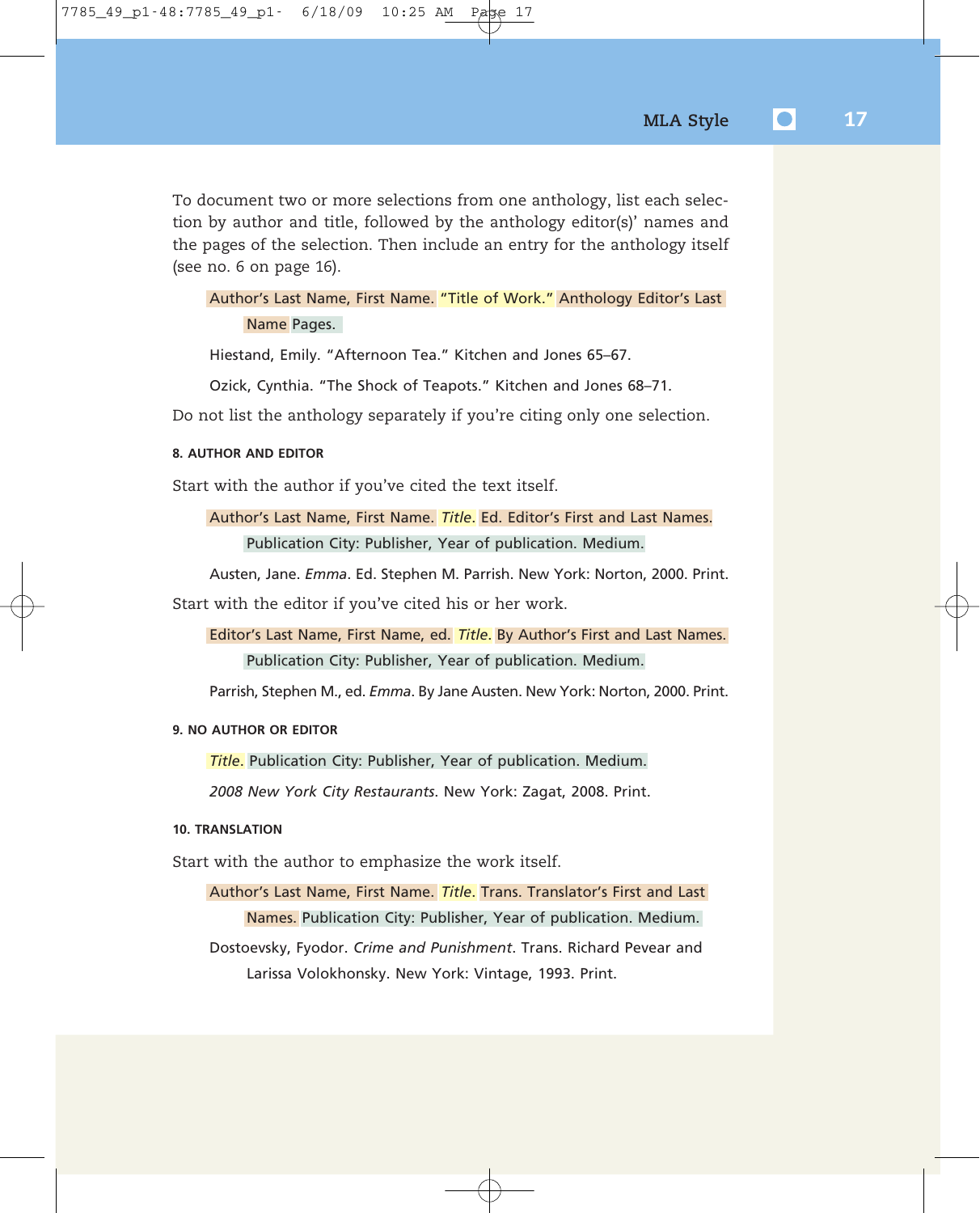Start with the translator to emphasize the translation.

Translator's Last Name, First Name, trans. *Title*. By Author's First and Last Names. Publication City: Publisher, Year of publication. Medium.

Pevear, Richard, and Larissa Volokhonsky, trans. *Crime and Punishment*. By Fyodor Dostoevsky. New York: Vintage, 1993. Print.

### **11. GRAPHIC NARRATIVE**

Start with the name of the person whose contribution is most relevant to your research, and include labels to indicate each collaborator's role.

Author's Last Name, First Name, writer. *Title*. Illus. Artist's First and Last Names. Publication City: Publisher, Year of publication. Medium.

Pekar, Harvey, writer. *American Splendor: Bob and Harv's Comics*. Illus. R. Crumb. New York: Four Walls Eight Windows, 1996. Print.

Crumb, R., illus. *American Splendor: Bob and Harv's Comics*. By Harvey Pekar. New York: Four Walls Eight Windows, 1996. Print.

If the work was written and illustrated by the same person, format the entry like that of any other book.

#### **12. FOREWORD, INTRODUCTION, PREFACE, OR AFTERWORD**

Part Author's Last Name, First Name. Name of Part. *Title of Book*. By Author's First and Last Names. Publication City: Publisher, Year of publication. Pages. Medium.

Tanner, Tony. Introduction. *Pride and Prejudice*. By Jane Austen. London: Penguin, 1972. 7–46. Print.

### **13. MULTIVOLUME WORK**

If you cite all the volumes of a multivolume work, give the number of volumes after the title.

Author's Last Name, First Name. *Title of Complete Work*. Number of vols. Publication City: Publisher, Year of publication. Medium.

Sandburg, Carl. *Abraham Lincoln: The War Years*. 4 vols. New York: Harcourt, 1939. Print.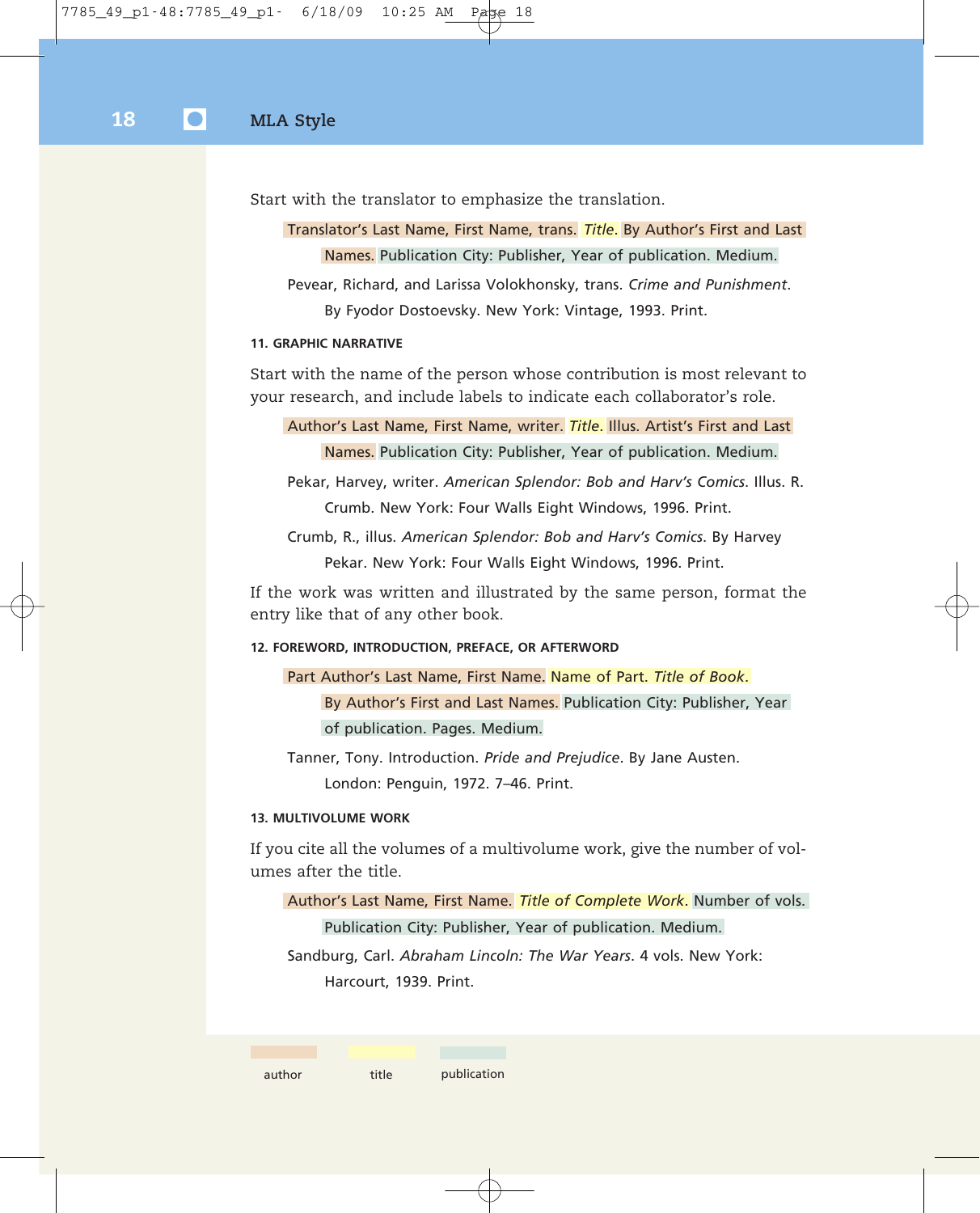If you cite only one volume, give the volume number after the title.

Sandburg, Carl. *Abraham Lincoln: The War Years*. Vol. 2. New York: Harcourt, 1939. Print.

### **14. ARTICLE IN A REFERENCE BOOK**

Provide the author's name if the article is signed. If the reference work is well known, give only the edition and year of publication.

```
Author's Last Name, First Name. "Title of Article." Title of Reference
Book. Edition number. Year of publication. Medium.
```
"Histrionics." *Merriam-Webster's Collegiate Dictionary.* 11th ed. 2003. Print.

If the reference work is less familiar or more specialized, give full publication information. If it has only one volume or is in its first edition, omit that information.

```
Author's Last Name, First Name. "Title of Article." Title of Reference
Book. Ed. Editor's First and Last Name. Edition number. Number of
vols. Publication City: Publisher, Year of publication. Medium.
```
Campbell, James. "The Harlem Renaissance." *The Oxford Companion to Twentieth-Century Poetry.* Ed. Ian Hamilton. Oxford: Oxford UP, 1994. Print.

### **15. BOOK IN A SERIES**

Editor's Last Name, First Name, ed. *Title of Book*. By Author's First and Last Names. Publication City: Publisher, Year of publication. Medium. Series Title abbreviated.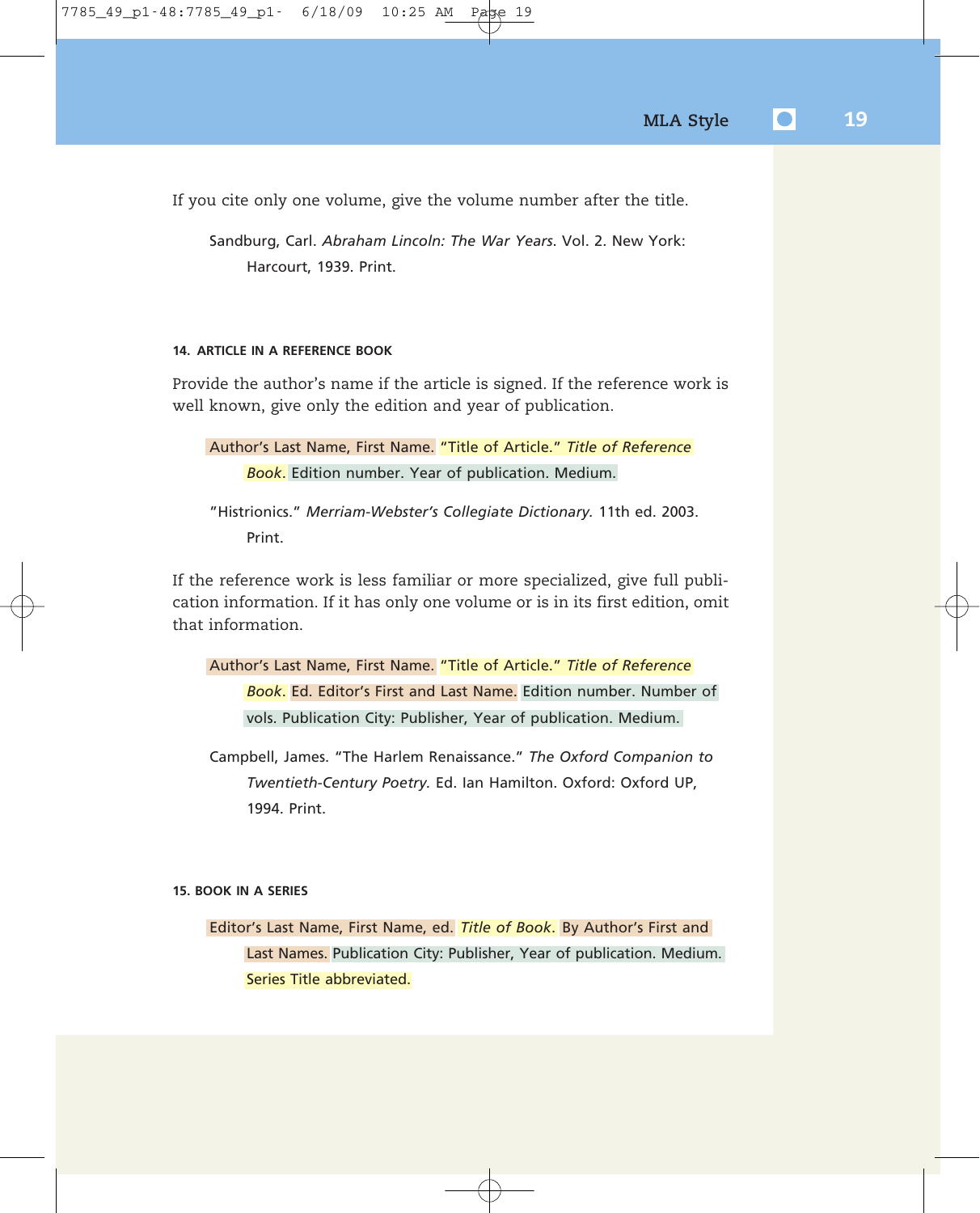Wall, Cynthia, ed. *The Pilgrim's Progress*. By John Bunyan. New York: Norton, 2007. Print. Norton Critical Ed.

### **16. SACRED TEXT**

If you have cited a specific edition of a religious text, you need to include it in your works-cited list.

*Title*. Editor's First and Last Names, ed. (if any) Publication City: Publisher, Year of publication. Medium.

*The New English Bible with the Apocrypha*. New York: Oxford UP, 1971. Print.

*The Torah: A Modern Commentary*. W. Gunther Plaut, ed. New York: Union of American Hebrew Congregations, 1981. Print.

### **17. EDITION OTHER THAN THE FIRST**

Author's Last Name, First Name. *Title*. Name or number of ed. Publication City: Publisher, Year of publication. Medium.

Gibaldi, Joseph. *MLA Handbook for Writers of Research Papers*. 6th ed. New York: MLA, 2003. Print.

Hirsch, E. D., Jr., ed. *What Your Second Grader Needs to Know: Fundamentals of a Good Second-Grade Education*. Rev. ed. New York: Doubleday, 1998. Print.

### **18. REPUBLISHED WORK**

Give the original publication date after the title, followed by the publication information of the republished edition.

Author's Last Name, First Name. *Title*. Year of original edition. Publication City: Current Publisher, Year of republication. Medium.

Bierce, Ambrose. *Civil War Stories*. 1909. New York: Dover, 1994. Print.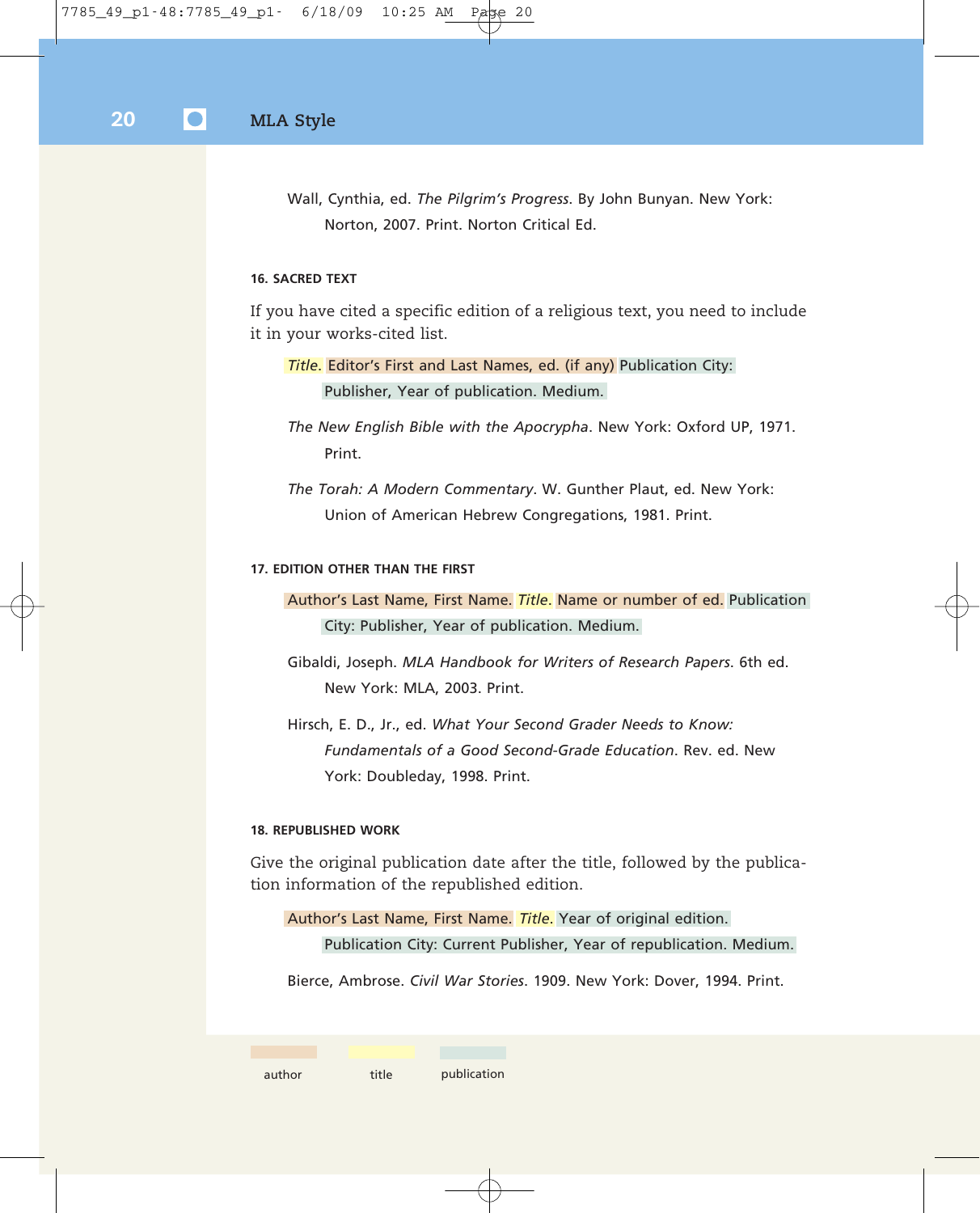### **Periodicals**

### **BASIC FORMAT FOR AN ARTICLE**

For most articles, you'll need to provide information about the author, the article title and any subtitle, the periodical title, any volume or issue number, the date, inclusive page numbers, and the medium — Print.

Rancière, Jacques. "Why Emma Bovary Had to Be Killed."*Critical Inquiry* 34.2 (2009): 233–48. Print.

### **A FEW DETAILS TO NOTE**

- **AUTHORS**: If there is more than one author, list the first author lastname-first and the others first-name-first.
- **TITLES**: Capitalize the first and last words of titles and subtitles and all principal words. Do not capitalize *a*, *an*, *the*, *to*, or any prepositions or coordinating conjunctions unless they begin a title or subtitle. For periodical titles, omit any initial *A*, *An*, or *The*.
- **DATES**: Abbreviate the names of months except for May, June, or July: Jan., Feb., Mar., Apr., Aug., Sept., Oct., Nov., Dec. Journals paginated by volume or issue call only for the year (in parentheses).
- **PAGES**: If an article does not fall on consecutive pages, give the first page with a plus sign (55-).

### **19. ARTICLE IN A JOURNAL**

Author's Last Name, First Name. "Title of Article." *Title of Journal* Volume.Issue (Year): Pages. Medium.

Cooney, Brian C. "Considering *Robinson Crusoe*'s 'Liberty of Conscience' " in an Age of Terror." *College English* 69.3 (2007): 197–215. Print.

### **20. ARTICLE IN A JOURNAL NUMBERED BY ISSUE**

### Author's Last Name, First Name. "Title of Article." *Title of Journal*

Issue (Year): Pages. Medium.

Flynn, Kevin. "The Railway in Canadian Poetry." *Canadian Literature* 174 (2002): 70–95. Print.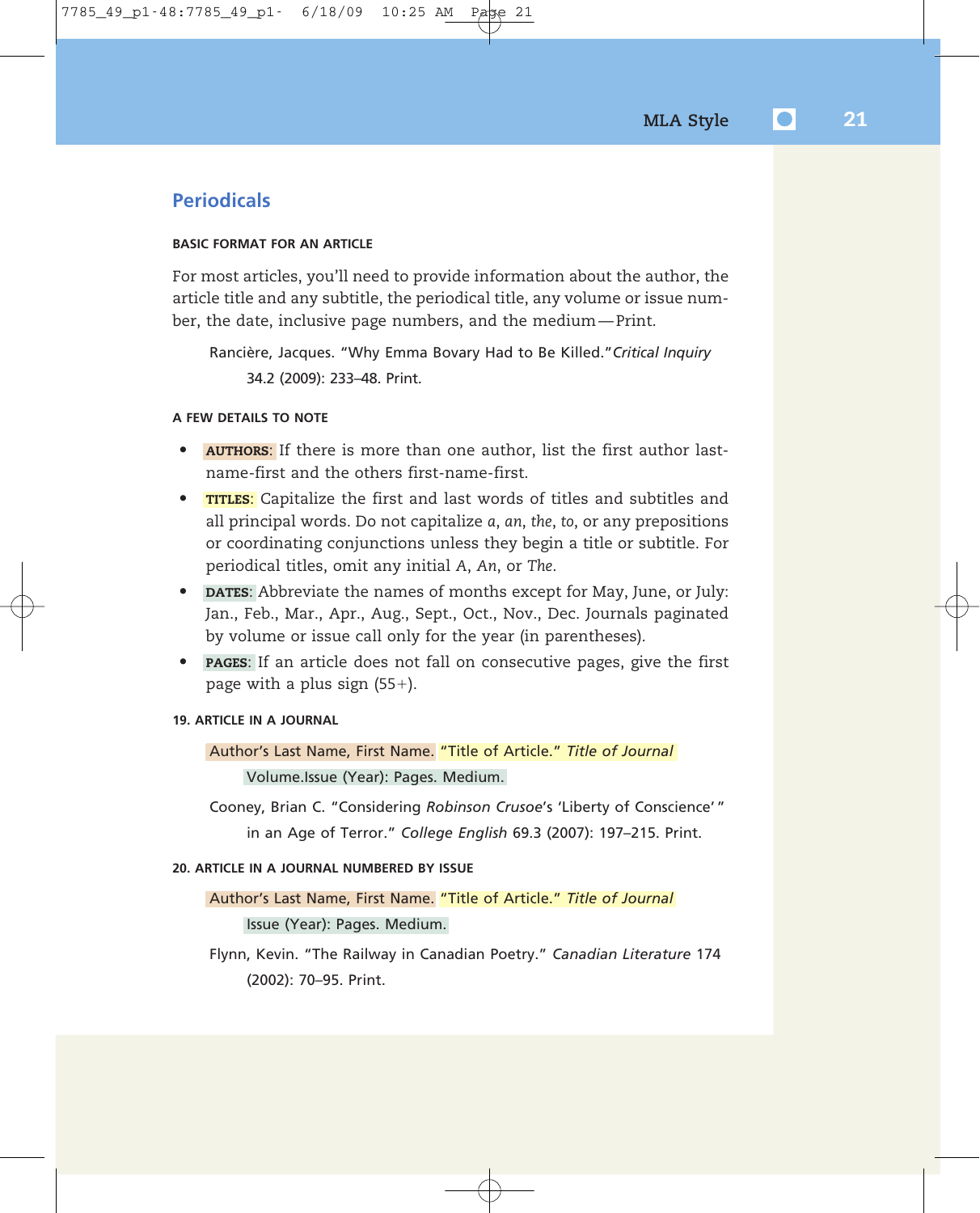### **Documentation Map (MLA) Article in a Journal**

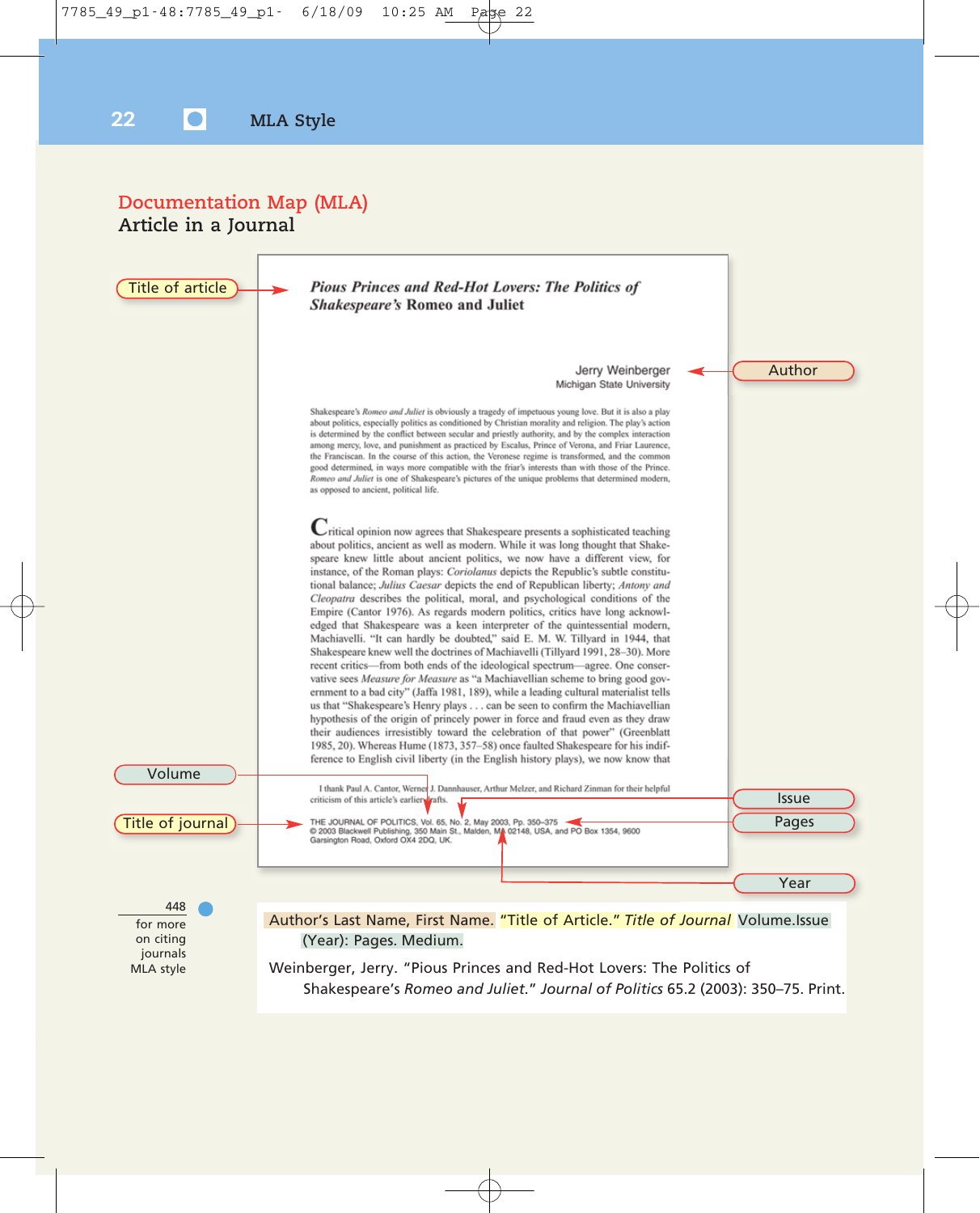### **Documentation Map (MLA)**

**Article in a Magazine**

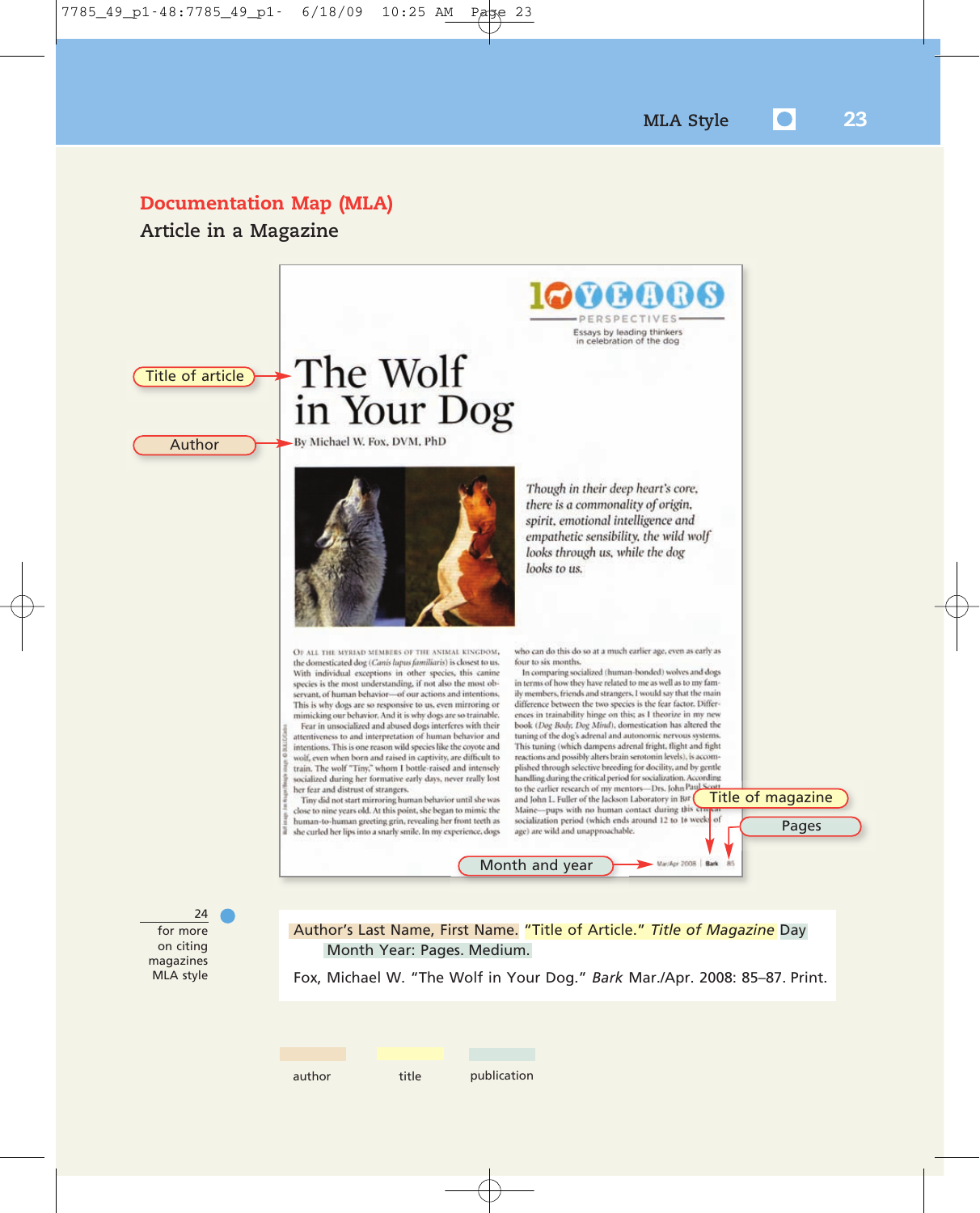### **21. ARTICLE IN A MAGAZINE**

Author's Last Name, First Name. "Title of Article." *Title of Magazine* Day Month Year: Pages. Medium.

Walsh, Bryan. "Not a Watt to Be Wasted." *Time* 17 Mar. 2008: 46–47. Print.

For a monthly magazine, include only the month and year.

Fellman, Bruce. "Leading the Libraries." *Yale Alumni Magazine* Feb. 2002: 26–31. Print.

### **22. ARTICLE IN A DAILY NEWSPAPER**

Author's Last Name, First Name. "Title of Article." *Name of Newspaper* Day Month Year: Pages. Medium.

Springer, Shira. "Celtics Reserves Are Whizzes vs. Wizards." *Boston Globe* 14 Mar. 2005: D4-. Print.

If you are documenting a particular edition of a newspaper, specify the edition (late ed., natl. ed., etc.) between the date and the section and page.

Svoboda, Elizabeth. "Faces, Faces Everywhere." *New York Times* 13 Feb. 2007, natl. ed.: D1-. Print.

### **23. UNSIGNED ARTICLE**

"Title of Article." *Name of Publication* Day Month Year: Page(s). Medium. "Being Invisible Closer to Reality." *Atlanta Journal-Constitution* 11 Aug. 2008: A3. Print.

#### **24. EDITORIAL**

"Title." Editorial. *Name of Publication* Day Month Year: Page. Medium.

"Gas, Cigarettes Are Safe to Tax." Editorial. *Lakeville Journal* 17 Feb. 2005: A10. Print.

### **25. LETTER TO THE EDITOR**

Author's Last Name, First Name. "Title (if any)." Letter. *Name of Publication* Day Month Year: Page. Medium.

Festa, Roger. "Social Security: Another Phony Crisis." Letter. *Lakeville Journal* 17 Feb. 2005: A10. Print.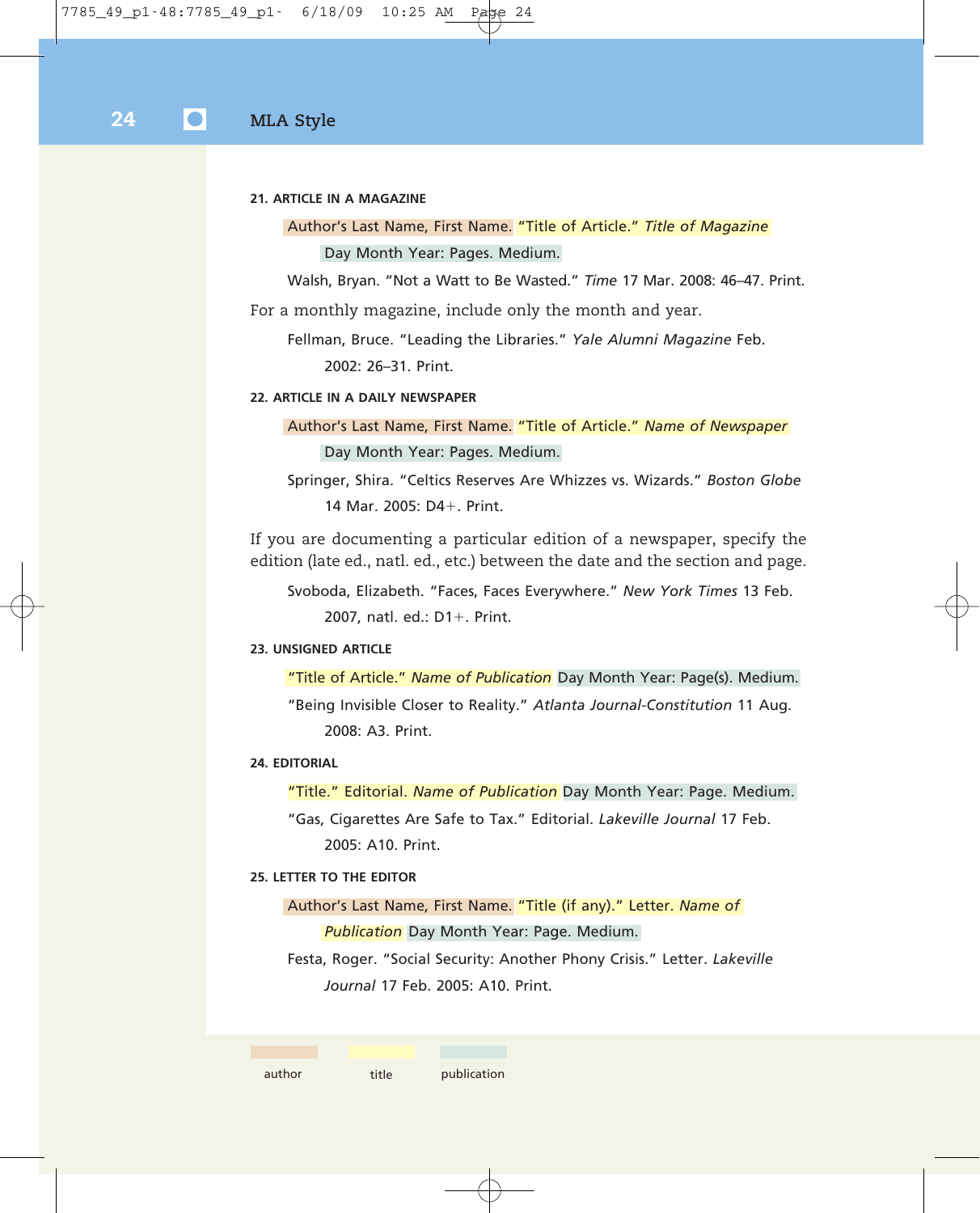**26. REVIEW**

Author's Last Name, First Name. "Title (if any) of Review." Rev. of *Title of Work*, by Author's First and Last Names. *Title of Periodical* Day Month Year: Pages. Medium.

Frank, Jeffrey. "Body Count." Rev. of *The Exception*, by Christian Jungersen. *New Yorker* 30 July 2007: 86–87. Print.

### **Electronic Sources**

### **BASIC FORMAT FOR AN ELECTRONIC SOURCE**

Not every electronic source gives you all the data that MLA would like to see in a works-cited entry. Ideally, you will be able to list the author's name, the title, information about print publication, information about electronic publication (title of site, editor, date of first electronic publication and/or most recent revision, name of the publisher or sponsoring institution), date of access, the publication medium and, if necessary, a URL. Of those ten items, you will find seven in the following example.

Johnson, Charles W. "How Our Laws Are Made." *Thomas: Legislative Information on the Internet*. Lib. of Congress, 30 June 2003. Web. 21 June 2008.

### **A FEW DETAILS TO NOTE**

- **AUTHORS OR EDITORS**: If there is more than one author or editor, list the first one last-name-first and the others first-name-first.
- **TITLES**: Capitalize titles and subtitles as you would for a print book or periodical.
- **PUBLISHER**: If the name of the publisher or sponsoring institution is unavailable, use *N.p*.
- **DATES**: Abbreviate the months as you would for a print periodical. Although MLA asks for the date when materials were first posted or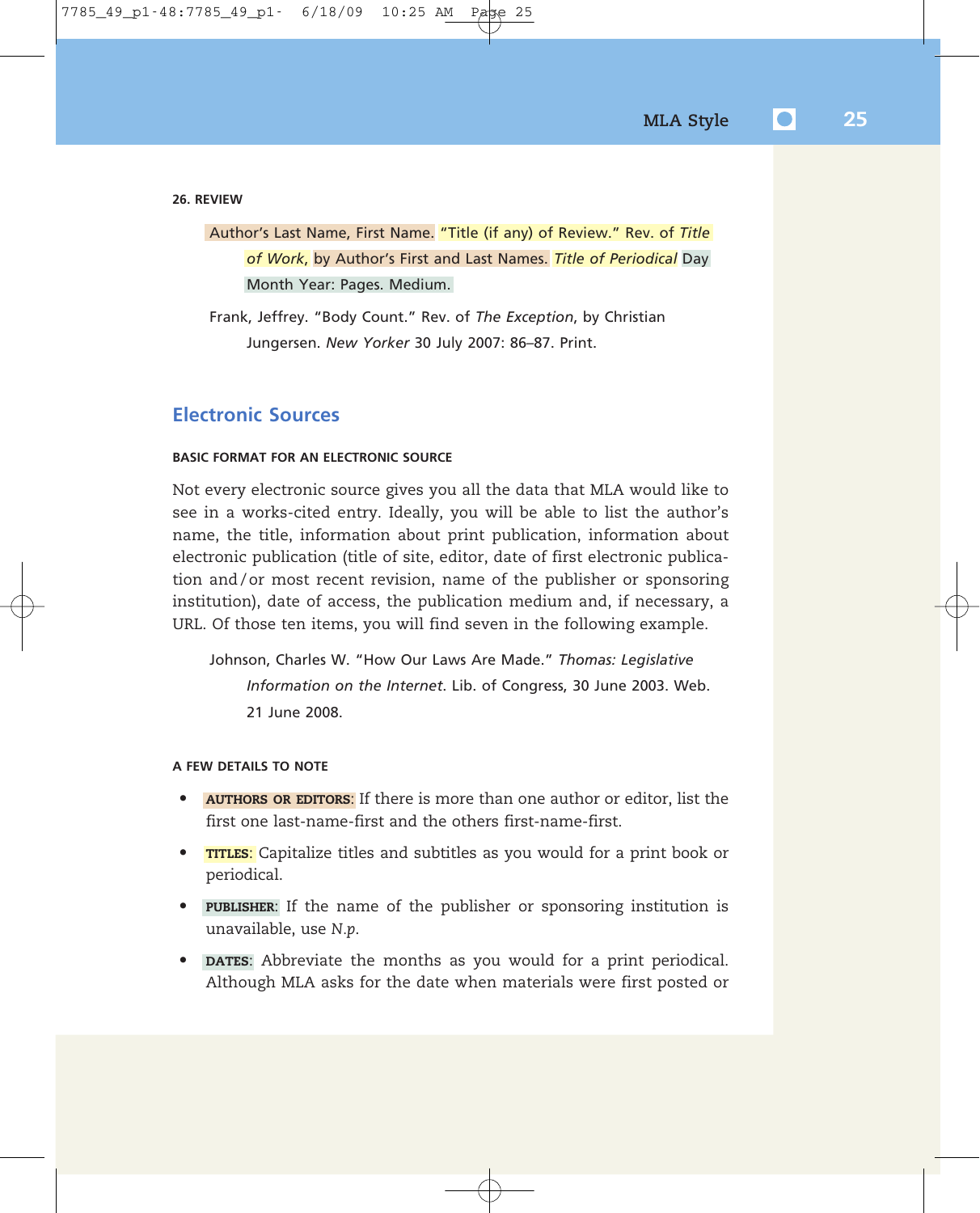most recently updated, you won't always be able to find that information; if it's unavailable, use *n.d*. You'll also find that it will vary — you may find only the year, not the day and month. The date you must include is the date on which you accessed the electronic source.

- **MEDIUM**: Indicate the medium Web, Email, CD-ROM, and so on.
- **URL**: MLA assumes that readers can locate most sources on the Web by searching for the author, title, or other identifying information, so they don't require a URL for most online sources. When users can't locate the source without a URL, give the address of the website in angle brackets. When a URL won't fit on one line, break it only after a slash (and do not add a hyphen). If a URL is very long, consider giving the URL of the site's home or search page instead.

#### **27. ENTIRE WEBSITE**

For websites with an editor, compiler, director, narrator, or translator, follow the name with the appropriate abbreviation (*ed*., *comp*., *dir*., *narr*., *trans*.).

- Author's Last Name, First Name. *Title of Website*. Publisher or Sponsoring Institution, Date posted or last updated. Medium. Day Month Year of access.
- Zalta, Edward N., ed. *Stanford Encyclopedia of Philosophy*. Metaphysics Research Lab, Center for the Study of Language and Information, Stanford U, 2007. Web. 25 July 2008.

#### **PERSONAL WEBSITE**

Author's Last Name, First Name. Home page. Publisher or Sponsoring Institution, Date posted or last updated. Medium. Day Month Year of access.

Nunberg, Geoffrey. Home page. School of Information, U of California, Berkeley, 2009. Web. 13 Apr. 2009.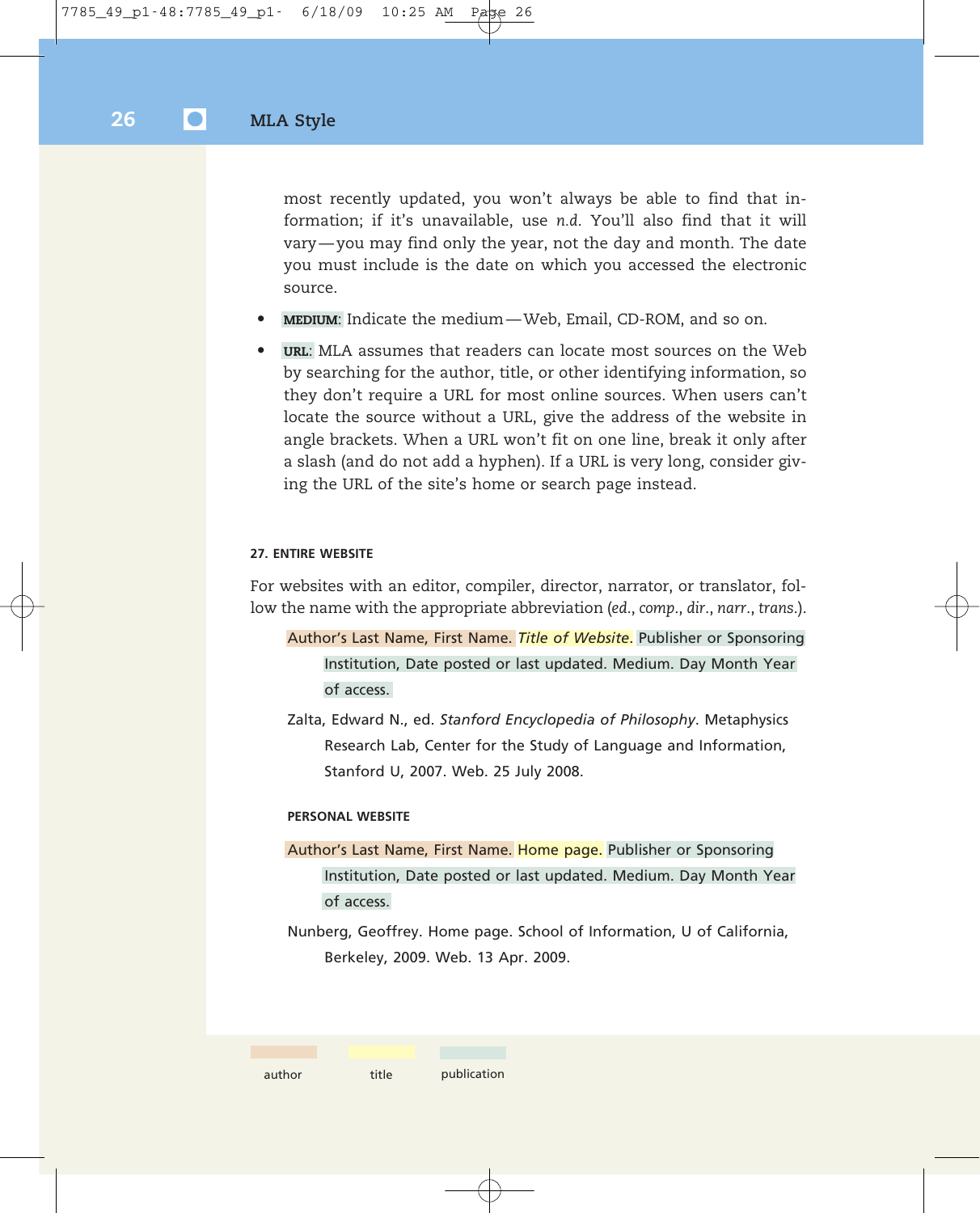#### **28. WORK FROM A WEBSITE**

Author's Last Name, First Name. "Title of Work." *Title of Website.* Ed. Editor's First and Last Names. Sponsoring Institution, Date posted or last updated. Medium. Day Month Year of access.

Buff, Rachel Ida. "Becoming American." *Immigration History Research Center*. U of Minnesota, 24 Mar. 2008. Web. 4 Apr. 2008.

### **29. ONLINE BOOK OR PART OF A BOOK**

### Author's Last Name, First Name. "Title of Short Work." *Title of*

*Long Work*. Original city of publication: Original publisher, Original year of publication. Original pages. *Title of Website or Database*. Medium. Day Month Year of access.

Anderson, Sherwood. "The Philosopher." *Winesburg, Ohio*. New York: B. W. Huebsch, 1919. N. pag. *Bartleby.com*. Web. 7 Apr. 2008.

### **30. ARTICLE IN AN ONLINE SCHOLARLY JOURNAL**

If a journal does not number pages or if it numbers each article separately, use *n. pag*. in place of page numbers.

Author's Last Name, First Name. "Title of Article." *Title of Journal* Volume.Issue (Year): Pages. Medium. Day Month Year of access.

Gleckman, Jason. "Shakespeare as Poet or Playwright? The Player's Speech in *Hamlet*." *Early Modern Literary Studies* 11.3 (2006): n. pag. Web. 24 June 2008.

### **31. ARTICLE IN AN ONLINE NEWSPAPER**

Author's Last Name, First Name. "Title of Article." *Title of Newspaper*. Publisher, Day Month Year. Medium. Day Month Year of access.

Banerjee, Neela. "Proposed Religion-Based Program for Federal Inmates Is Canceled." *New York Times*. New York Times, 28 Oct. 2006. Web. 24 June 2008.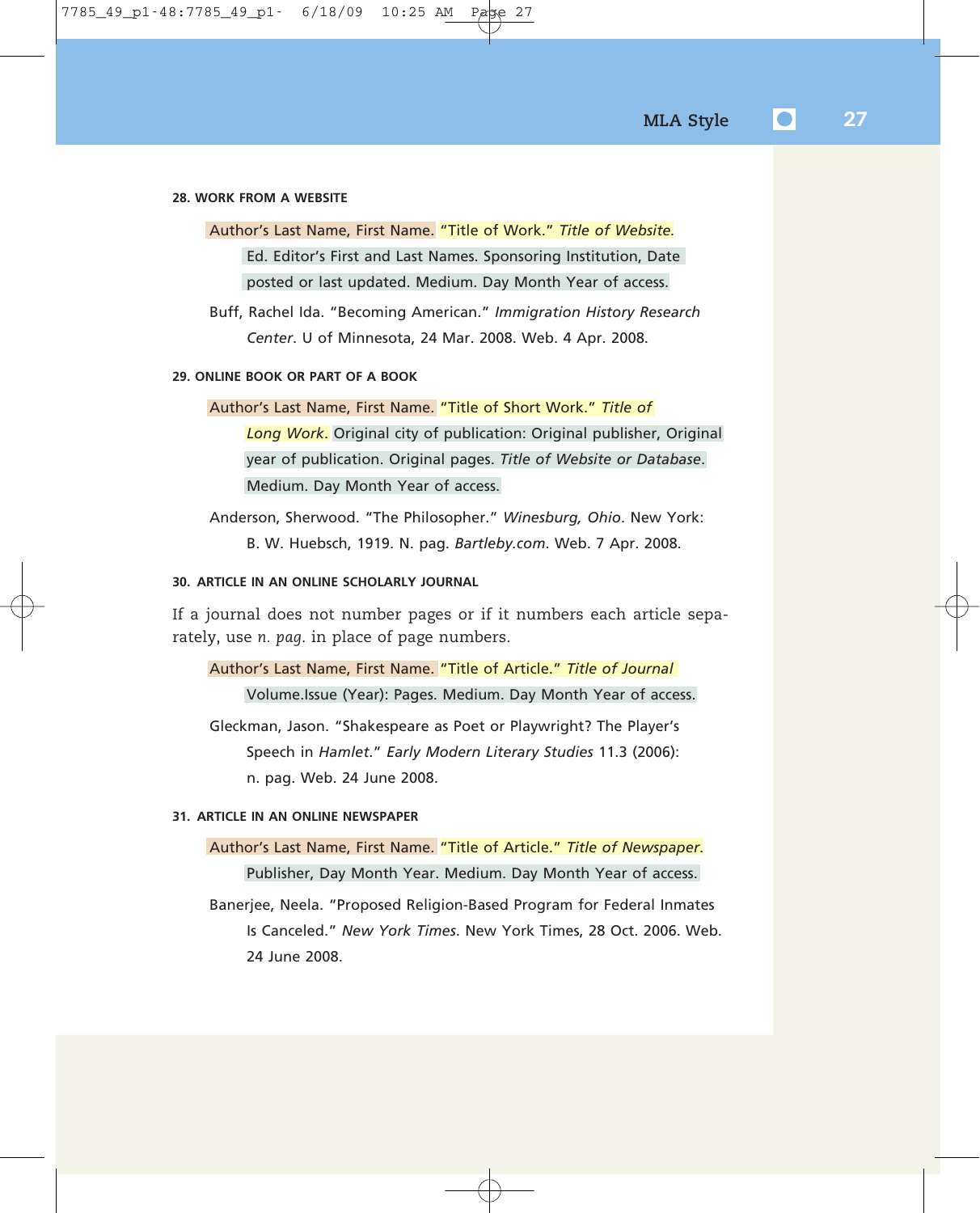

### **Documentation Map (MLA)**

### **Work from a Website**



websites MLA style Sponsoring Institution, Day Month Year posted or last updated. Web. Day Month Year of access.

Callicott, J. Baird. "Environmental Ethics: An Overview." *Forum on Religion and Ecology*. Yale School of Forestry & Environmental Studies, 2000. Web. 17 Sept. 2008.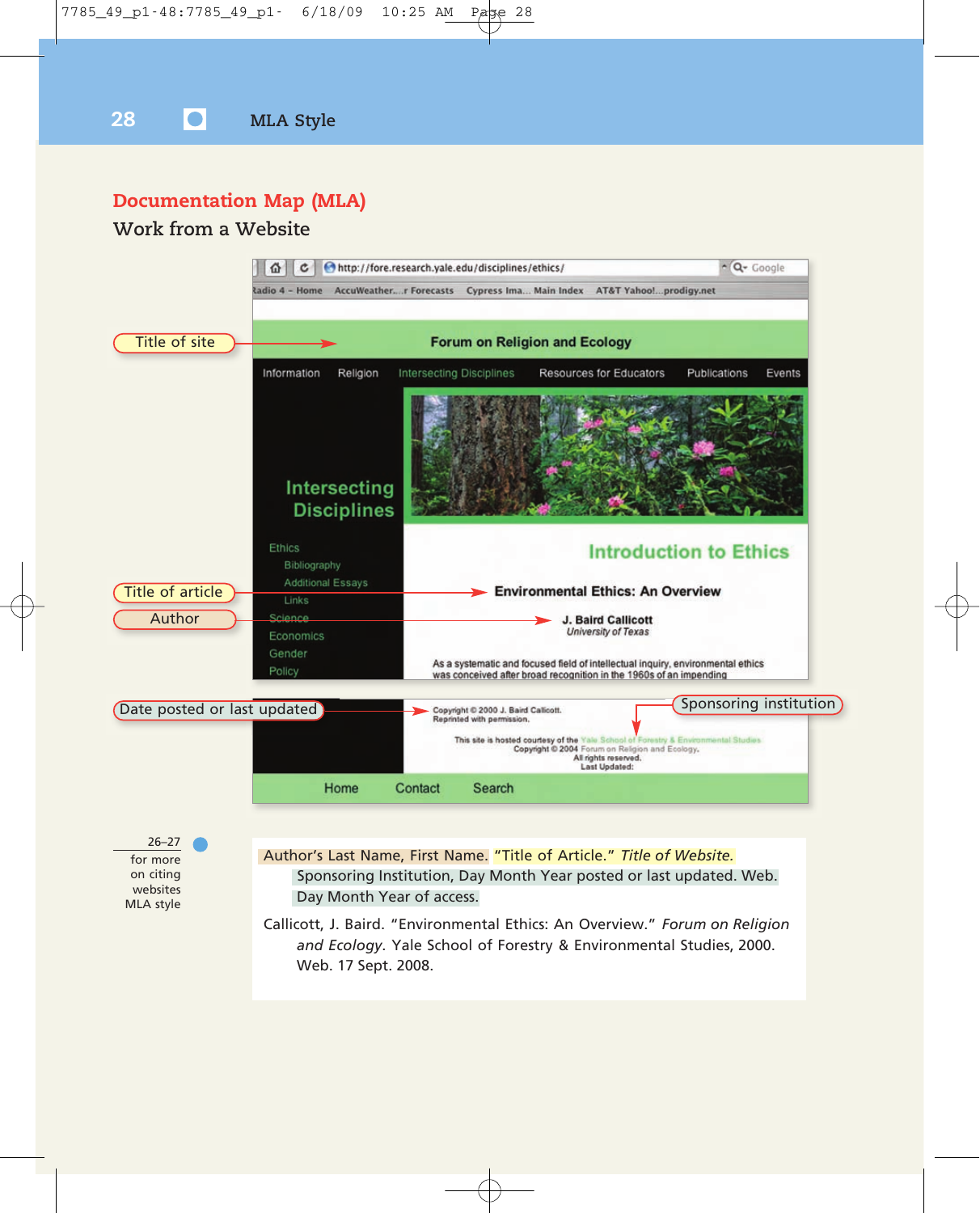#### **32. ARTICLE IN AN ONLINE MAGAZINE**

Author's Last Name, First Name. "Title of Article." *Title of Magazine*. Publisher, Date of publication. Medium. Day Month Year of access.

Landsburg, Steven E. "Putting All Your Potatoes in One Basket: The Economic Lessons of the Great Famine." *Slate.com*. Washington Post–Newsweek Interactive, 13 Mar. 2001. Web. 15 Mar. 2006.

### **33. BLOG ENTRY**

### Author's Last Name, First Name. "Title of Blog Entry." *Title of Blog*. Publisher or Sponsoring Institution, Day Month Year posted. Medium. Day Month Year of access.

Gladwell, Malcolm. "Enron and Newspapers." *Gladwell.com*. N.p., 4 Jan. 2007. Web. 26 Aug. 2008.

If the entry has no title, use "Blog entry" without quotation marks.

### **34. ARTICLE ACCESSED THROUGH AN ONLINE DATABASE**

Many library subscription services, such as InfoTrac and EBSCO, provide access to texts for a fee.

- Author's Last Name, First Name. "Title of Article." *Title of Periodical* Date or Volume.Issue (Year): Pages. *Database*. Medium. Day Month Year of access.
- Ott, Brian L. " 'I'm Bart Simpson, Who the Hell Are You?': A Study in Postmodern Identity (Re)Construction." *Journal of Popular Culture* 37.1 (2003): 56–82. *Academic Search Complete*. Web. 24 Mar. 2008.

### **35. ONLINE EDITORIAL**

- "Title of Editorial." Editorial. *Title of Site*. Publisher, Day Month Year of publication. Medium. Day Month Year of access.
- "Keep Drinking Age at 21." Editorial. *ChicagoTribune.com*. Chicago Tribune, 25 Aug. 2008. Web. 28 Aug. 2008.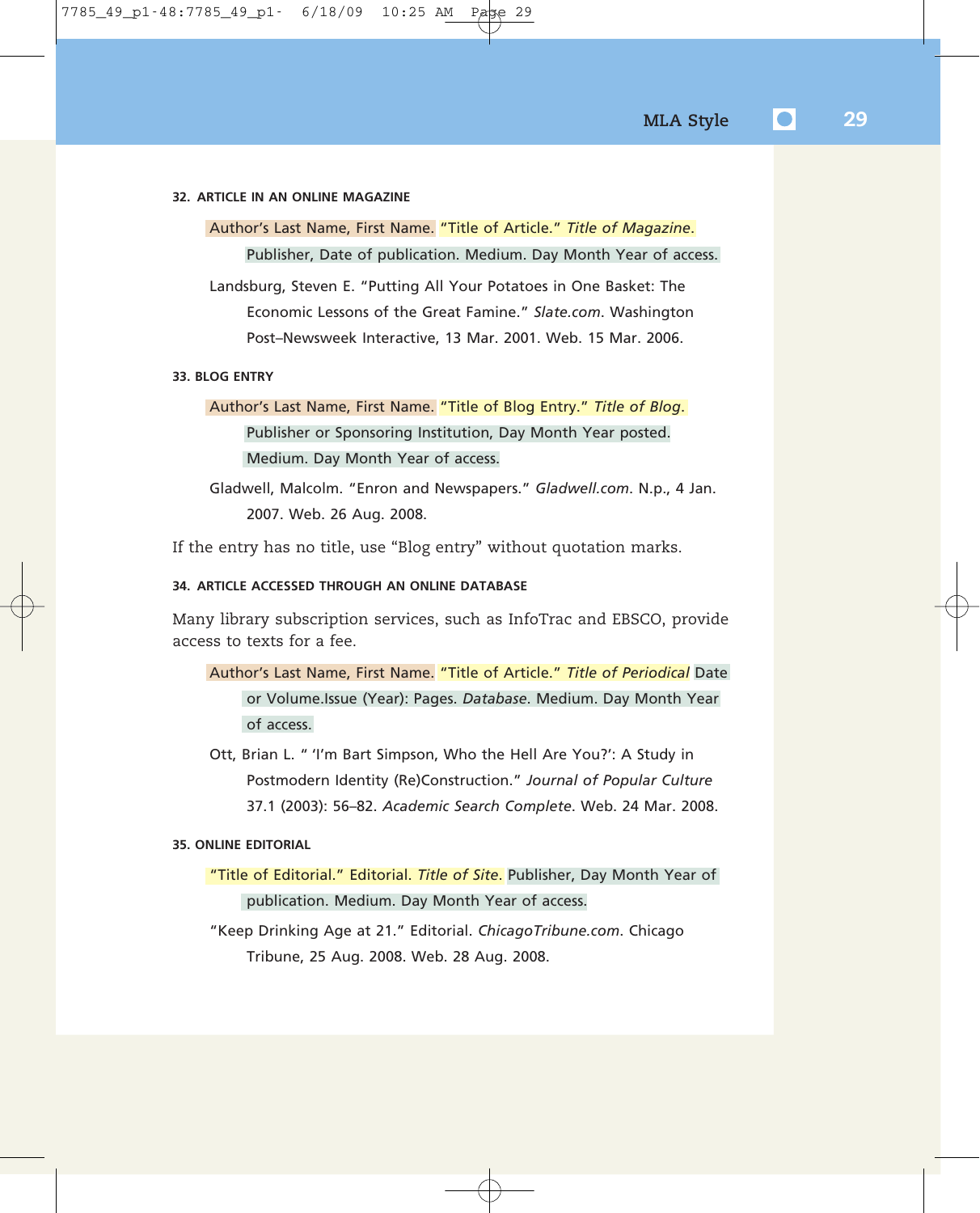### **Documentation Map (MLA)**

### **Article in a Database**



for more on citing an article in a database MLA style

Author's Last Name, First Name. "Title of Article." *Title of Periodical* Volume.Issue (Year): Pages. *Database*. Medium. Day Month Year of access.

Ott, Brian L. "'I'm Bart Simpson, Who the Hell Are You?' A Study in Postmodern Identity (Re)Construction." *Journal of Popular Cultur*e 37.1 (2003): 56–82. *Academic Search Complete*. Web. 24 Mar. 2008.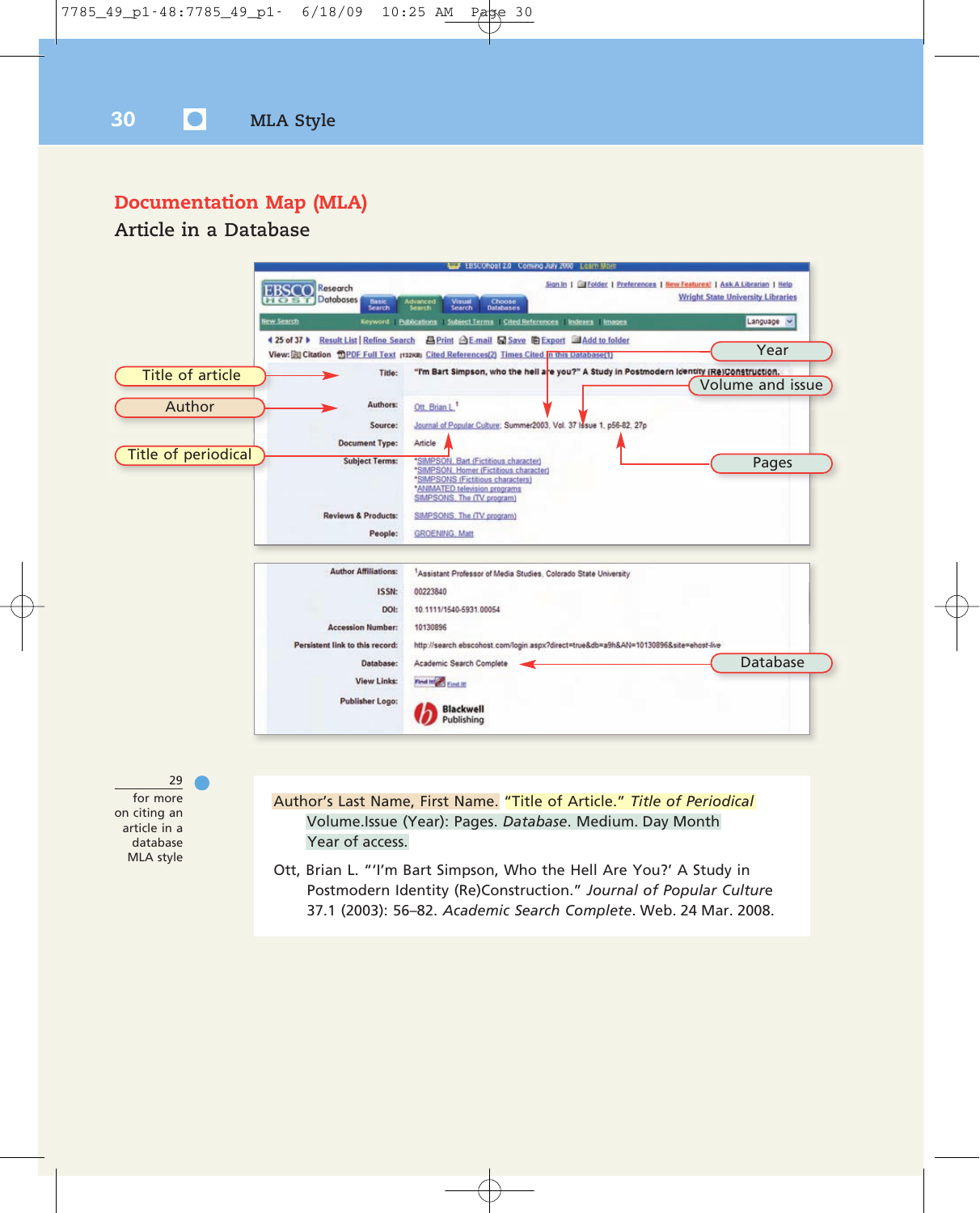#### **36. ONLINE REVIEW**

Author's Last Name, First Name. "Title of Review." Rev. of *Title of Work*, by Author's First and Last Names. *Title of Website*. Publisher, Day Month Year posted. Medium. Day Month Year of access.

Foundas, Scott. "Heath Ledger Peers into the Abyss in *The Dark Knight*." Rev. of *The Dark Knight*, dir. Christopher Nolan. *VillageVoice.com*. Village Voice, 16 Jul. 2008. Web. 26 Aug. 2008.

### **37. EMAIL**

### Writer's Last Name, First Name. "Subject Line." Message to the author. Day Month Year of message. Medium.

Smith, William. "Teaching Grammar — Some Thoughts." Message to the author. 19 Nov. 2007. Email.

### **38. POSTING TO AN ELECTRONIC FORUM**

Writer's Last Name, First Name. "Title of Posting." *Name of Forum*. Sponsoring Institution, Day Month Year of posting. Medium. Day Month Year of access.

Mintz, Stephen H. "Manumission During the Revolution." *H-Net List on Slavery*. Michigan State U, 14 Sept. 2006. Web. 18 Apr. 2009.

### **39. ARTICLE IN AN ONLINE REFERENCE WORK**

"Title of Article." *Title of Reference Work*. Sponsor of work, Date of work. Medium. Day Month Year of access.

"Dubai." *MSN Encarta*. Microsoft Corporation, 2008. Web. 20 June 2008.

### **40. ENTRY IN A WIKI**

### "Title of Entry." *Title of Wiki*. Sponsoring Institution, Day Month Year updated. Medium. Day Month Year of access.

"Pi." *Wikipedia*. Wikimedia Foundation, 28 Aug. 2008. Web. 2 Sept. 2008.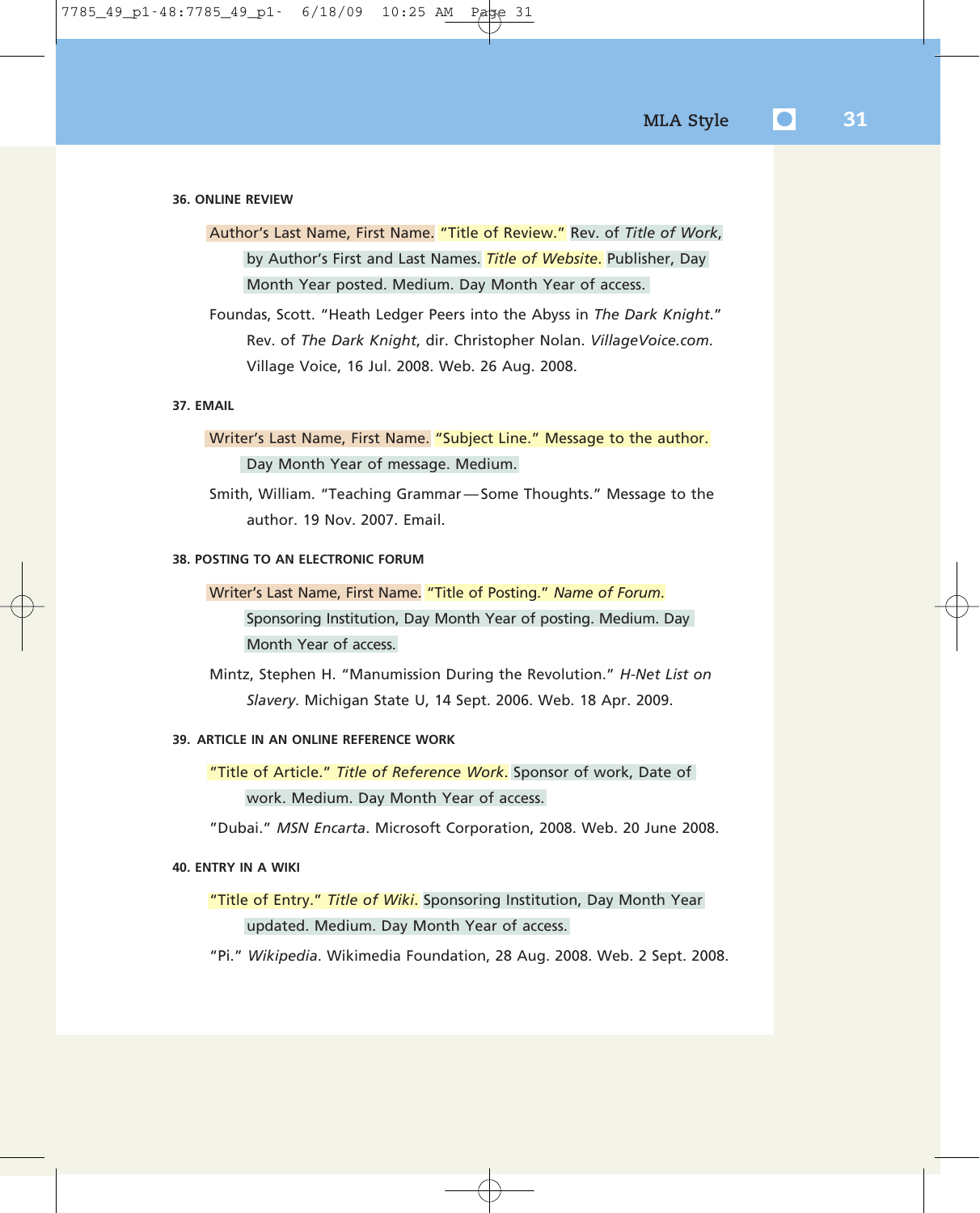**41. CD-ROM OR DVD-ROM**

**FOR A SINGLE-ISSUE CD-ROM**

*Title*. Any pertinent information about the edition, release, or version. Publication City: Publisher, Year of publication. Medium.

*Othello*. Princeton: Films for the Humanities and Sciences, 1998. CD-ROM.

If you are citing only part of the CD-ROM or DVD-ROM, name the part as you would a part of a book.

"Snow Leopard." *Encarta Encyclopedia 2007*. Seattle: Microsoft, 2007. CD-ROM.

### **FOR A PERIODICAL ON A CD-ROM OR DVD-ROM**

Author's Last Name, First Name. "Title of Article." *Title of Periodical* Date or Volume.Issue (Year): Page. Medium. *Database*. Database provider. Month Year of CD-ROM.

Hwang, Suein L. "While Many Competitors See Sales Melt, Ben & Jerry's Scoops Out Solid Growth." *Wall Street Journal* 25 May 1993: B1. CD-ROM. *ABI-INFORM*. ProQuest. June 1993.

#### **42. PODCAST**

Performer or Host's Last Name, First Name. "Title of Podcast." Host Host's First and Last Name. *Title of Program*. Sponsoring Institution, Day Month Year posted. Medium. Day Month Year of access.

Blumberg, Alex, and Adam Davidson. "The Giant Pool of Money." Host Ira Glass. *This American Life*. Chicago Public Radio, 9 May 2008. Web. 18 Sept. 2008.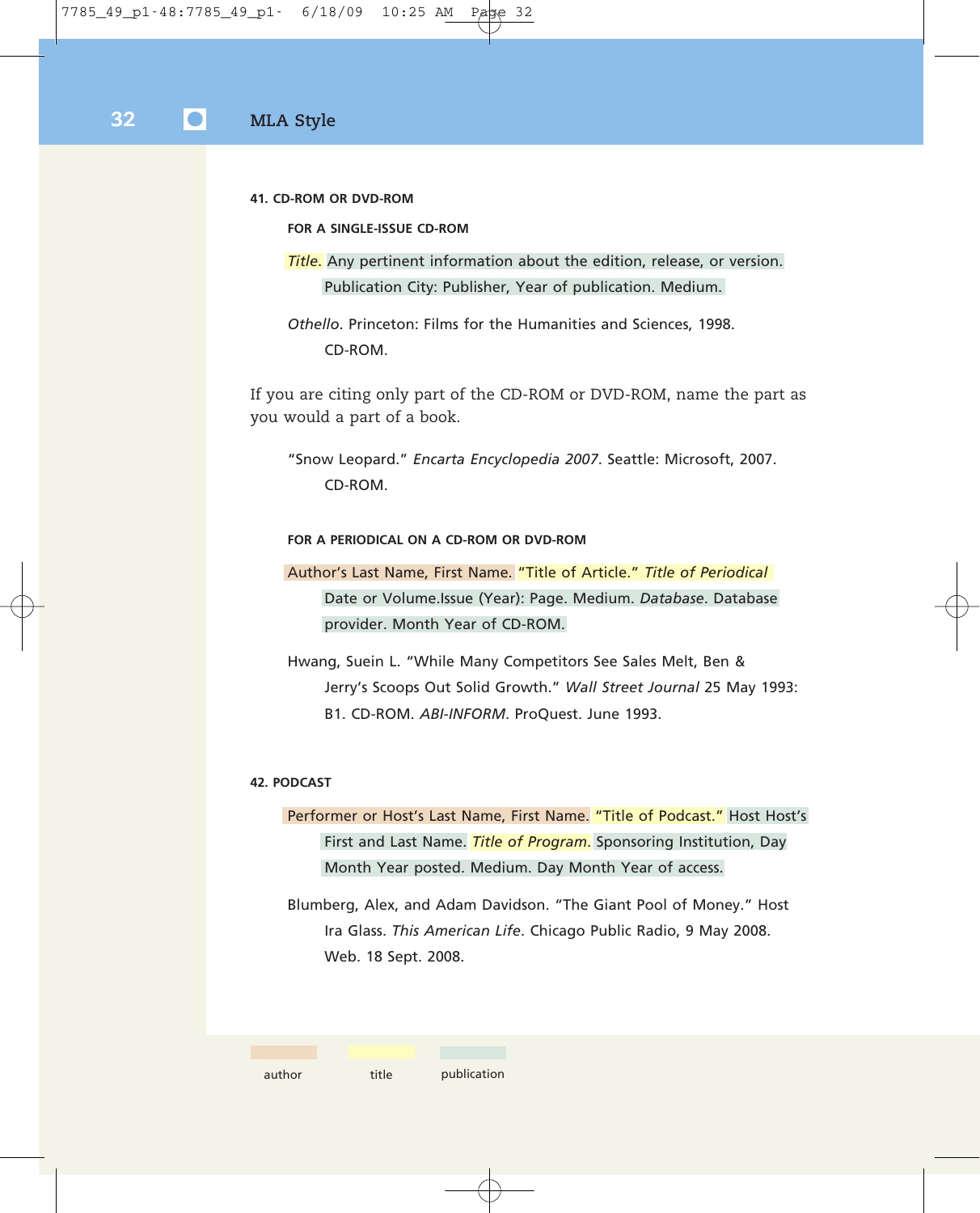### **Other Kinds of Sources (Including Online Versions)**

Many of the sources in this section can be found online, and you'll find examples here for how to cite them. If there is no Web model here, start with the guidelines most appropriate for the source you need to cite, omit the original medium, and end your citation with the title of the website, italicized; the medium (Web); and the day, month, and year of access.

### **A FEW DETAILS TO NOTE**

- **AUTHORS**: If there is more than one author, list the first author lastname-first and the others first-name-first. Do likewise if you begin an entry with performers, speakers, and so on.
- **TITLES**: Capitalize titles and subtitles as you would for a print book or periodical.
- **DATES**: Abbreviate the names of months as you would for a print periodical. Journals paginated by volume or issue need only the year (in parentheses).
- **MEDIUM**: Indicate the medium Web, Lecture, Television, *Microsoft Word* file, MP3 file, PDF file, and so on.

### **43. ADVERTISEMENT**

### Product or Company. Advertisement. *Title of Periodical* Date or

Volume.Issue (Year): Page. Medium.

Empire BlueCross BlueShield. Advertisement. *Fortune* 8 Dec. 2003: 208. Print.

### **ADVERTISEMENT ON THE WEB**

Rolex. Advertisement. *Newsweek*. Newsweek, n.d. Web. 1 Apr. 2009.

#### **44. ART**

### Artist's Last Name, First Name. *Title of Art*. Medium. Year. Institution, City.

Van Gogh, Vincent. *The Potato Eaters*. Oil on canvas. 1885. Van Gogh Museum, Amsterdam.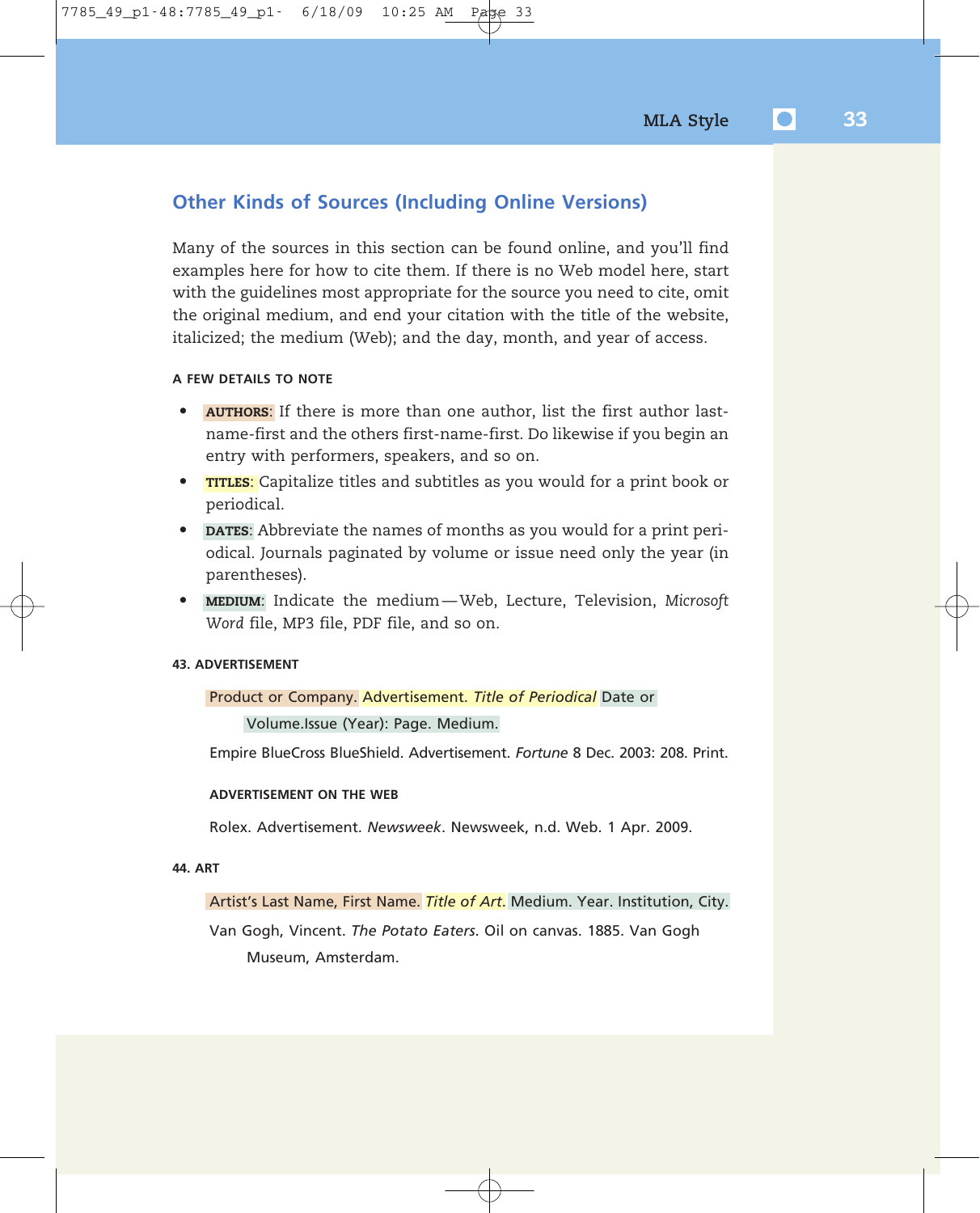#### **ART ON THE WEB**

Warhol, Andy. *Self-Portrait*. 1979. J. Paul Getty Museum, Los Angeles. *The Getty.* Web. 29 Mar. 2007.

### **45. CARTOON**

Artist's Last Name, First Name. "Title of Cartoon (if titled)." Cartoon. *Title of Periodical* Date or Volume.Issue (Year): Page. Medium.

Chast, Roz. "The Three Wise Men of Thanksgiving." Cartoon. *New Yorker* 1 Dec. 2003: 174. Print.

### **CARTOON ON THE WEB**

Horsey, David. Cartoon. *Seattle Post-Intelligencer*. Seattle Post-Intelligencer, 20 Apr. 2008. Web. 21 Apr. 2008.

### **46. DISSERTATION**

Treat a published dissertation as you would a book, but after its title, add the abbreviation *Diss.*, the institution, and the date of the dissertation.

```
Author's Last Name, First Name. Title. Diss. Institution, Year.
Publication City: Publisher, Year. Medium.
```
Goggin, Peter N. *A New Literacy Map of Research and Scholarship in Computers and Writing*. Diss. Indiana U of Pennsylvania, 2000. Ann Arbor: UMI, 2001. Print.

For unpublished dissertations, put the title in quotation marks and end with the degree-granting institution and the year.

Kim, Loel. "Students Respond to Teacher Comments: A Comparison of Online Written and Voice Modalities." Diss. Carnegie Mellon U, 1998. Print.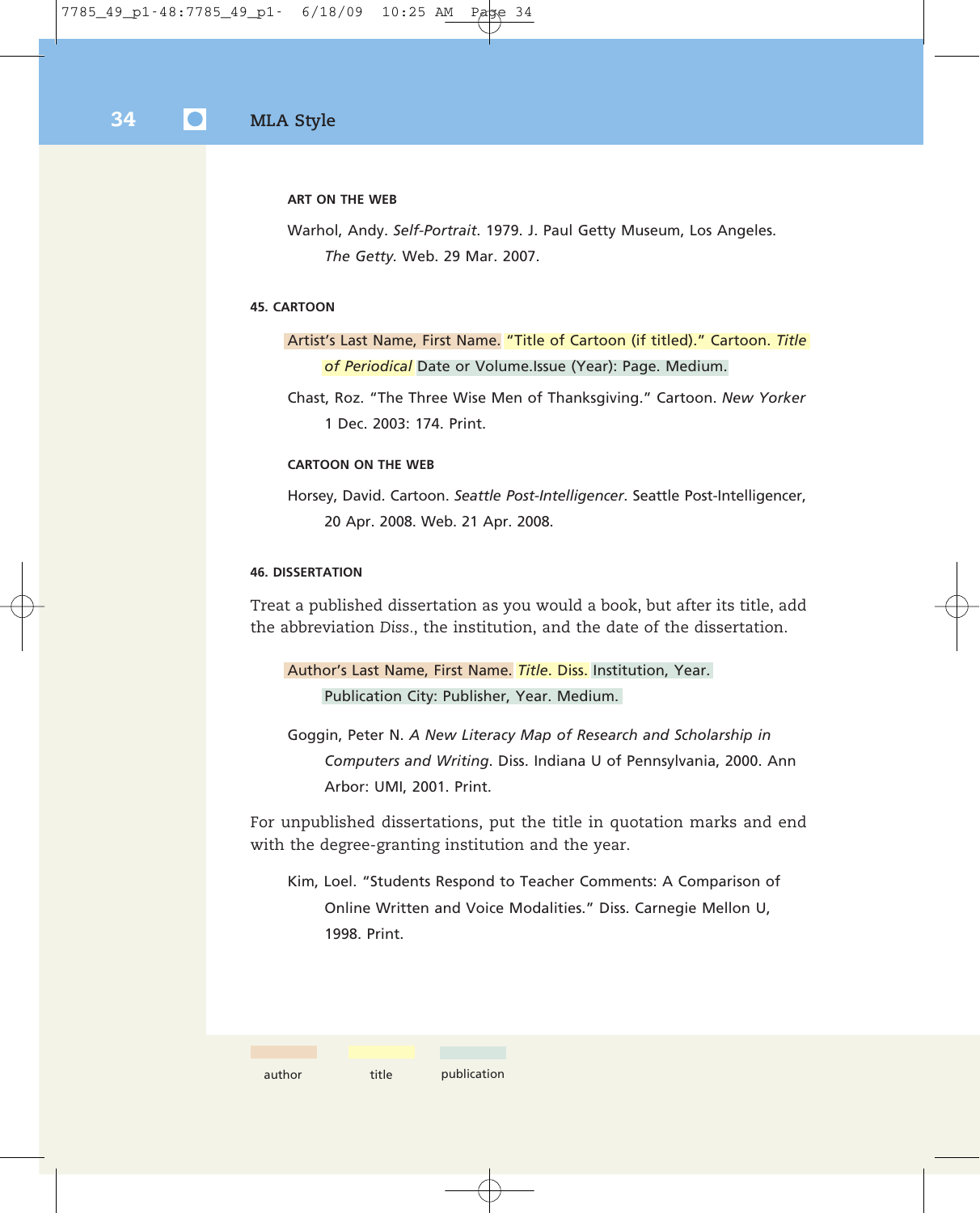#### **47. FILM, VIDEO, OR DVD**

*Title*. Dir. Director's First and Last Names. Perf. Lead Actors' First and Last Names. Distributor, Year of release. Medium.

*Casablanca*. Dir. Michael Curtiz. Perf. Humphrey Bogart, Ingrid Bergman, and Claude Rains. Warner, 1942. Film.

To cite a particular person's work, start with that name.

Cody, Diablo, scr. *Juno*. Dir. Jason Reitman. Perf. Ellen Page, Michael Cera, Jennifer Garner, Jason Bateman. Fox Searchlight, 2007. DVD.

Cite a video clip on YouTube or a similar site as you would a short work from a website.

Director's Last Name, First Name, dir. "Title of Video." *Name of Website*. Sponsor of site, Day Month Year of release. Medium. Day Month Year of access.

PivotMasterDX, dir. "Bounce!*" YouTube*. YouTube, 14 June 2008. Web. 21 June 2008.

### **48. INTERVIEW**

### **BROADCAST INTERVIEW**

Subject's Last Name, First Name. Interview. *Title of Program*. Network. Station, City. Day Month Year. Medium.

Gates, Henry Louis, Jr. Interview. *Fresh Air*. NPR. WNYC, New York. 9 Apr. 2002. Radio.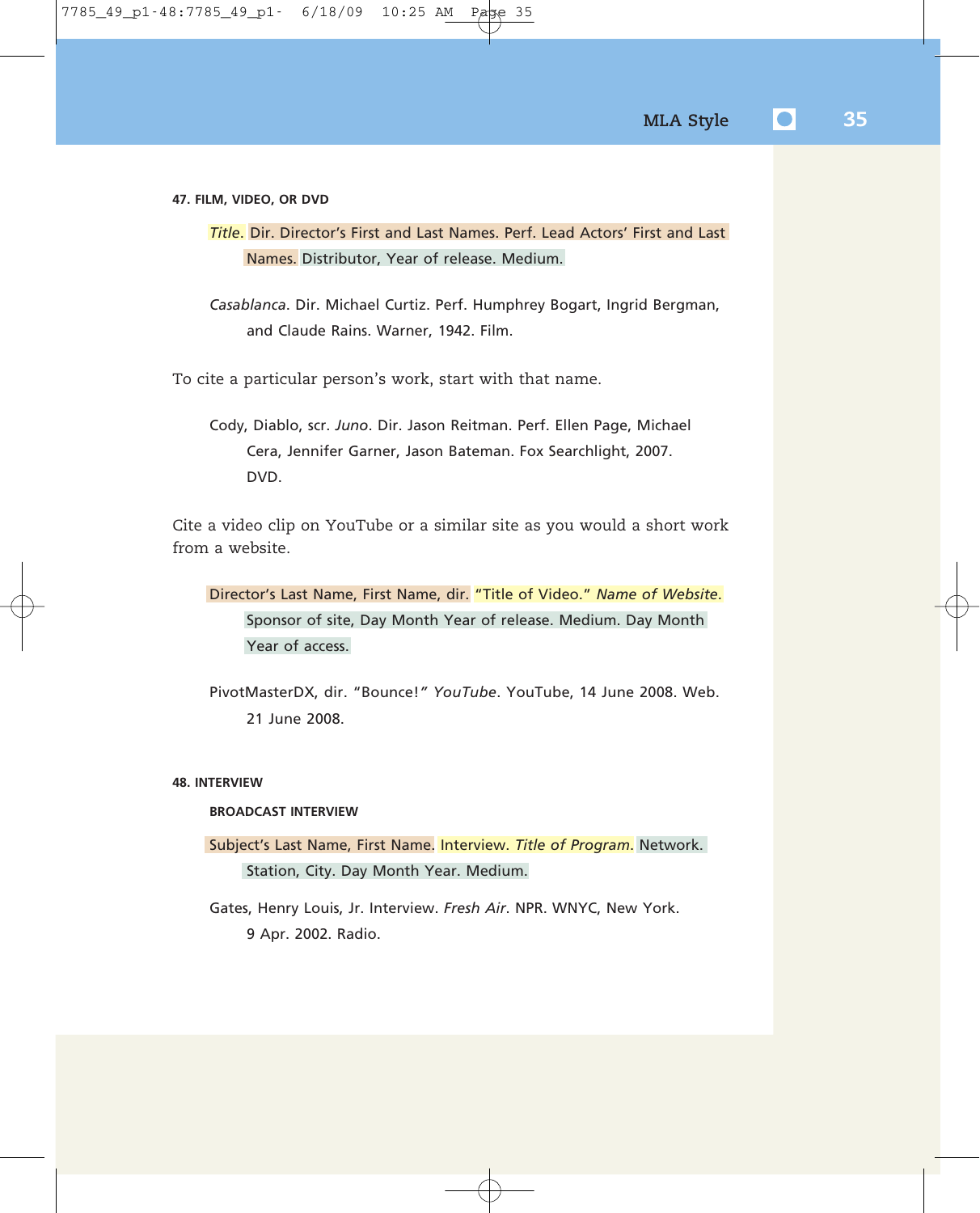### **PUBLISHED INTERVIEW**

### Subject's Last Name, First Name. Interview. or "Title of Interview." *Title of Periodical* Date or Volume.Issue (Year): Pages. Medium.

Brzezinski, Zbigniew. "Against the Neocons." *American Prospect* Mar. 2005: 26–27. Print.

Stone, Oliver. Interview. *Esquire* Nov. 2004: 170. Print.

#### **PERSONAL INTERVIEW**

Subject's Last Name, First Name. Personal interview. Day Month Year.

Roddick, Andy. Personal interview. 17 Aug. 2008.

#### **49. LETTER**

#### **UNPUBLISHED LETTER**

Author's Last Name, First Name. Letter to the author. Day Month Year. Medium.

Quindlen, Anna. Letter to the author. 11 Apr. 2002. MS.

For the medium, use MS for a hand-written letter and TS for a typed one.

### **PUBLISHED LETTER**

Letter Writer's Last Name, First Name. Letter to First and Last Names. Day Month Year of letter. *Title of Book*. Ed. Editor's First and Last Names. City: Publisher, Year of publication. Pages. Medium.

White, E. B. Letter to Carol Angell. 28 May 1970. *Letters of E. B. White*. Ed. Dorothy Lobarno Guth. New York: Harper, 1976. 600. Print.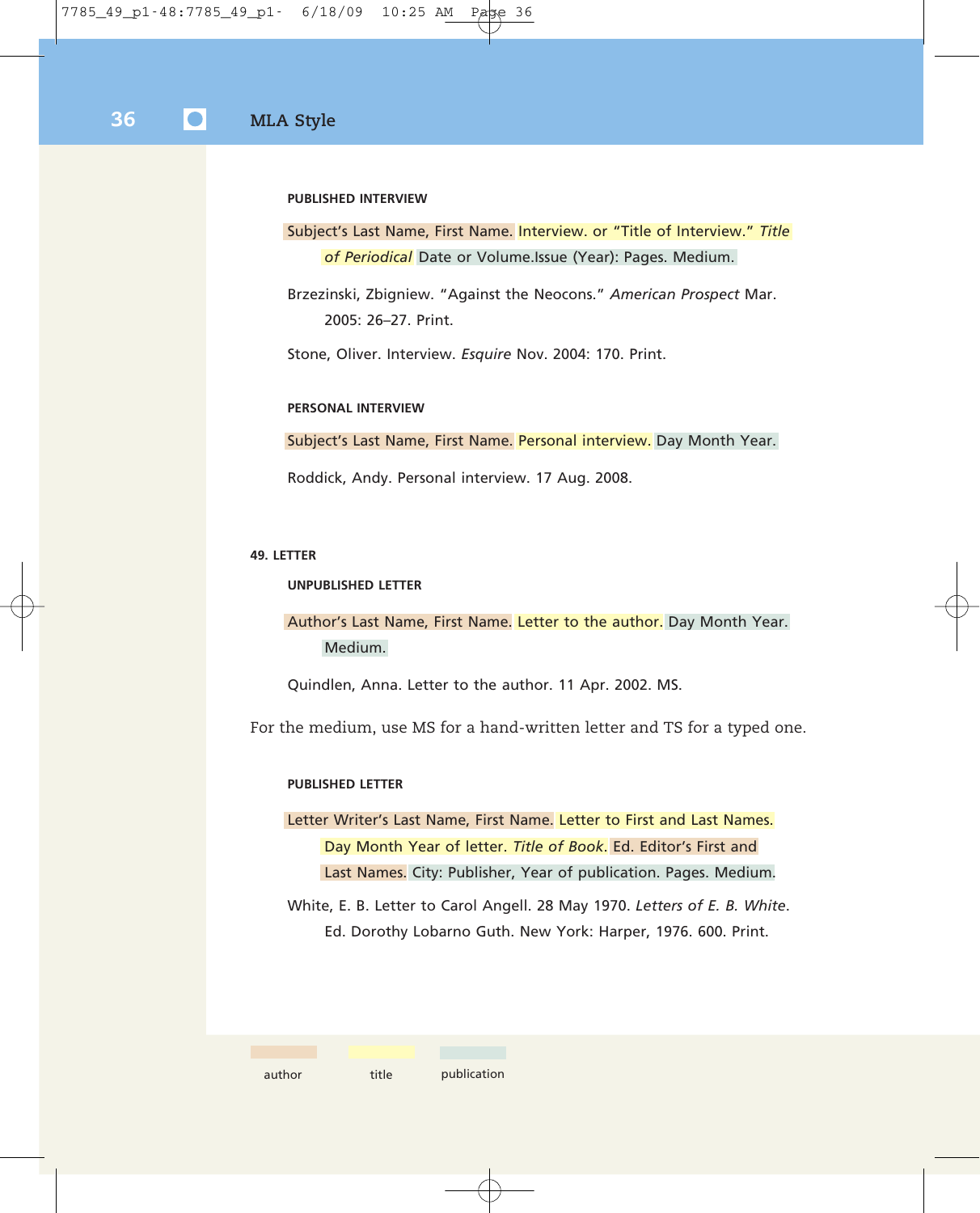```
50. MAP
```
*Title of Map*. Map. City: Publisher, Year of publication. Medium.

*Toscana*. Map. Milan: Touring Club Italiano, 1987. Print.

### **MAP ON THE WEB**

"Portland, Oregon." Map. *Google Maps*. Google, 25 Apr. 2009. Web. 25 Apr. 2009.

### **51. MUSICAL SCORE**

Composer's Last Name, First Name. *Title of Composition*. Year of composition. Publication City: Publisher, Year of publication. Medium. Series Information (if any).

Beethoven, Ludwig van. *String Quartet No. 13 in B Flat, Op. 130*. 1825. New York: Dover, 1970. Print.

### **52. SOUND RECORDING**

Artist's Last Name, First Name. *Title of Long Work*. Other pertinent details about the artists. Manufacturer, Year of release. Medium.

Beethoven, Ludwig van. *Missa Solemnis*. Perf. Westminster Choir and New York Philharmonic. Cond. Leonard Bernstein. Sony, 1992. CD.

Whether you list the composer, conductor, or performer first depends on where you want to place the emphasis. If you are citing a specific song, put it in quotation marks before the name of the recording.

Brown, Greg. "Canned Goods." *The Live One*. Red House, 1995. MP3 file.

For a spoken-word recording, you may begin with the writer, speaker, or producer, depending on your emphasis.

Dale, Jim, narr. *Harry Potter and the Deathly Hallows*. By J.K. Rowling. Random House Audio, 2007. CD.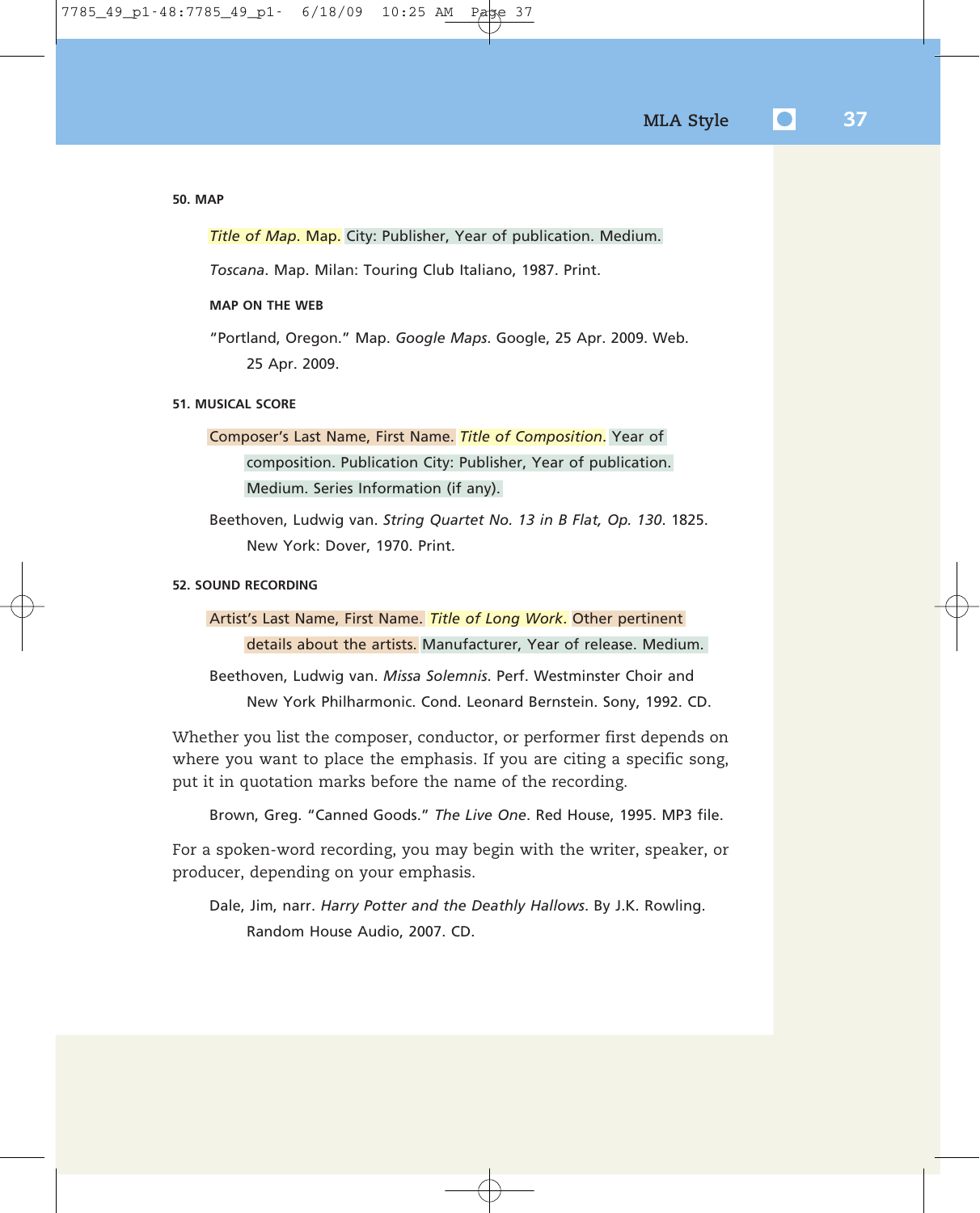#### **53. ORAL PRESENTATION**

### Speaker's Last Name, First Name. "Title of Lecture." Sponsoring Institution. Site, City. Day Month Year. Medium.

Cassin, Michael. "Nature in the Raw — The Art of Landscape Painting." Berkshire Institute for Lifetime Learning. Clark Art Institute, Williamstown. 24 Mar. 2005. Lecture.

### **54. PAPER FROM PROCEEDINGS OF A CONFERENCE**

Author's Last Name, First Name. "Title of Paper." *Title of Conference Proceedings*. Date, City. Ed. Editor's First and Last Names. Publication City: Publisher, Year. Pages. Medium.

Zolotow, Charlotte. "Passion in Publishing." *A Sea of Upturned Faces: Proceedings of the Third Pacific Rim Conference on Children's Literature*. 1986, Los Angeles. Ed. Winifred Ragsdale. Metuchen: Scarecrow P, 1989. 236–49. Print.

### **55. PERFORMANCE**

*Title*. By Author's First and Last Names. Other appropriate details about the performance. Site, City. Day Month Year. Medium.

*Take Me Out*. By Richard Greenberg. Dir. Scott Plate. Perf. Caleb Sekeres. Dobama Theatre, Cleveland. 17 Aug. 2007. Performance.

### **56. TELEVISION OR RADIO PROGRAM**

"Title of Episode." *Title of Program*. Other appropriate information about the writer, director, actors, etc. Network. Station, City, Day Month Year of broadcast. Medium.

"Tabula Rasa." *Criminal Minds*. Writ. Dan Dworkin. Dir. Steve Boyum. NBC. WCNC, Charlotte, 14 May 2008. Television.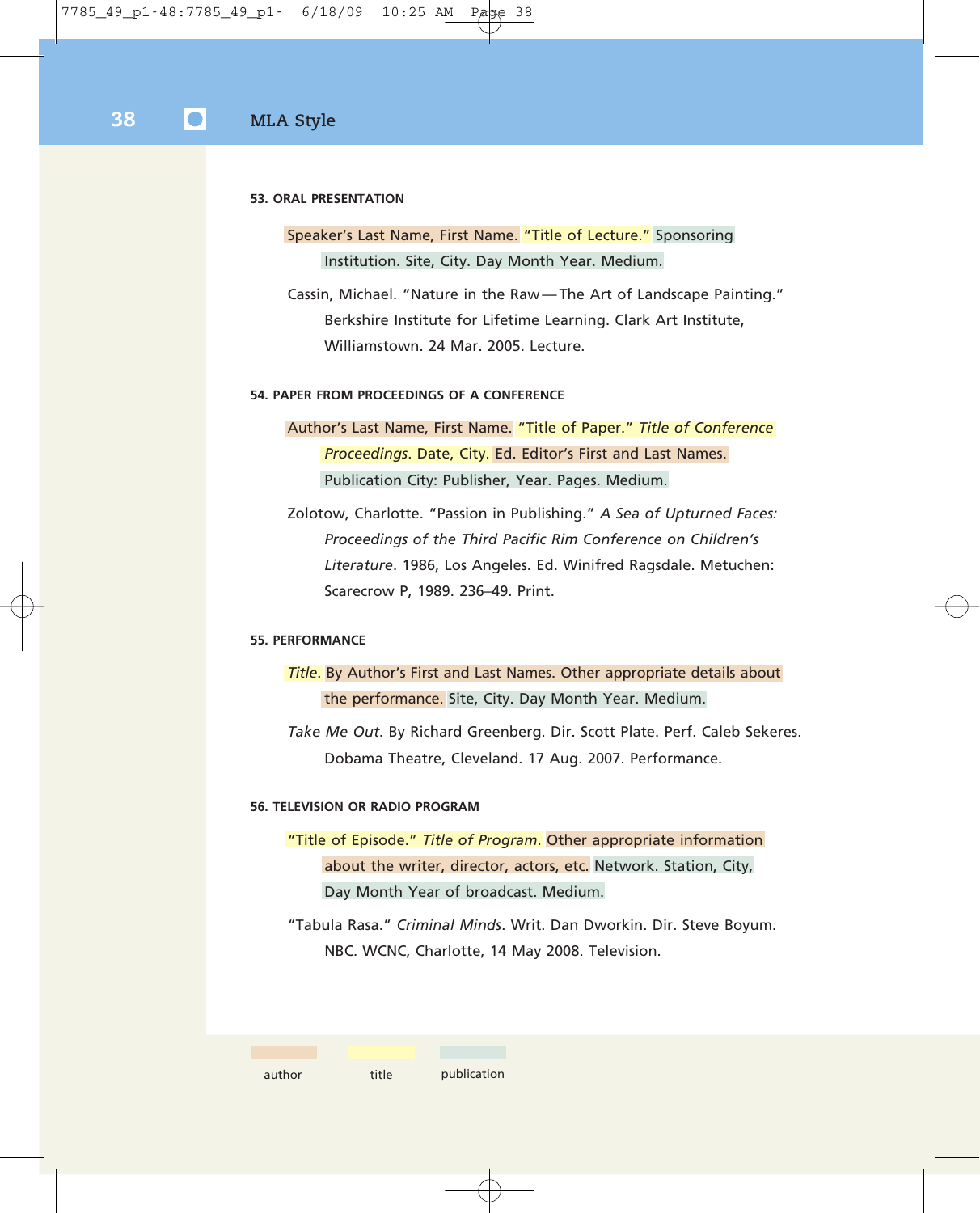#### **TELEVISION OR RADIO ON THE WEB**

"Bush's War." *Frontline*. Writ. and Dir. Michael Kirk. PBS, 24 Mar. 2008. *PBS.org*. Web. 10 Apr. 2009.

#### **57. PAMPHLET, BROCHURE, OR PRESS RELEASE**

Author's Last Name, First Name. *Title of Publication*. Publication City: Publisher, Year. Medium.

Bowers, Catherine. *Can We Find a Home Here? Answering Questions of Interfaith Couples*. Boston: UUA Publications, n.d. Print.

To cite a press release, include the day and month before the year.

### **58. LEGAL SOURCE**

The name of a legal case is italicized in the text, but not in a works-cited entry.

Names of the first plaintiff and the first defendant. Volume Name Reference or page numbers of law report. Name of court. Year of decision. Source information for medium consulted.

District of Columbia v. Heller. 540 US 290. Supreme Court of the US. 2008. *Supreme Court Collection*. Legal Information Inst, Cornell U Law School, n.d. Web. 18 Mar. 2009.

For acts of law, include both the Public Law number and the Statutes at Large volume and page numbers.

Name of law. Public law number. Statutes at Large Volume Stat. Pages. Day Month Year enacted. Medium.

Military Commissions Act. Pub. L. 109-366. 120 Stat. 2083–2521. 17 Oct. 2006. Print.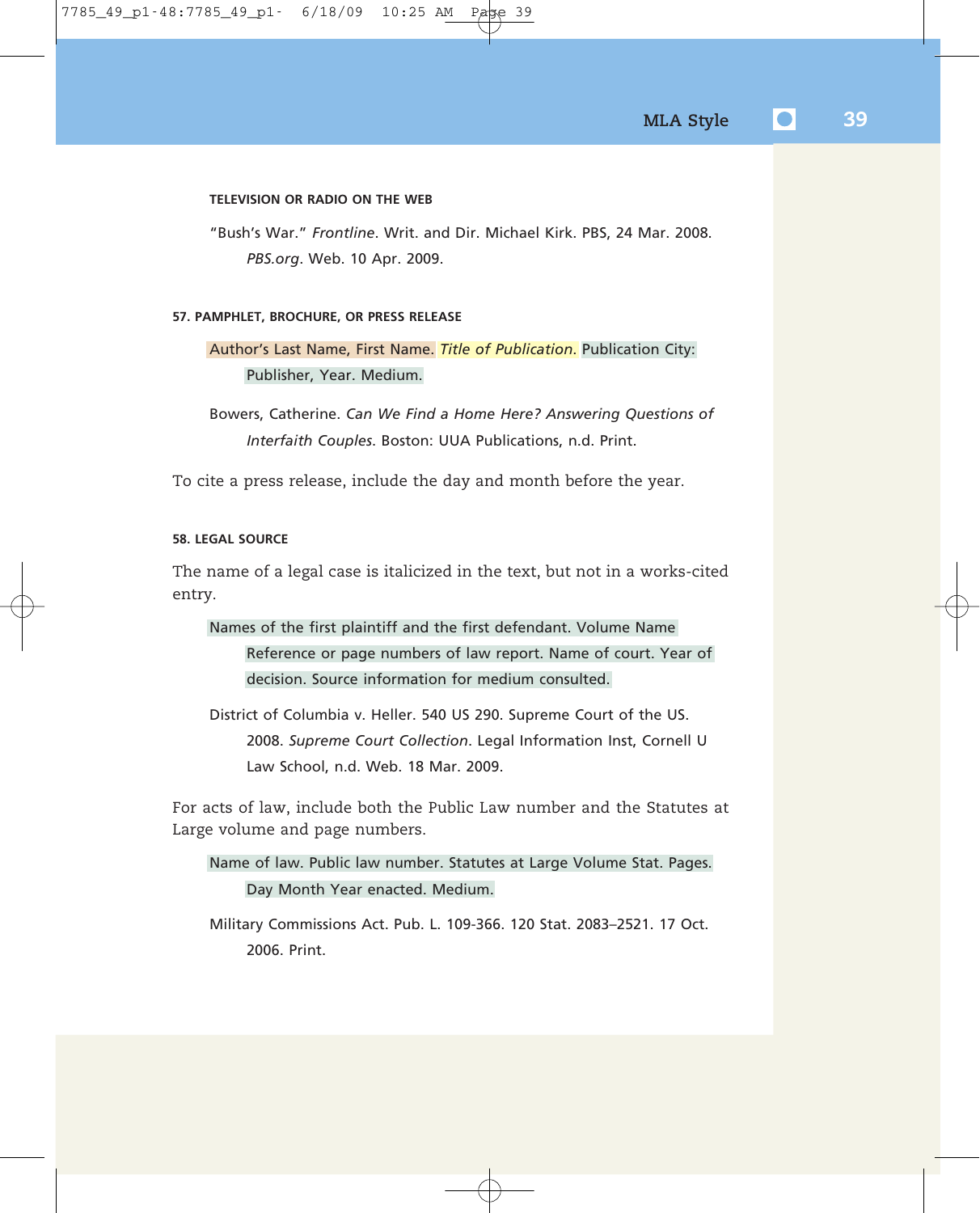#### **59. MP3 FILE, JPEG FILE, OR OTHER DIGITAL FILE**

For scanned photos, downloaded songs, *Microsoft Word* documents, and other files stored on your computer, iPod, or other digital device, follow the guidelines for the type of work you are citing (art, sound recording, and so on) and give the file type as the medium. If you're not sure of the file type, call it a *Digital file*.

Conell, Lee. "Our Ancestors." 2009. *Microsoft Word* file.

Evans, Walker. *General Store, Moundville, Alabama*. 1936. Lib. of Congress, Washington. JPEG file.

Talking Heads. "Burning Down the House." *Speaking in Tongues*. Sire, 1983. Digital file.

### **How to Cite Sources That MLA Does Not Cover**

To cite a source for which MLA does not provide guidelines, give any information readers will need in order to find it themselves — author; title, subtitle; publisher and / or sponsor; medium; dates; and any other pertinent information. In addition, you can look at models of sources similar to the one you are citing. You might want to try out your citation yourself, to be sure it will lead others to your source.

### **SAMPLE RESEARCH PAPER, MLA STYLE**

Dylan Borchers wrote the following report for a first-year writing course. It is formatted according to the guidelines of the *MLA Handbook for Writers of Research Papers,* 7th edition (2009). While the MLA guidelines are used widely in literature and other disciplines in the humanities, exact documentation requirements may vary across disciplines and courses. If you're unsure about what your instructor wants, ask for clarification.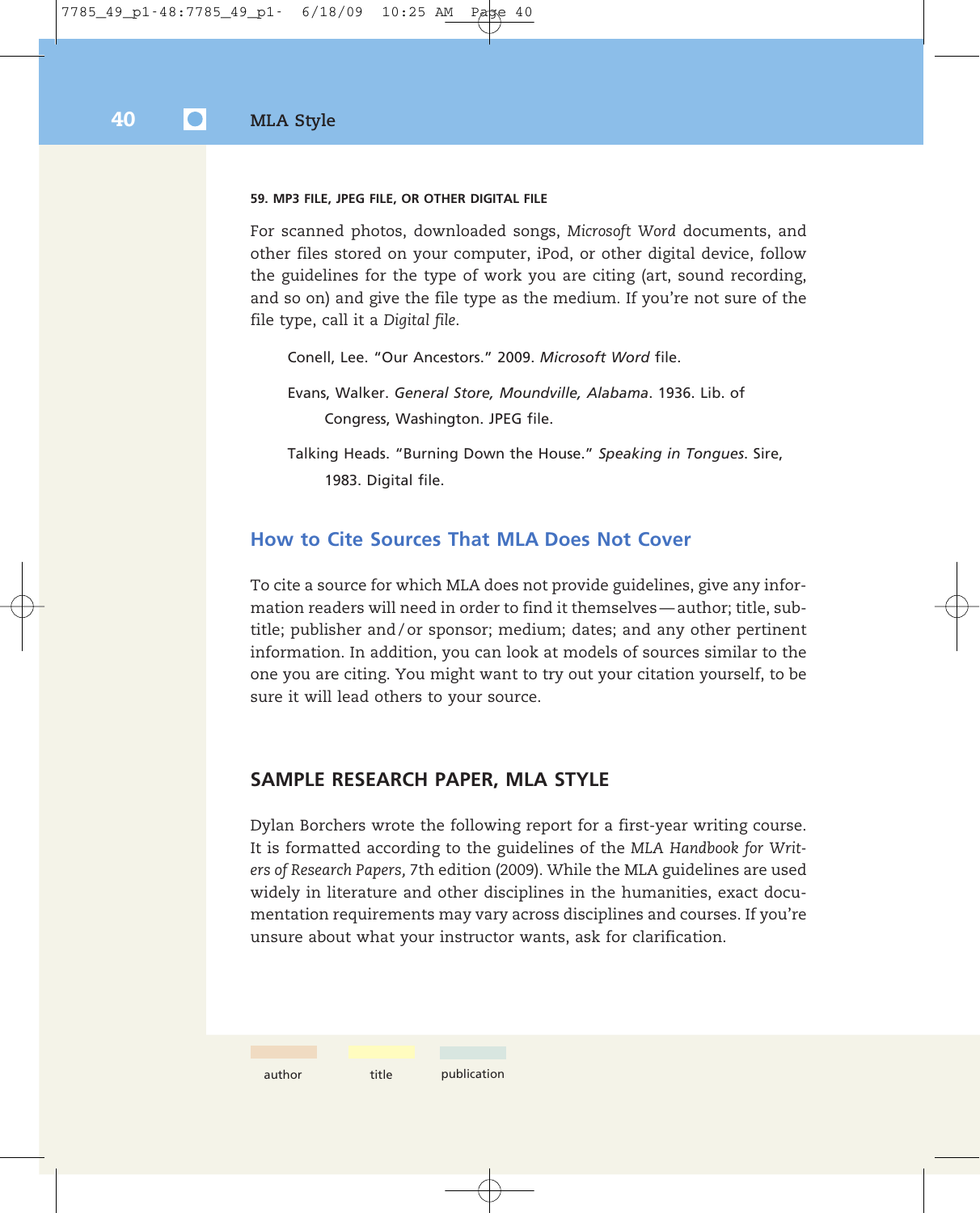Borchers 1

•

•

 *2*  $\frac{1}{2}$ "

•

Dylan Borchers Professor Bullock English 102, Section 4 31 March 2009

Against the Odds: •

*1"*

•

Harry S. Truman and the Election of 1948 "Thomas E. Dewey's Election as President Is a Foregone Conclusion," read a headline in the *New York Times* during the presidential election race between incumbent Democrat Harry S. Truman and his Republican challenger, Thomas E. Dewey. Earlier, *Life* magazine had put Dewey on its cover with the caption "The Next President of the United States" (qtd. in "1948 Truman-Dewey Election"). In a *Newsweek* survey of fifty prominent political writers, each one predicted Truman's defeat, and *Time* correspondents declared that Dewey would carry 39 of the 48 states (Donaldson 210). Nearly every major media outlet across the United States endorsed Dewey and lambasted Truman. As historian Robert H. Ferrell observes, even Truman's wife, Bess, thought he would be beaten (270). *1" 1"* •

> The results of an election are not so easily predicted, as the famous photograph on page 2 shows. Not only did Truman win the election, but he won by a significant margin, with 303 electoral votes and 24,179,259 popular votes, compared to Dewey's 189 electoral votes and 21,991,291 popular votes (Donaldson 204-7). In fact, many historians and political analysts argue that Truman

*Put your last name and the page number in the upper-right corner of each page.*

*Center the title.*

*Double-space throughout.*

*If you name the author of a source in a signal phrase, give the page numbers in parentheses.*

•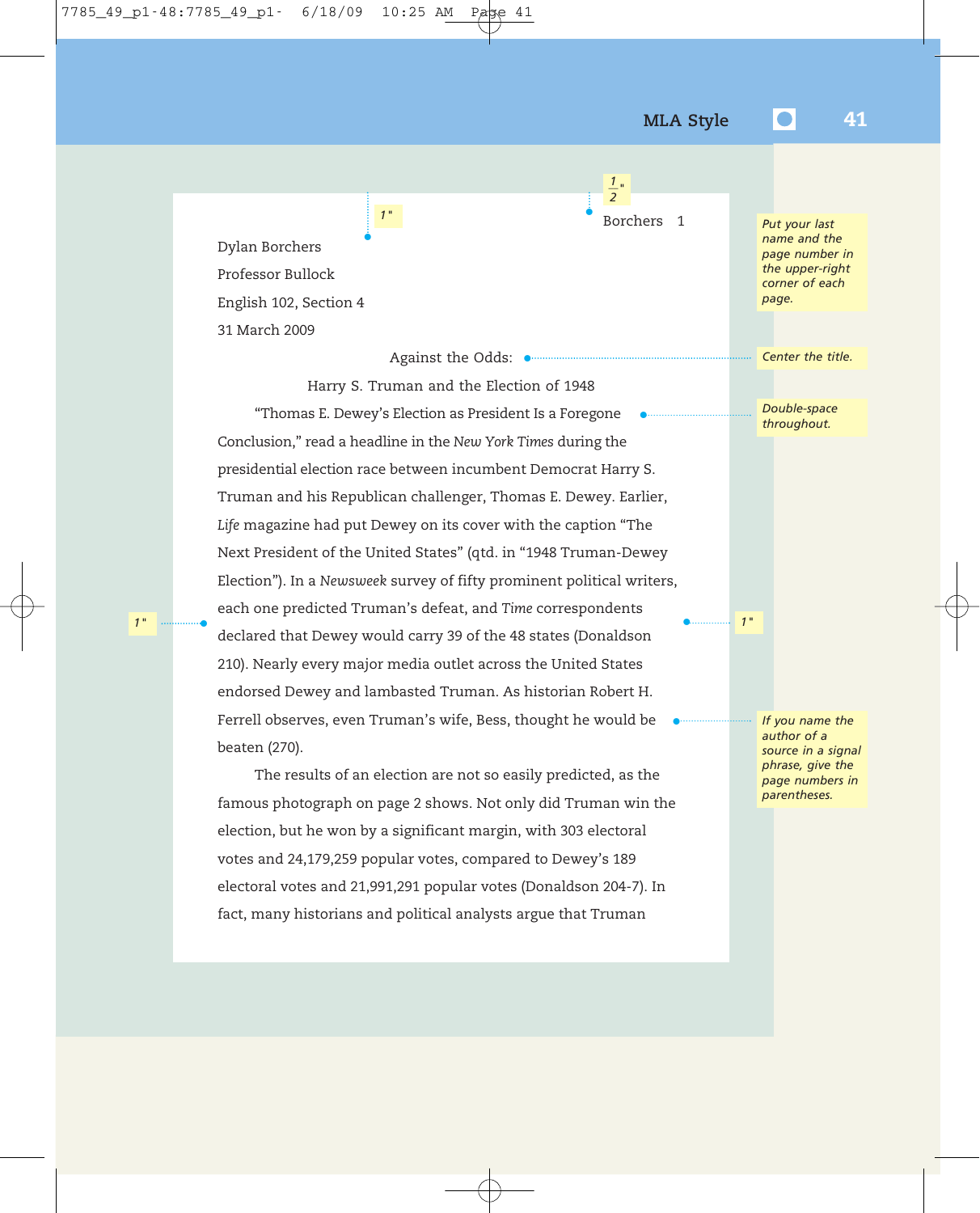### Borchers 2



*Insert illustrations close to the text to which they relate. Label with figure number, caption, and parenthetical source citation.*

*Indent paragraphs 1 -inch or 2 5 spaces.*

**Fig. 1.** President Harry S. Truman holds up an Election Day edition of the *Chicago Daily Tribune*, which mistakenly announced "Dewey Defeats Truman." St. Louis, 4 Nov. 1948 (Rollins). •

would have won by an even greater margin had third-party Progressive candidate Henry A. Wallace not split the Democratic vote in New York State and Dixiecrat Strom Thurmond not won four states in the South (McCullough 711). Although Truman's defeat was heavily predicted, those predictions themselves, Dewey's passiveness as a campaigner, and Truman's zeal turned the tide for a Truman victory.

In the months preceding the election, public opinion polls predicted that Dewey would win by a large margin. Pollster Elmo Roper stopped polling in September, believing there was no reason to continue, given a seemingly inevitable Dewey landslide. Although the margin narrowed as the election drew near, the other •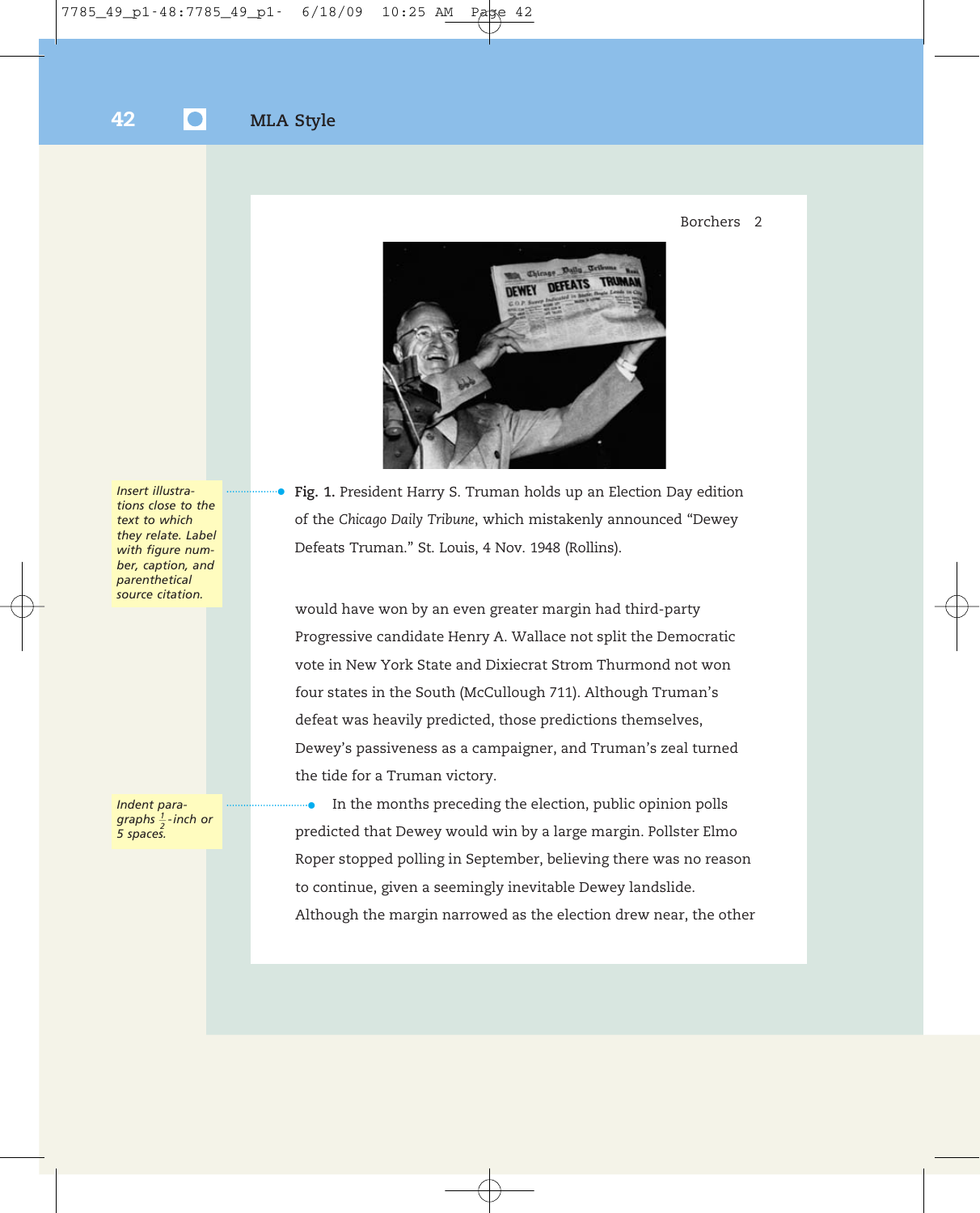•

Borchers 3

pollsters predicted a Dewey win by at least 5 percent (Donaldson 209). Many historians believe that these predictions aided the president in the long run. First, surveys showing Dewey in the lead may have prompted some of Dewey's supporters to feel overconfident about their candidate's chances and therefore to stay home from the polls on Election Day. Second, these same surveys may have energized Democrats to mount late get-out-the-vote efforts ("1948 Truman-Dewey Election"). Other analysts believe that the overwhelming predictions of a Truman loss also kept at home some Democrats who approved of Truman's policies but saw a Truman loss as inevitable. According to political analyst Samuel Lubell, those Democrats may have saved Dewey from an even greater defeat (Hamby, *Man of the People* 465). Whatever the impact on the voters, the polling numbers had a decided effect on Dewey.

Historians and political analysts alike cite Dewey's overly cautious campaign as one of the main reasons Truman was able to achieve victory. Dewey firmly believed in public opinion polls. With all indications pointing to an easy victory, Dewey and his staff believed that all he had to do was bide his time and make no foolish mistakes. Dewey himself said, "When you're leading, don't talk" (qtd. in McCullough 672). Each of Dewey's speeches was well-crafted • and well-rehearsed. As the leader in the race, he kept his remarks faultlessly positive, with the result that he failed to deliver a solid message or even mention Truman or any of Truman's policies. Eventually, Dewey began to be perceived as aloof and stuffy. One

*Give the author and page numbers in parentheses when no signal phrase is used.*

*If you quote text quoted in another source, cite that source in a parenthetical reference.*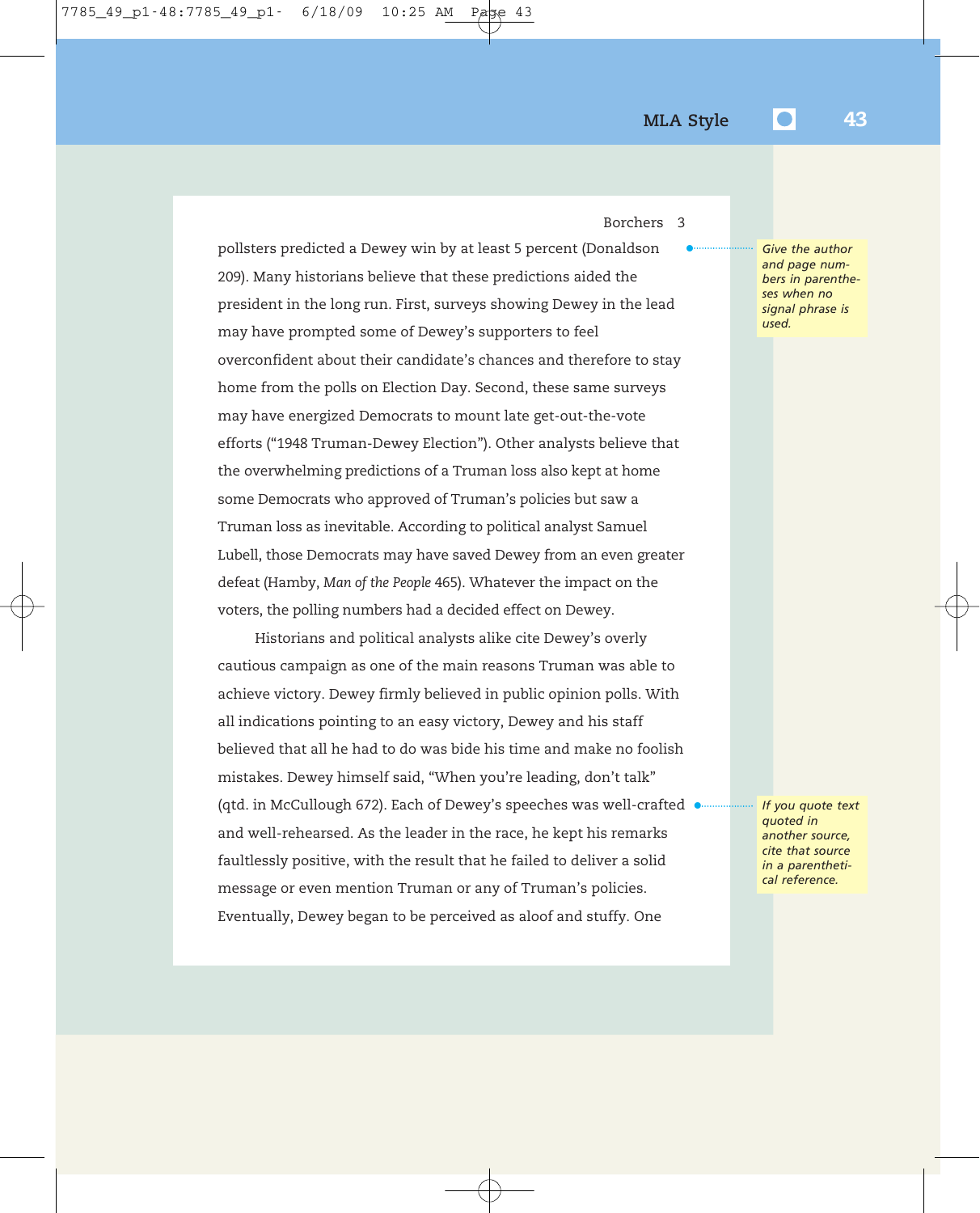•

*If you cite 2 or more works closely together, give a parenthetical citation for each one.*

observer compared him to the plastic groom on top of a wedding cake (Hamby, "Harry S. Truman"), and others noted his stiff, cold demeanor (McCullough 671-74).

Borchers 4

As his campaign continued, observers noted that Dewey seemed uncomfortable in crowds, unable to connect with ordinary people. And he made a number of blunders. One took place at a train stop when the candidate, commenting on the number of children in the crowd, said he was glad they had been let out of school for his arrival. Unfortunately for Dewey, it was a Saturday ("1948: The Great Truman Surprise"). Such gaffes gave voters the feeling that Dewey was out of touch with the public.

Again and again through the autumn of 1948, Dewey's campaign speeches failed to address the issues, with the candidate declaring that he did not want to "get down in the gutter" (qtd. in McCullough 701). When told by fellow Republicans that he was losing ground, Dewey insisted that his campaign not alter its course. Even *Time* magazine, though it endorsed and praised him, conceded that his speeches were dull (McCullough 696). According to historian Zachary Karabell, they were "notable only for taking place, not for any specific message" (244). Dewey's numbers in the polls slipped in the weeks before the election, but he still held a comfortable lead over Truman. It would take Truman's famous whistle-stop campaign to make the difference.

Few candidates in U.S. history have campaigned for the presidency with more passion and faith than Harry Truman. In the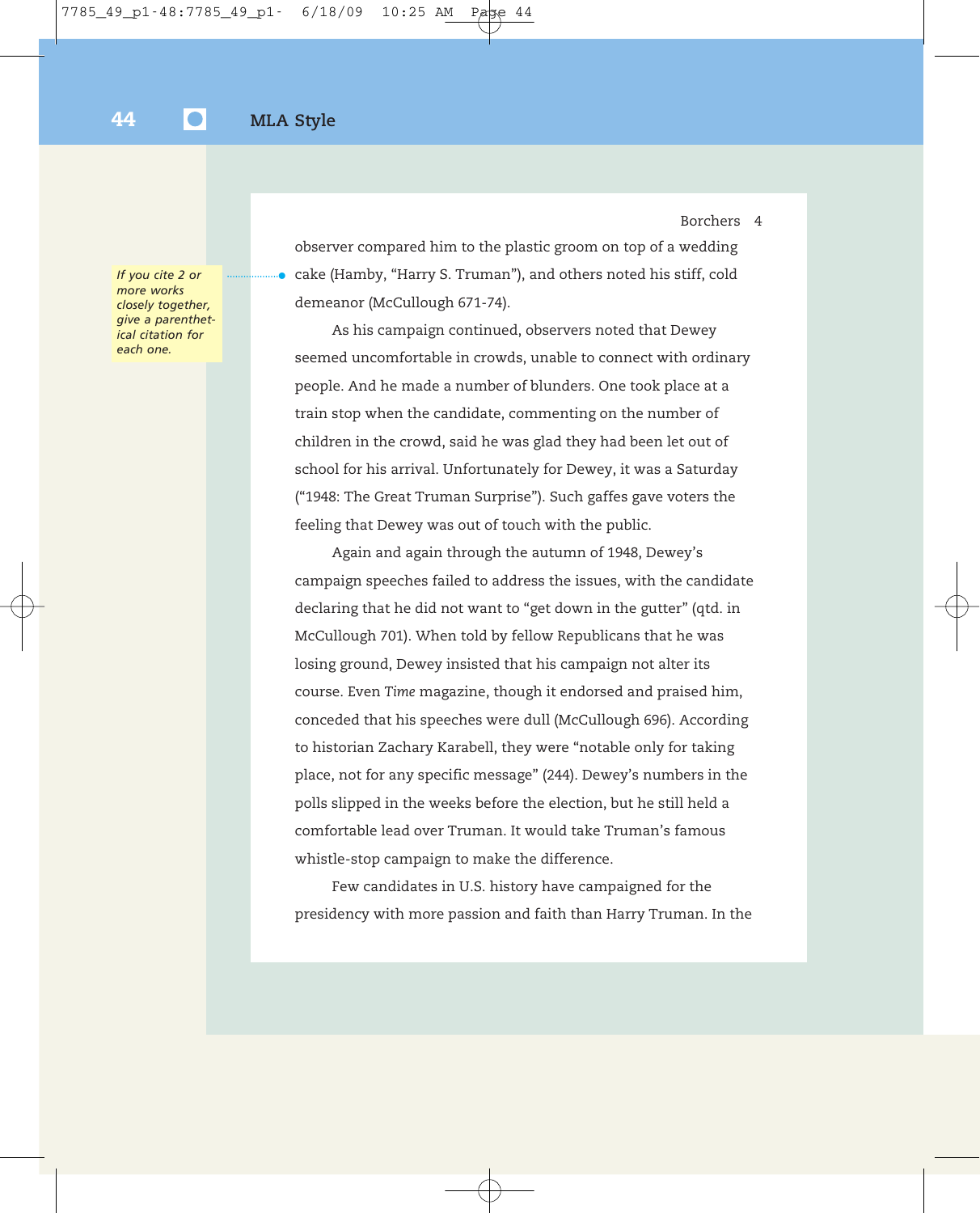autumn of 1948, he wrote to his sister, "It will be the greatest campaign any President ever made. Win, lose, or draw, people will know where I stand" (91). For thirty-three days, Truman traveled the nation, giving hundreds of speeches from the back of the *Ferdinand Magellan* railroad car. In the same letter, he described the pace: "We made about 140 stops and I spoke over 147 times, shook hands with at least 30,000 and am in good condition to start out again tomorrow for Wilmington, Philadelphia, Jersey City, Newark, Albany and Buffalo" (91). McCullough writes of Truman's campaign:

> No President in history had ever gone so far in quest of support from the people, or with less cause for the effort, to judge by informed opinion. . . . As a test of his skills and judgment as a professional politician, not to say his stamina and disposition at age sixty-four, it would be like no other experience in his long, often difficult career, as he himself understood perfectly. More than any other event in his public life, or in his presidency thus far, it •

would reveal the kind of man he was. (655) He spoke in large cities and small towns, defending his policies and attacking Republicans. As a former farmer and relatively late bloomer, Truman was able to connect with the public. He developed an energetic style, usually speaking from notes rather than from a prepared speech, and often mingled with the crowds that met his train. These crowds grew larger as the campaign •

*Set off quotations of 4 or more lines by indenting 1 inch (or 10 spaces).*

*Put parenthetical references after final punctuation in a block quotation.*

Borchers 5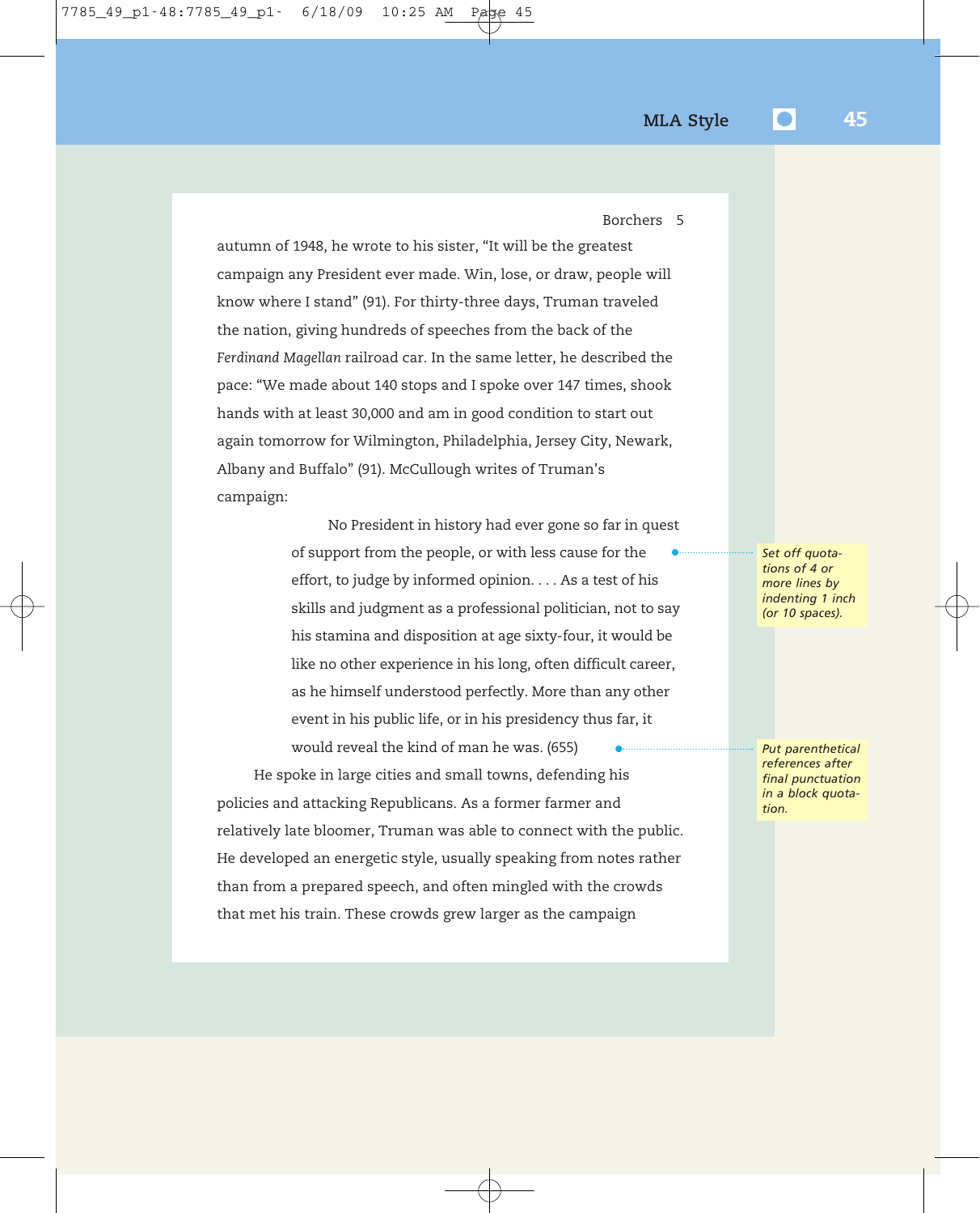*If you cite a work with no known author, use the title in your parenthetical reference.*

progressed. In Chicago, over half a million people lined the streets as he passed, and in St. Paul the crowd numbered over 25,000. When Dewey entered St. Paul two days later, he was greeted by only 7,000 supporters ("1948 Truman-Dewey Election"). Reporters brushed off the large crowds as mere curiosity seekers wanting to see a president (McCullough 682). Yet Truman persisted, even if he often seemed to be the only one who thought he could win. By going directly to the American people and connecting with them, Truman built the momentum needed to surpass Dewey and win the election. •

The legacy and lessons of Truman's whistle-stop campaign continue to be studied by political analysts, and politicians today often mimic his campaign methods by scheduling multiple visits to key states, as Truman did. He visited California, Illinois, and Ohio 48 times, compared with 6 visits to those states by Dewey. Political scientist Thomas M. Holbrook concludes that his strategic campaigning in those states and others gave Truman the electoral votes he needed to win (61, 65).

The 1948 election also had an effect on pollsters, who, as Elmo Roper admitted, "couldn't have been more wrong" (qtd. in Karabell 255). *Life* magazine's editors concluded that pollsters as well as reporters and commentators were too convinced of a Dewey victory to analyze the polls seriously, especially the opinions of undecided voters (Karabell 256). Pollsters assumed that undecided voters would vote in the same proportion as decided voters -- and that

Borchers 6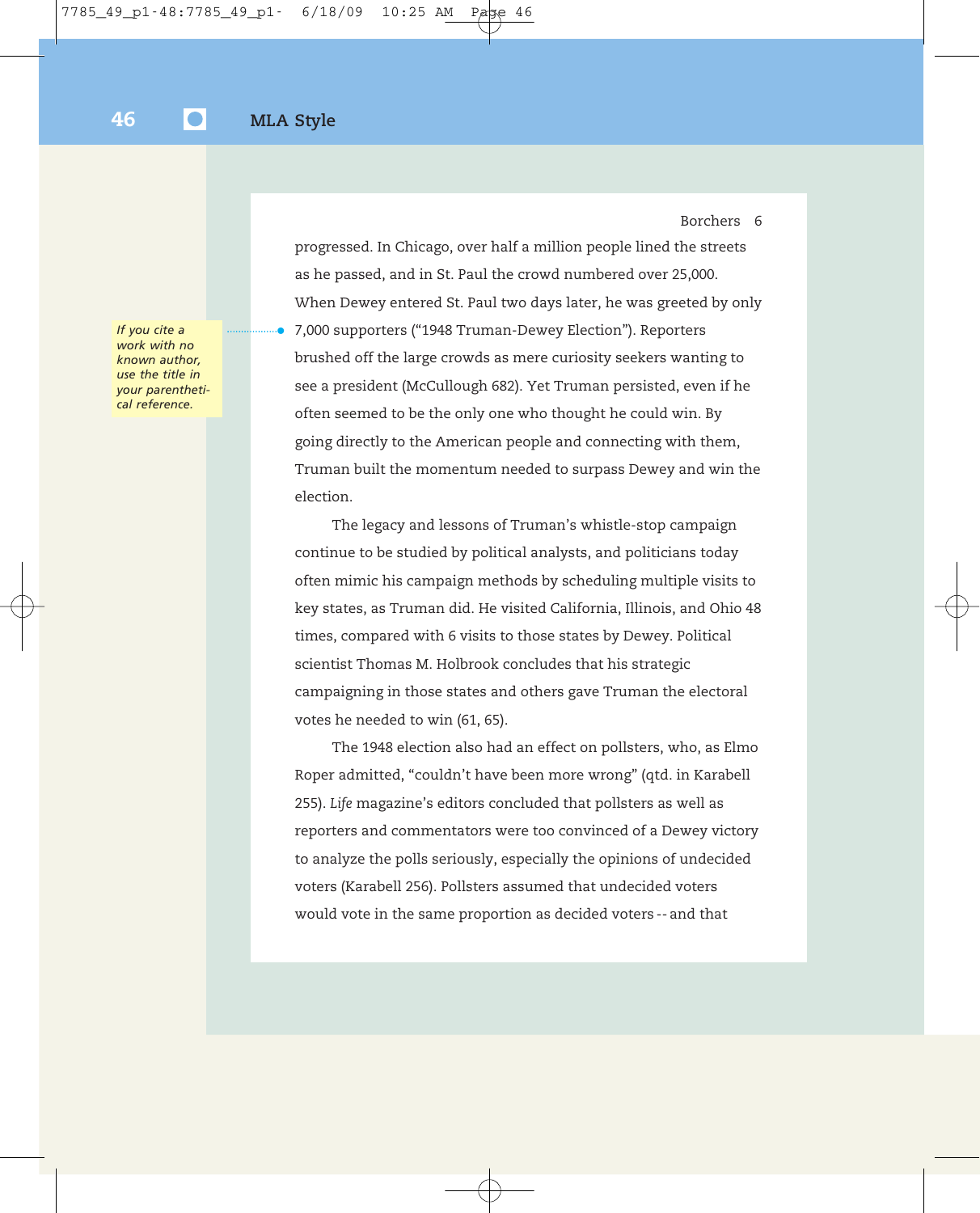Borchers 7

turned out to be a false assumption (Karabell 258). In fact, the lopsidedness of the polls might have led voters who supported Truman to call themselves undecided out of an unwillingness to associate themselves with the losing side, further skewing the polls' results (McDonald, Glynn, Kim, and Ostman 152). Such errors led pollsters to change their methods significantly after the 1948 election. •

After the election, many political analysts, journalists, and historians concluded that the Truman upset was in fact a victory for the American people, who, the *New Republic* noted, "couldn't be ticketed by the polls, knew its own mind and had picked the rather unlikely but courageous figure of Truman to carry its banner" (qtd. in McCullough 715). How "unlikely" is unclear, however; Truman biographer Alonzo Hamby notes that "polls of scholars consistently rank Truman among the top eight presidents in American history" (*Man of the People* 641). But despite Truman's high standing, and despite the fact that the whistle-stop campaign is now part of our political landscape, politicians have increasingly imitated the style of the Dewey campaign, with its "packaged candidate who ran so as not to lose, who steered clear of controversy, and who made a good show of appearing presidential" (Karabell 266). The election of 1948 shows that voters are not necessarily swayed by polls, but it may have presaged the packaging of candidates by public relations experts, to the detriment of public debate on the issues in future presidential elections.

*In a work by 4 or more authors, either cite them all or name the first one followed by* et al.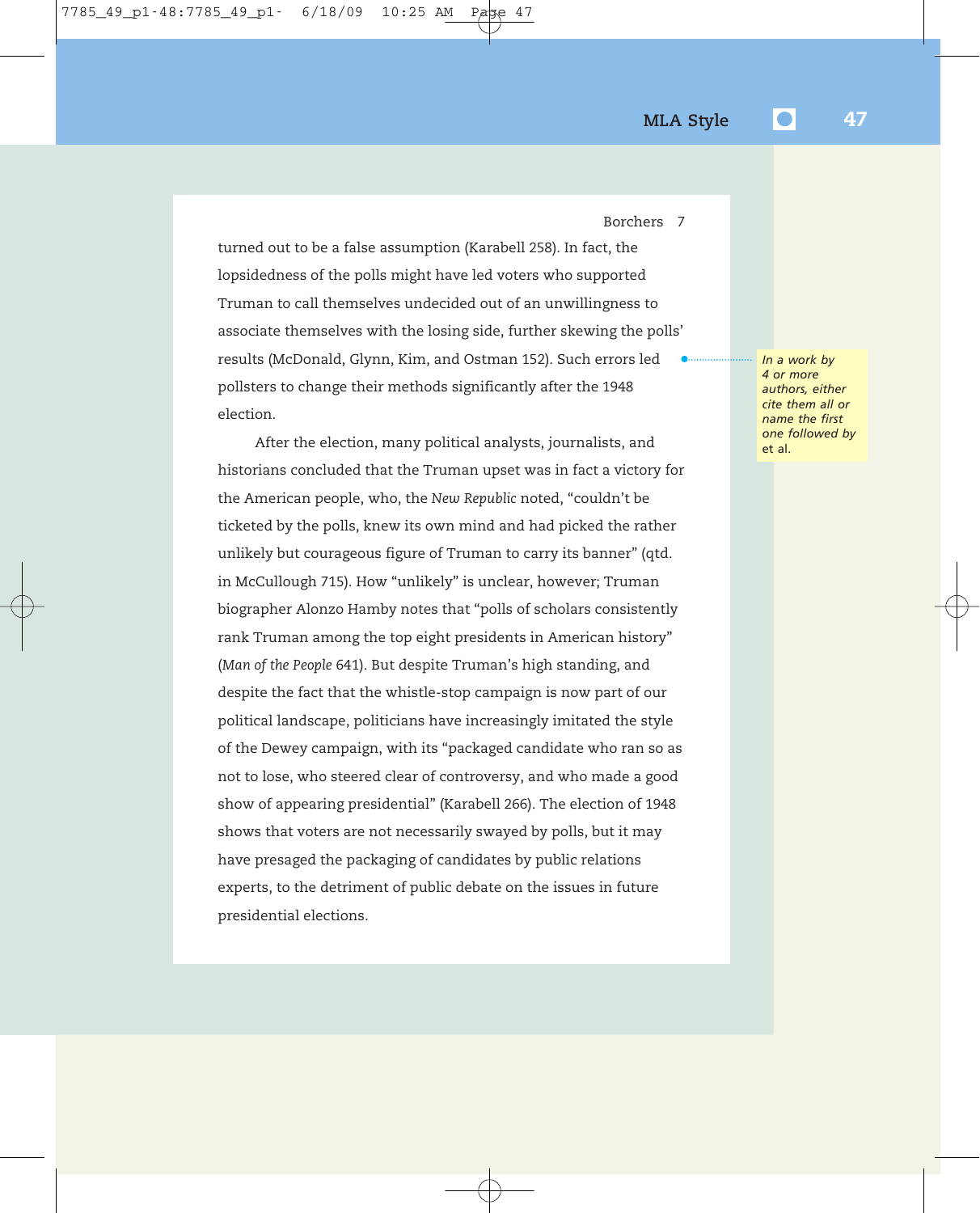| Center the<br>heading.                                                                                                                                                                              | 1 <sup>''</sup><br>Borchers<br>-8<br><b>Works Cited</b>                                                                                                                                                                                                                                                                                                                                                                                                            |
|-----------------------------------------------------------------------------------------------------------------------------------------------------------------------------------------------------|--------------------------------------------------------------------------------------------------------------------------------------------------------------------------------------------------------------------------------------------------------------------------------------------------------------------------------------------------------------------------------------------------------------------------------------------------------------------|
| Double-space<br>throughout.                                                                                                                                                                         | • Donaldson, Gary A. Truman Defeats Dewey. Lexington: UP of<br>Kentucky, 1999. Print.                                                                                                                                                                                                                                                                                                                                                                              |
| Alphabetize the<br>list by authors'<br>last names or by<br>title for works<br>with no author.                                                                                                       | Ferrell, Robert H. Harry S. Truman: A Life. Columbia: U of Missouri P,<br>1994. Print.<br>Hamby, Alonzo L., ed. "Harry S. Truman (1945-1953)."                                                                                                                                                                                                                                                                                                                     |
| Begin each entry<br>at the left mar-<br>gin; indent sub-<br>sequent lines<br>$\frac{1}{2}$ -inch or 5<br>spaces.                                                                                    | AmericanPresident.org. Miller Center of Public Affairs, U of<br>Virginia, 11 Dec. 2003. Web. 17 Mar. 2009.<br>---. Man of the People: A Life of Harry S. Truman. New York: Oxford UP,<br>1995. Print.                                                                                                                                                                                                                                                              |
| If you cite more<br>than one work<br>by a single<br>author, list them<br>alphabetically by<br>title, and use 3<br>hyphens instead<br>of repeating the<br>author's name<br>after the first<br>entry. | Holbrook, Thomas M. "Did the Whistle-Stop Campaign Matter?" PS:<br>Political Science and Politics 35.1 (2002): 59-66. Print.<br>Karabell, Zachary. The Last Campaign: How Harry Truman Won the<br>1948 Election. New York: Knopf, 2000. Print.<br>McCullough, David. Truman. New York: Simon & Schuster, 1992.<br>Print.<br>McDonald, Daniel G., Carroll J. Glynn, Sei-Hill Kim, and Ronald E.                                                                     |
|                                                                                                                                                                                                     | Ostman. "The Spiral of Silence in the 1948 Presidential<br>Election." Communication Research 28.2 (2001): 139-55. Print.<br>"1948 Truman-Dewey Election." Electronic Government Project: Eagleton<br>Digital Archive of American Politics. Eagleton Inst. of Politics,<br>Rutgers, State U of New Jersey, 2004. Web. 19 Mar. 2009.<br>"1948: The Great Truman Surprise." Media and Politics Online<br>Projects: Media Coverage of Presidential Campaigns. Dept. of |